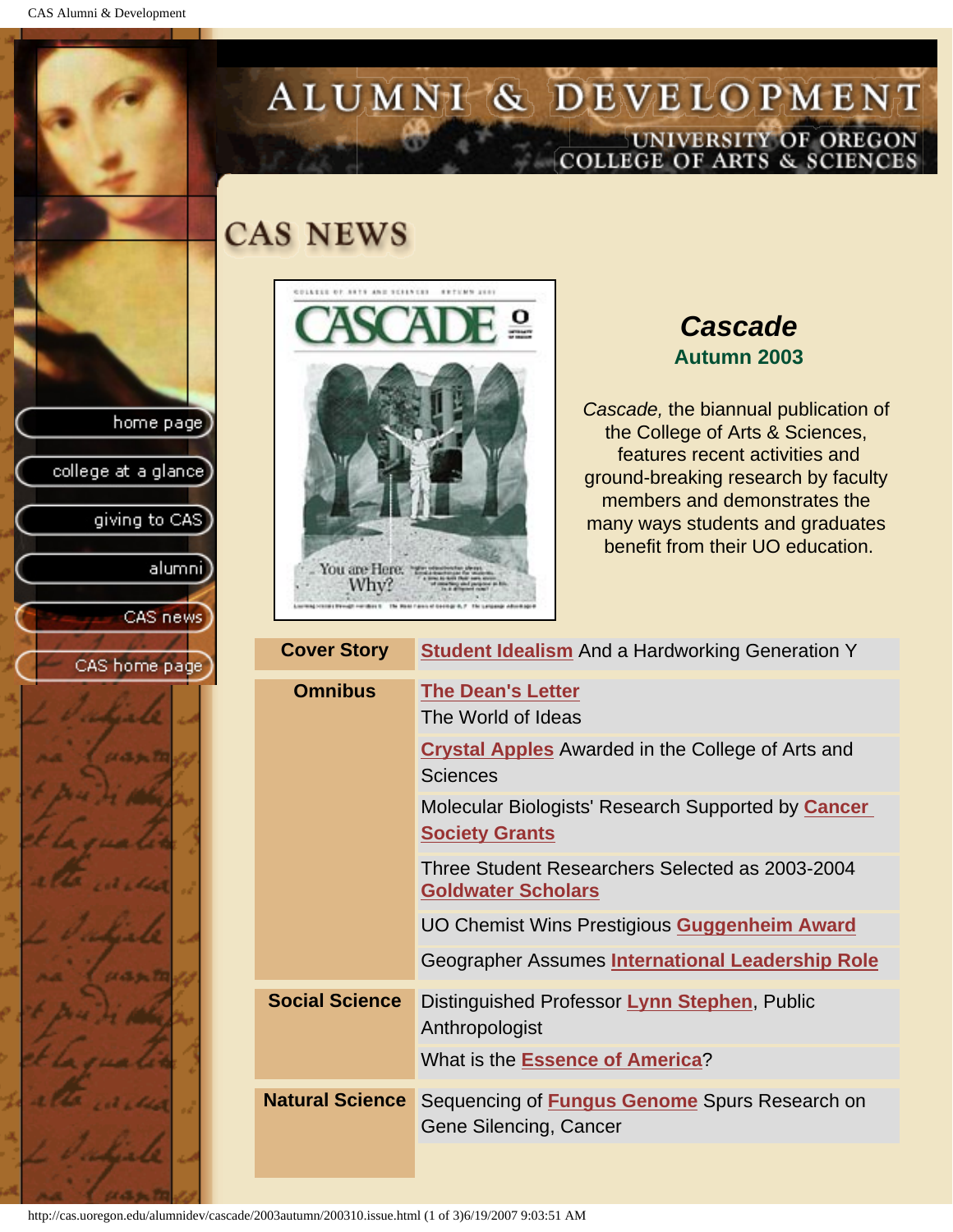

|                        | The Many Faces of Geology:<br>• A "Blue Sky" Topic on the Red Planet<br>• Distinguished Professor Kathy Cashman Following<br>Lava<br>. Intercontinental Geology: Students Bridge and<br><b>Study Gaps</b> |
|------------------------|-----------------------------------------------------------------------------------------------------------------------------------------------------------------------------------------------------------|
| <b>Humanities</b>      | Distinguished Professor Warren Ginsberg: Text &<br>Context                                                                                                                                                |
|                        | 25 Languages in 25 Rooms: Foreign Language and<br>International Studies Day Celebrates 25 Years                                                                                                           |
|                        | <b>The Language Advantage</b>                                                                                                                                                                             |
|                        | Increasingly International: <b>UO Language Facts</b>                                                                                                                                                      |
| <b>Alumni Profiles</b> | <b>Brian Booth '58: Preserving Oregon's Heritage</b>                                                                                                                                                      |
|                        | <b>Nickerson Family: UO Ties to Family Past, Family</b><br><b>Future</b>                                                                                                                                  |
|                        | Barbara Nelson '64: Successful Auto Dealer Enjoys<br>Retirement                                                                                                                                           |
|                        | <b>Connie Vandament '53: From Espionage to Finance</b>                                                                                                                                                    |
|                        | <b>Online Class Notes</b>                                                                                                                                                                                 |
| <b>Giving</b>          | <b>Your Gifts, Our Thanks</b>                                                                                                                                                                             |
|                        | 2003-2004 Scholarship Recipients                                                                                                                                                                          |
|                        | Letter from the Chair: Finding Life's Passions                                                                                                                                                            |
|                        | Gift Rap <sup>™</sup> : The Best Laid Plans                                                                                                                                                               |
|                        | Ten Ways to Invest in UO Students                                                                                                                                                                         |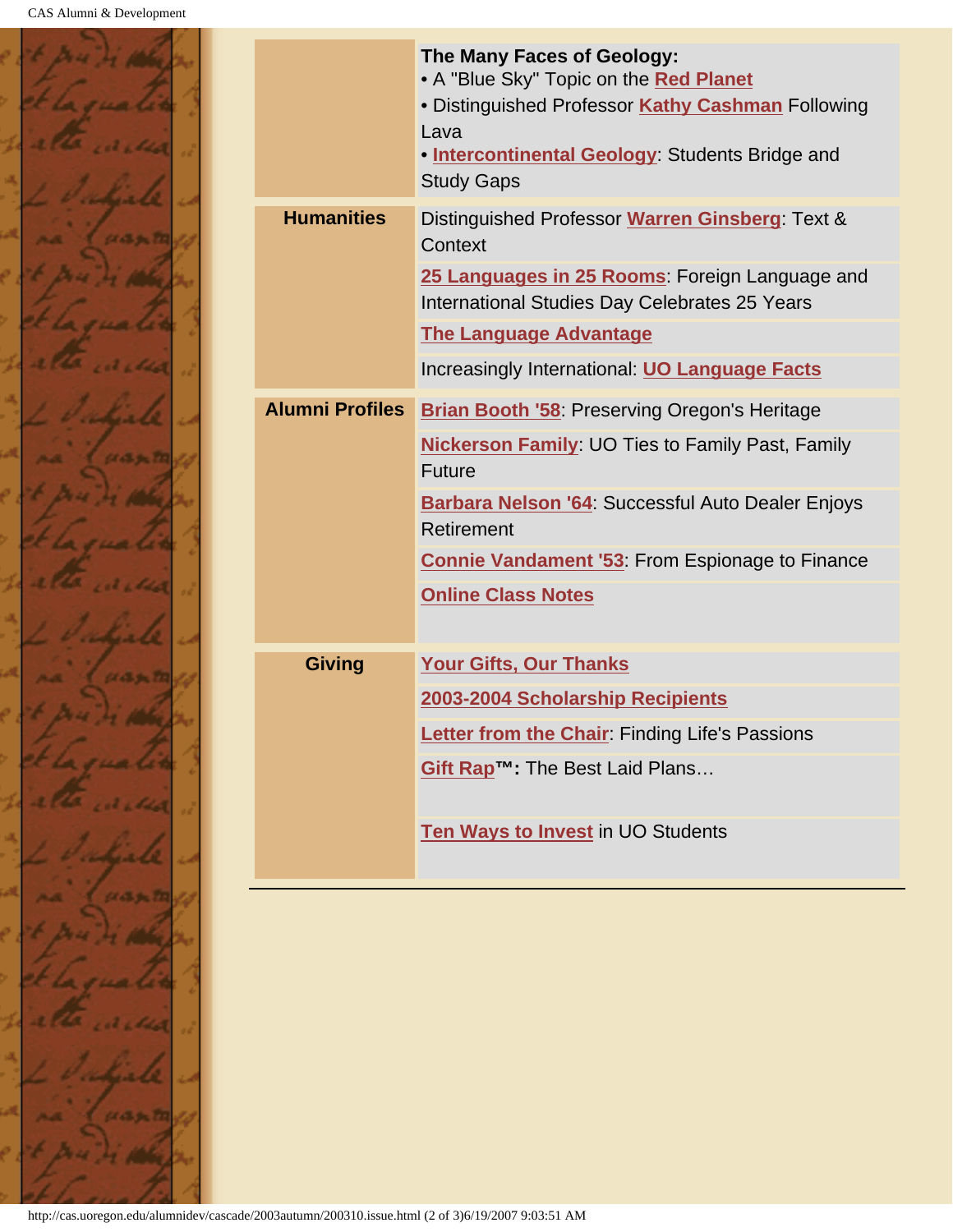



COLLEGE OF ARTS AND SCIENCES **University of Oregon** 

#### **COMMUNICATE INNOVATE LEAD**

1245 University of Oregon • Eugene, OR • 97403-1245 (541) 346.3950 • FAX (541) 346.3282 • alumnidev@cas.uoregon.edu

Copyright © 2003 University of Oregon

Updated November 4, 2003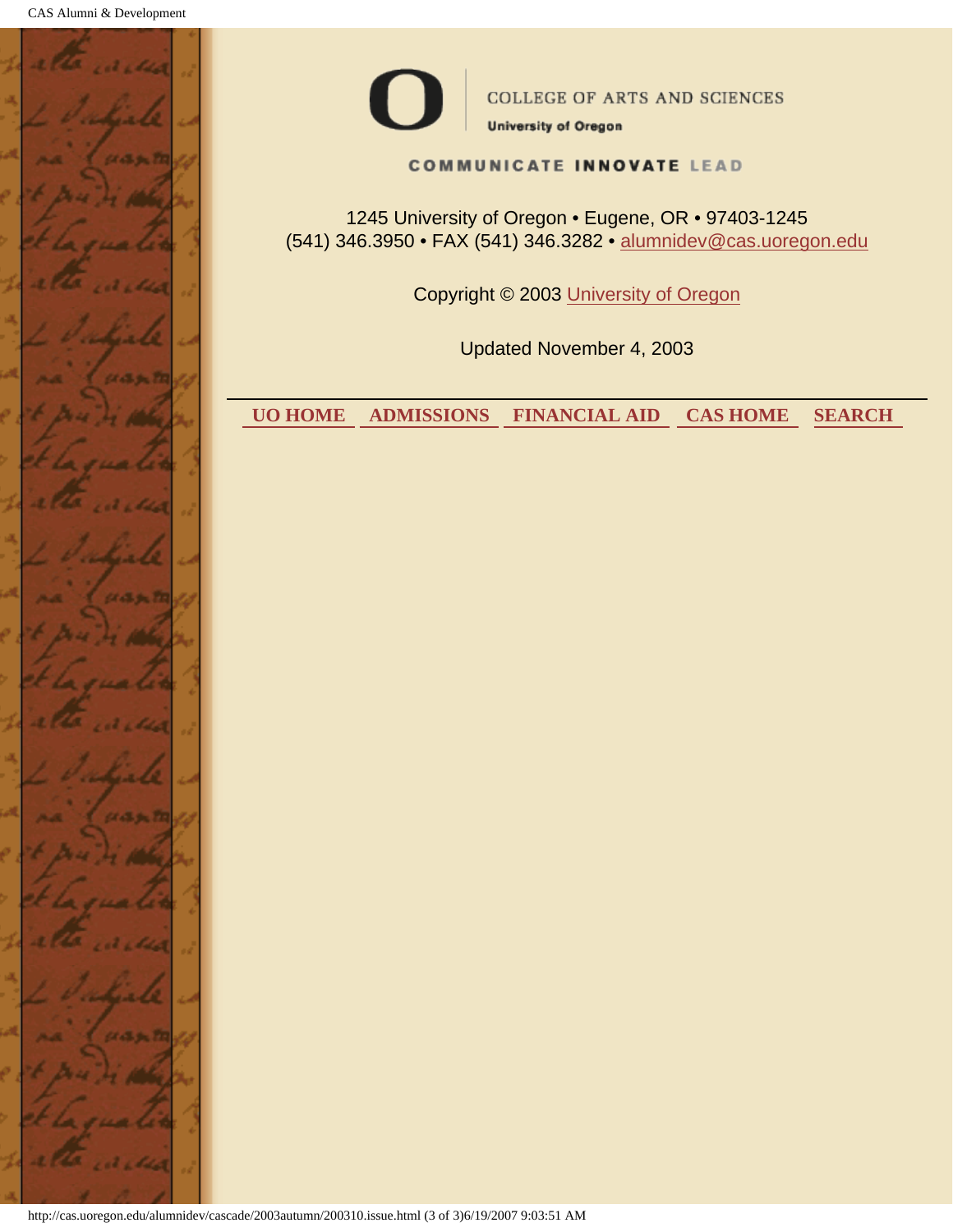college at a glance

giving to CAS

alumnil

CAS news

CAS home page

# <span id="page-3-0"></span>ALUMNI & DEVELOPMENT UNIVERSITY OF OREGON<br>COLLEGE OF ARTS & SCIENCES

## **CAS NEWS**

### **Student Idealism**

#### **and a Hardworking Generation Y**

On an average day, Samantha Bouton carries three bags and three jobs. The Hello Kitty sack carries enough food for a breakfast, lunch, and dinner on campus; the book bag, which she wishes were lighter, carries her wireless laptop; and a purse, which she wishes were heavier, carries a pin that says "I'm young, I'm a Democrat, I vote."

In addition to being a full-time



student and working twenty hours a week as an assistant in the library, Samantha volunteers between three and seven hours a week in the College Democrats office. At twenty years old, she is politically active and personally driven—and already being asked when she'll run for elected office. Bouton, a political science and Japanese double major, laughs at the suggestion, aware of both the limits and liberties of her youth.

She admits she'd like to be a politician, but for now she's happy campaigning for the candidates and causes she believes in. She thinks she's pretty good at it, too.

"Students are very effective at grass roots campaigning. We're more likely to go out and canvass an entire city. I've seen it. It's kind of amazing actually," she says with a grin. "I think, in general, people are a little more open to having us talk about our points of view as college students. It's less patronizing, not as threatening."

Although Bouton is undoubtedly a unique student voice, she may well fit the profile of a UO student activist this decade: They are both wired and overworked; their causes are local, though their concerns are global. As a group, these students are juggling a commitment to educating themselves well, the burden of paying for that education, and a sense of obligation for doing what they think is right.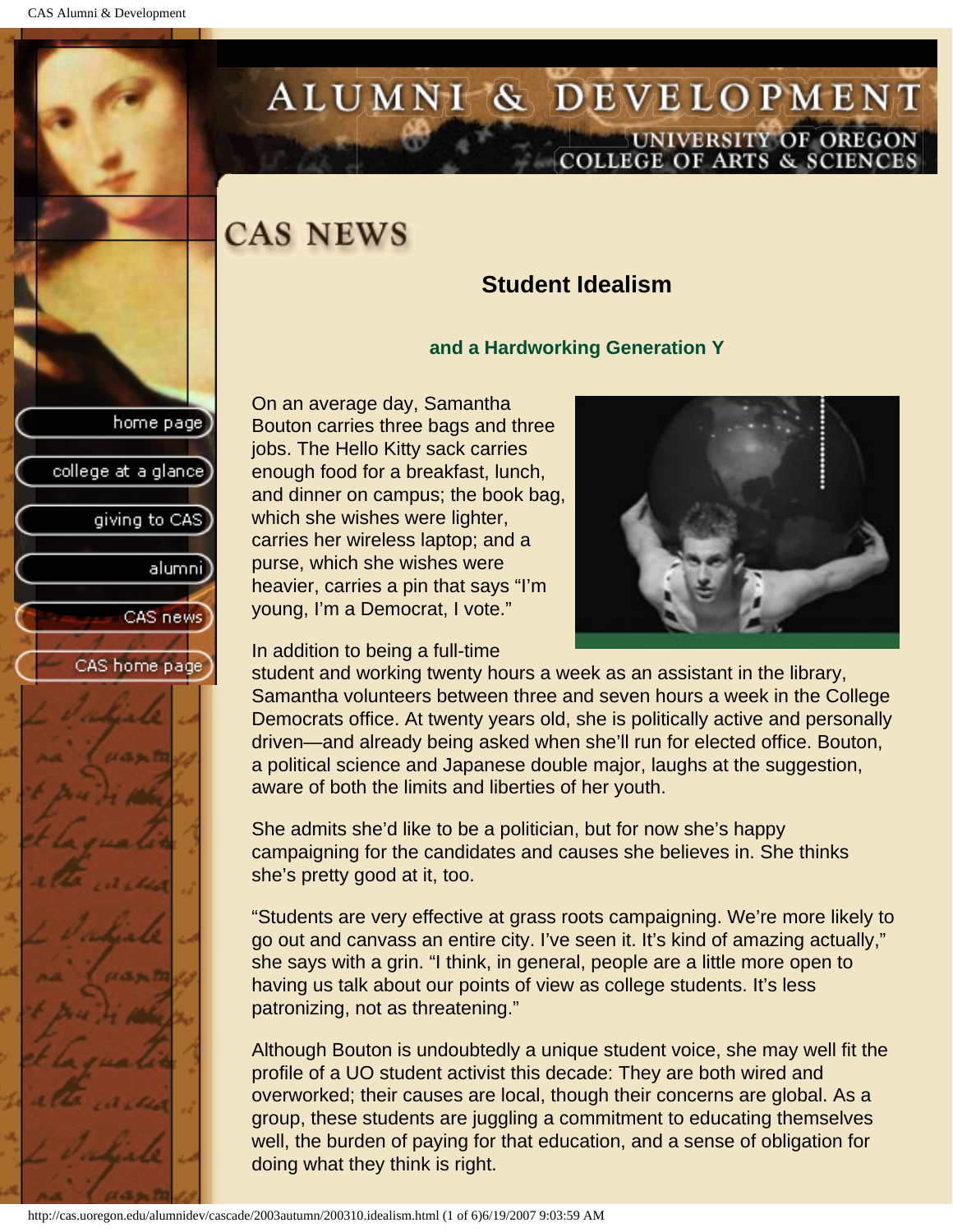

Such competing student concerns are not unique to the Oregon campus. According to the 37th annual survey of the Higher Education Research Institute [HERI], 65.3% of incoming freshmen worry that they will not have enough money to complete college. A record-high number, 47%, also expect to work through college.

The heavy load that many UO students carry might be a factor in a perceived decrease in political involvement, says Jarrett White, Bouton's counterpart in the College Republicans student group.

The HERI study revealed that 32.9 percent of freshmen consider political engagement a "very important" or "essential" life goal, compared to an alltime low of 28.1 percent in 2000. However, though the percentage has increased in recent years, political interest remains far lower than the high of 60.3 percent reported in 1966.

So it's no surprise that their boomer parents, who came of age in the 60's and 70's, would level accusations of moral malaise and political apathy at this cell phone generation.

Are students like Bouton the exception to the rule?

Bouton says, "This campus is an exception."

#### **CAMPUS DEBATE**

Twice listed on the Mother Jones top ten campuses for activism in the past ten years, campus life at the University of Oregon is a pastiche of student involvement and idealism: SETA (Students for the Ethical Treatment of Animals) has distributed information about vegetarianism at the EMU; the Black Student Union holds an arts festival each spring; organizations such as Amnesty International work on human rights and solidarity; a gay student group sponsors film festivals, music and speakers to build community and promote campus discussion; and women working for Saferide nightly provide a safe alternative to walking alone at night and risking sexual assault.

Despite this apparently active student body, Michael Kleckner '03, former editor of the *Oregon Daily Emerald,* believes that student involvement revolves around the small tight-knit student community in the EMU—and that this is a relatively small part of the campus population.

"The 1,800 or so who voted in the student elections were most of the same people who were involved and engaged," says Kleckner, who says he experienced a "deafening silence" on campus before the War on Iraq.

"At a lot of the campus debates, you see many of the same faces," admits Jarrett White, a senior in political science. "I'm not saying it's entirely their fault. Most people really *don't* have the time."

For this reason, it may be unfair to compare them to their parents' generation, says Alex Gonzalez, external coordinator for the Multicultural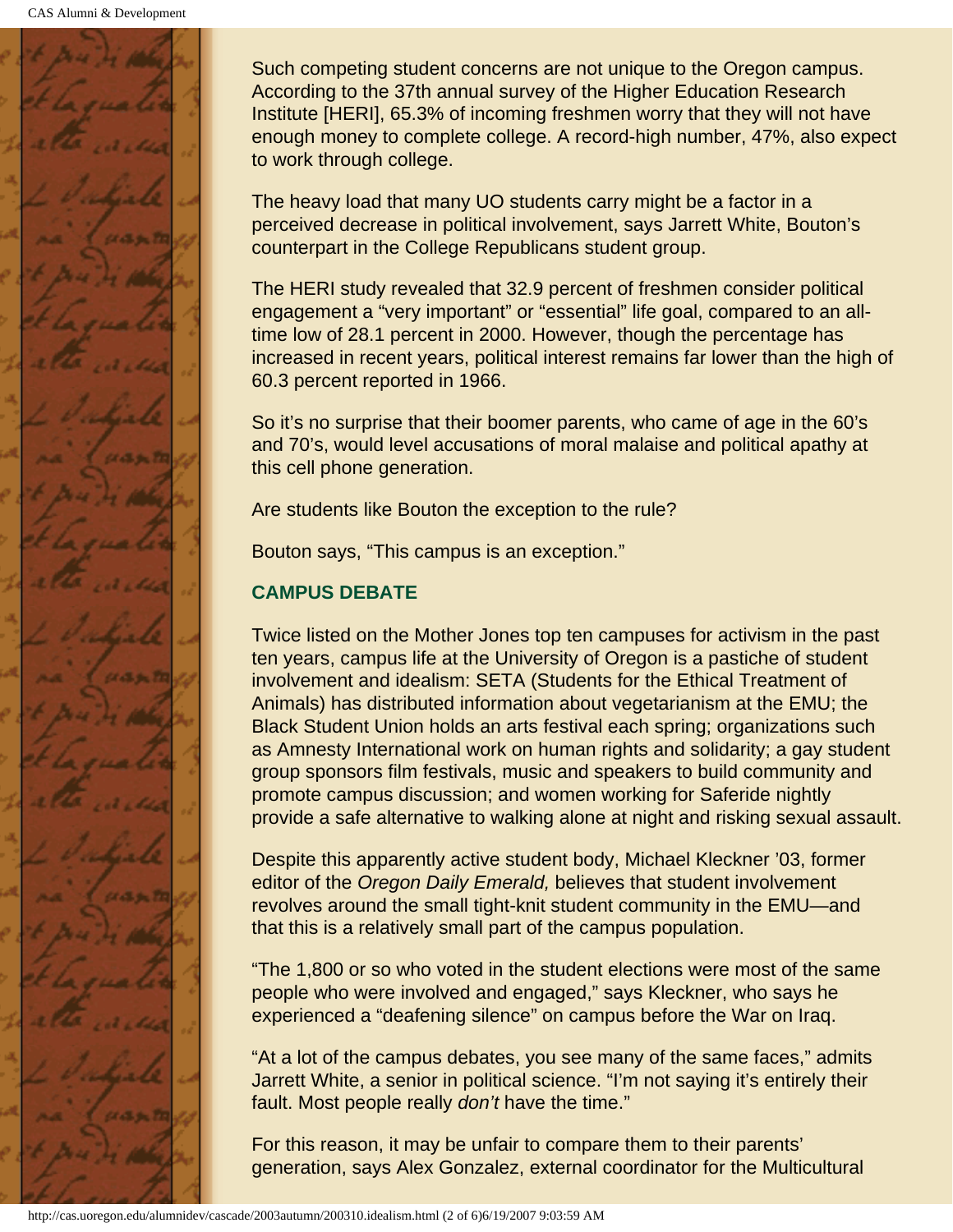

Center and member of Students for Peace. "You have to look at our social situation," he says, describing the serious debt that he and most of his friends are accruing in school. "We're totally focused on school. We take that investment seriously."

So, he doesn't begrudge those who choose to study or go to work instead of attending meetings or volunteering. However, he, along with many others, tries to make time for both.

Pira Kelly, for instance, dedicates at least fifteen hours a week at the campus Survival Center, an incubator for campus activism since the 1970's.

"I learn a lot about the world in here," says Kelly.

Many students, including Kelly, said that being involved and pursuing their ideals has been a vital component to their college experience.

Gonzalez says he'd always been "vocal" but hadn't, until college, taken it to the next step. "I got tired of watching things go by without challenge," he says. "I wanted to raise some of my questions in public."

#### **COMMUNITY SERVICE**

And students aren't just putting their minds to what they believe in, they are putting their hands to work for it, too.

61% of students nationwide reported that they volunteered for community service in the past year. Sociology major Shannon McLean thinks even more people would dedicate their time if they had time to give.

"I know [my friends] would get involved if they didn't have to worry so much about how they were going to eat," says McLean, who receives her parents' support while in school. "I'm not working 40-50 hours a week like they are, so I feel obligated to do what I can in the time that I have."

So far in her three years at college, McLean has volunteered at NARAL, Birth to Three, and the Student Health Center's peer tutor program. Next year, she'll also become involved with the local HIV-AIDS Alliance.

McLean is just one example of the positive influence UO students have in the community. More than a hundred Ducks each year dedicate their time to help Lane County children through SMART (Start Making A Reader Today) and Relief Nursery programs.

Nancy Hafner, who has an average of five volunteers in each of her quarterly domestic violence training courses at Womenspace, describes her UO students as focused and hardworking. "They come ready to learn and do what they can."

By doing work locally and dedicating energies to grass roots campaigns, students experience the immediacy of their positive action. Given that more than twice the percentage of college students reported participation in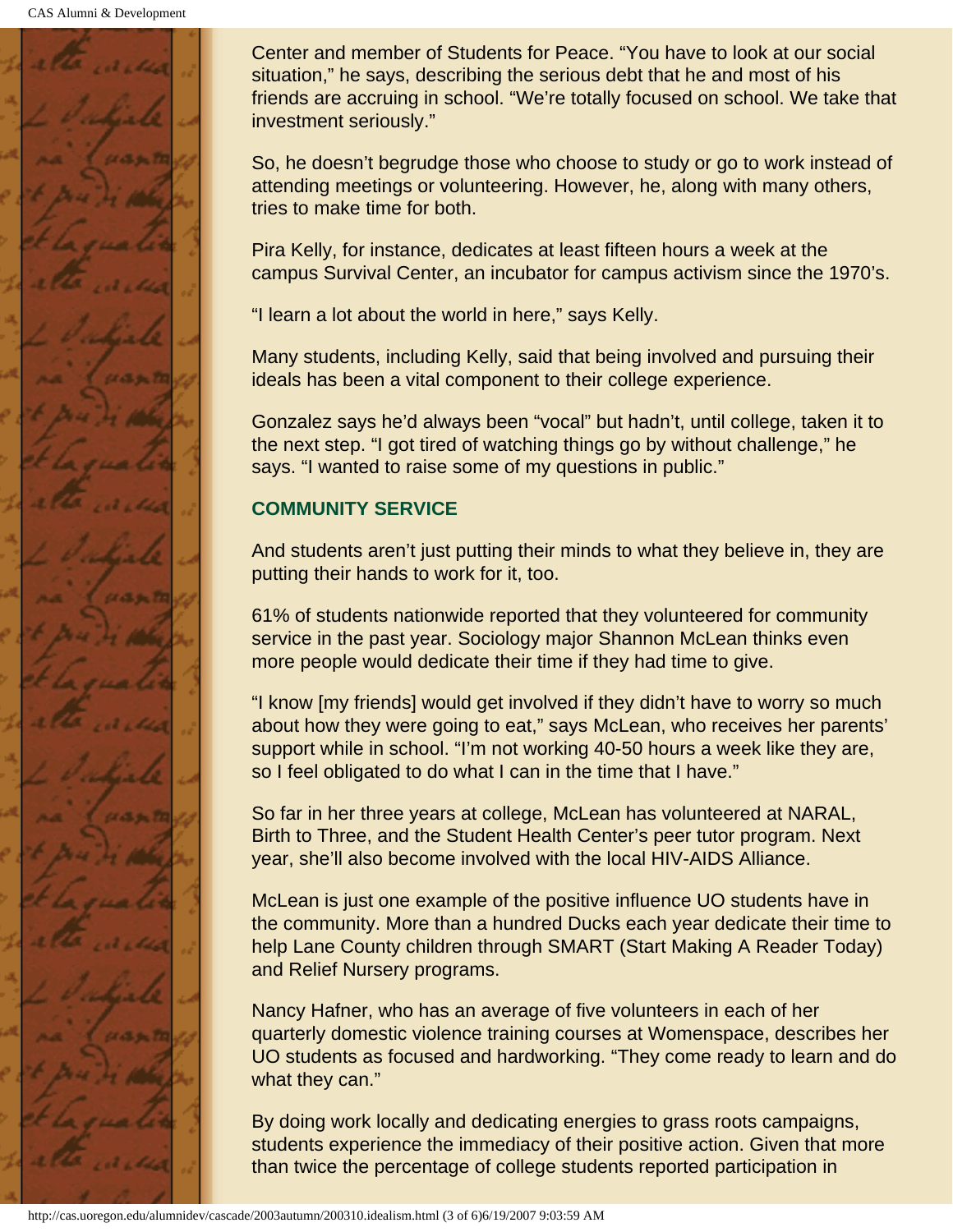

community service as had voted, it's possible that they are choosing to make change through work instead of working through public policy.

#### **POLITICAL (AND CRITICAL) ENGAGEMENT**

Survey statistics from the Institute of Politics (IOP) at Harvard University indicate that the "political disenfranchisement" of the college-age voting population may also be changing.

While only 32 percent of all 18 to 24 year olds voted in the 2000 presidential election, 59 percent of the college students polled said they "definitely will be voting" in 2004. Three quarters disagreed with the statement "politics is not relevant to my life right now" and four out of five (85%) students reported following current events.

Politically, the IOP survey revealed that most students think of themselves as moderates, with the majority leaning left on social issues and right on economic policy, which will likely be the lead political issue for this voter group in 2004. Among this group, approval ratings for President George Bush in the spring of 2003 ranged from 61% to 65%.

Though Jarrett White believes he's in the minority on the UO campus as a supporter of Bush, he's also working hard to make sure that the conservative viewpoint is heard. Aside from being a pro-war demonstrator last April, he has also helped arrange for conservative voices to speak on campus and present their viewpoints.

As a result, and in contrast to Kleckner's "deafening silence," Bouton says she enjoyed a lively campus debate on campus during war time.

Students for Peace helped organize "teach-ins" in the after-hours of the school day to provide a venue for dialogue about terrorism, hate speech, war, and Middle Eastern politics on campus. The first teach-in, held in November 2001 in response to September 11th, drew more than 2,000 to the EMU.

Gonzalez, an active member of that group, thinks that the educational focus is a different—and perhaps better—approach to the more emotional rallies of the 60's. "Our parents' generation laid down the brickwork. They taught themselves to become critical. To us, it's a given."

Rallies are not always the way to get people thinking, agrees Bouton. "If you go to a meeting for a political party or you go to a rally, you're in a vacuum where everyone agrees with what you're saying."

#### **A BROADENING CONTEXT**

That is not to say that political rallies are nonexistent on the Oregon campus. On the whole, they're just different from what they were: more likely to be collaborations with other local organizations, university administration, and community leaders.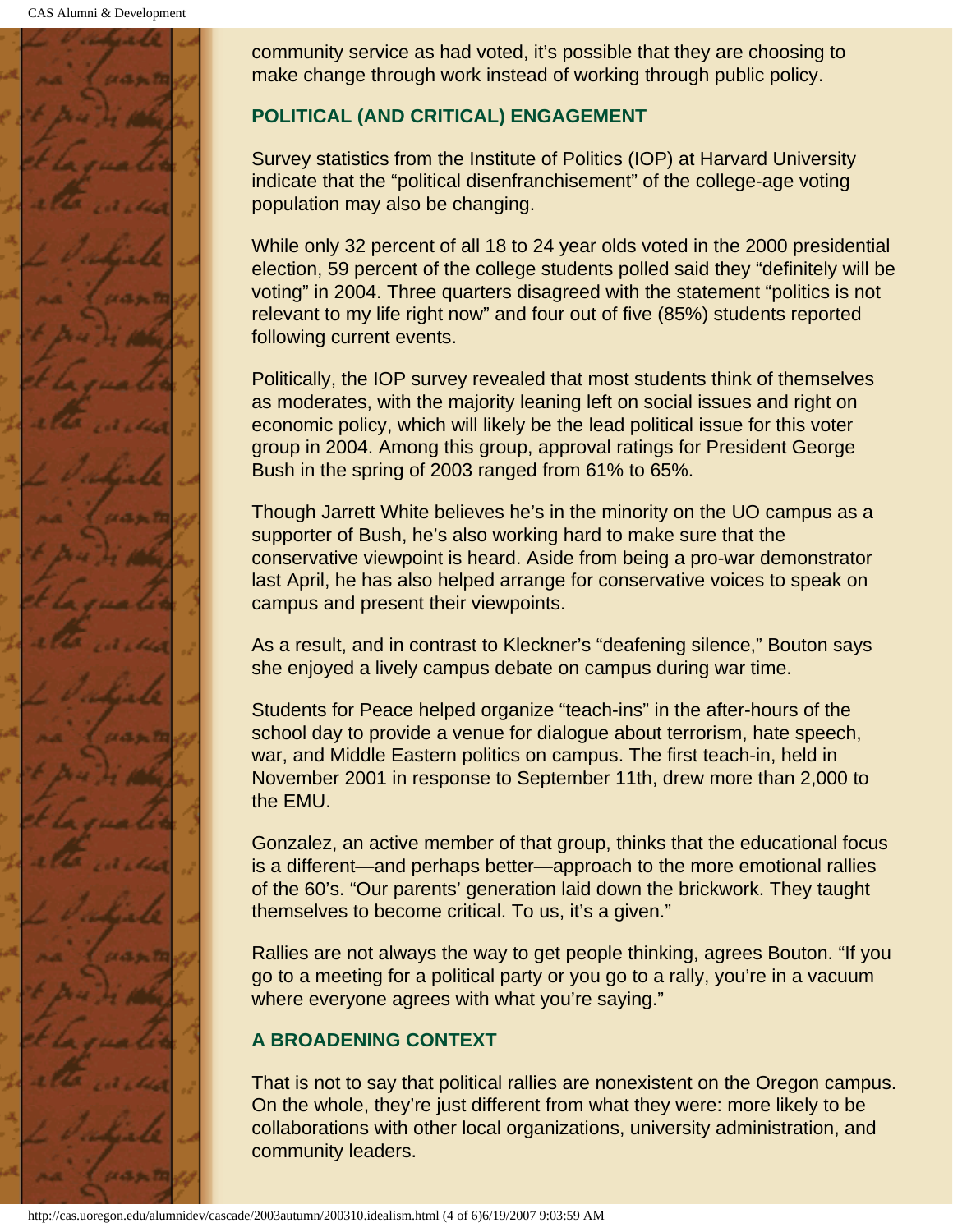

Though young activism may be taking a different form, this generation of college students—equipped with cell phones, Walkmans, and T3 connections, and wired to a world of instantaneous communication—continues to ask the hard questions.

James Freedman, former president of Dartmouth College and author of *Idealism and Liberal Education,* writes that the purpose of a liberal education is to address such questions, to help students define "the dilemma of being human."

Truly engaging in this purpose requires multiple viewpoints.

"When we consider and debate a wide variety of ideas," said Marisa Gordon Picard in her honors college commencement speech last spring, "we make it more likely that truths will be spoken, recognized and acted upon and that things will change for the better."

For this reason, providing opportunities for open discourse, both inside the classroom and out, is an essential element to the educational process.

In writing classes, history discussions, geography lessons, and, yes, political rallies, students learn to look outside of themselves and consider the human circumstance in wider terms.

#### **GOOD CHANGE**

Commencement ceremonies convey the energy of student idealism better than any words could. As graduates do the obligatory look back, and look forward, they often reflect upon how their education has served as a path to a passion.

Some 2003 graduates said they'd found meaning and purpose in their studies even though their new knowledge hadn't always been inspiring in positive ways.

"[Knowledge about injustice] can make you disillusioned about positive change," says English



and Women's Studies graduate Kristina Armenakis '03. "But, strangely, it's also strengthened who I want to be and my sense of what I want to do in the world."

Among her peers, new alumni were going on to teach in inner city schools, study law, pursue religious ministry, and study environmental policy in Washington, D.C.

And, for many students who graduated that day, knowledge itself is a high ideal.

Haralambos Hadjivassiliou, a biochemistry major, described his life's goal as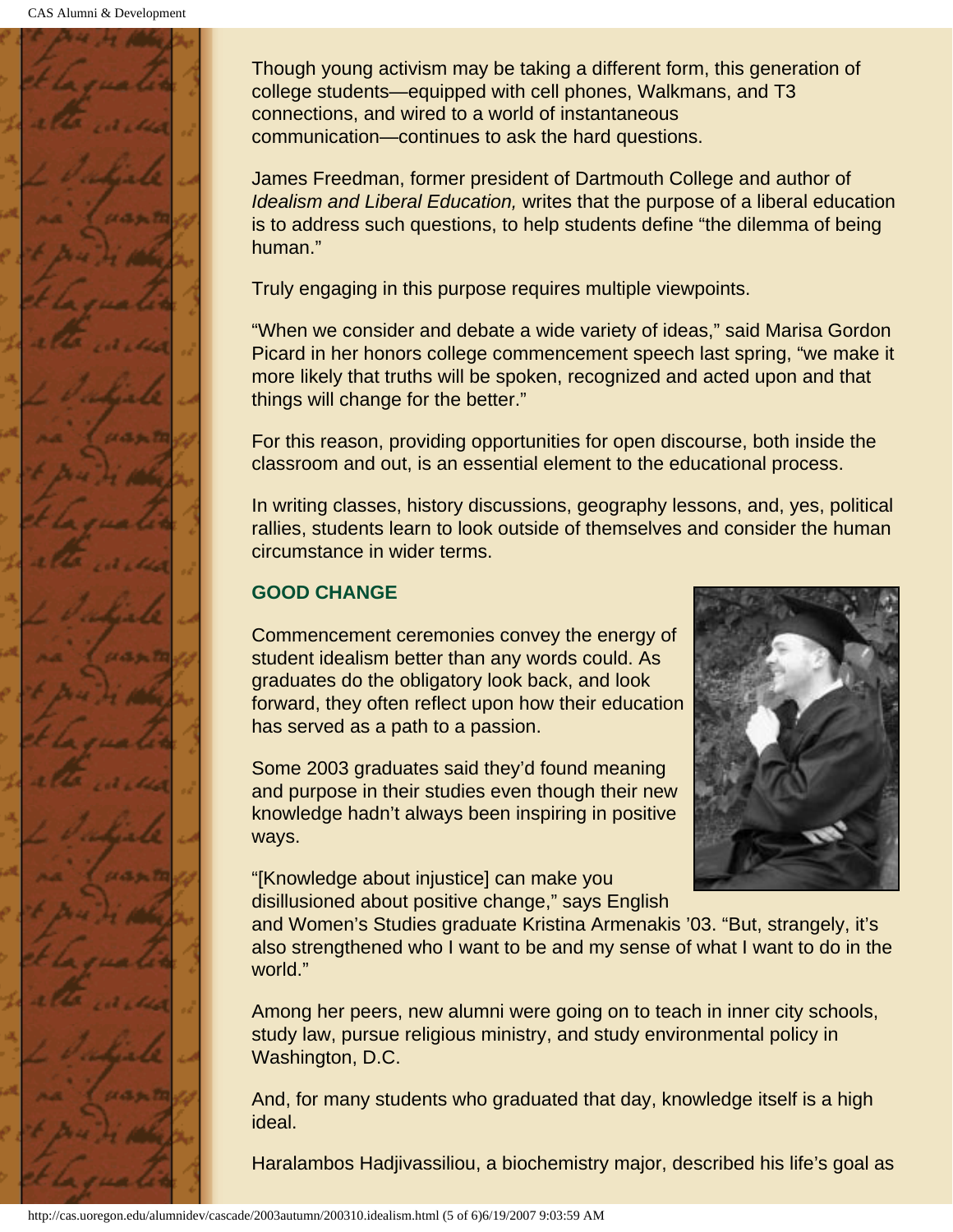

pursuing the "Holy Grail" of biochemistry and structural biology: genetics research. He'll use his undergraduate experience in Professor Brian Matthew's lab in a research laboratory at UCSF before applying to grad schools.

"I just feel empowered and ready to move forward," said Hadjivassiliou.

In a graduation speech for the Department of Inter-national Studies, a Master's graduate, Yuka Sakamoto, described her UO experience in one word: "transformational." "Now my charge is to put my knowledge into action," she said.

The small ceremony closed with drumming by another graduate student and member of the Klamath Nation, Gordon Bettles. Together, their chant was for "good change."



**COLLEGE OF ARTS AND SCIENCES University of Oregon** 

**COMMUNICATE INNOVATE LEAD** 

1245 University of Oregon • Eugene, OR • 97403-1245 (541) 346.3950 • FAX (541) 346.3282 • alumnidev@cas.uoregon.edu

Copyright © 2003 University of Oregon

Updated October 3, 2003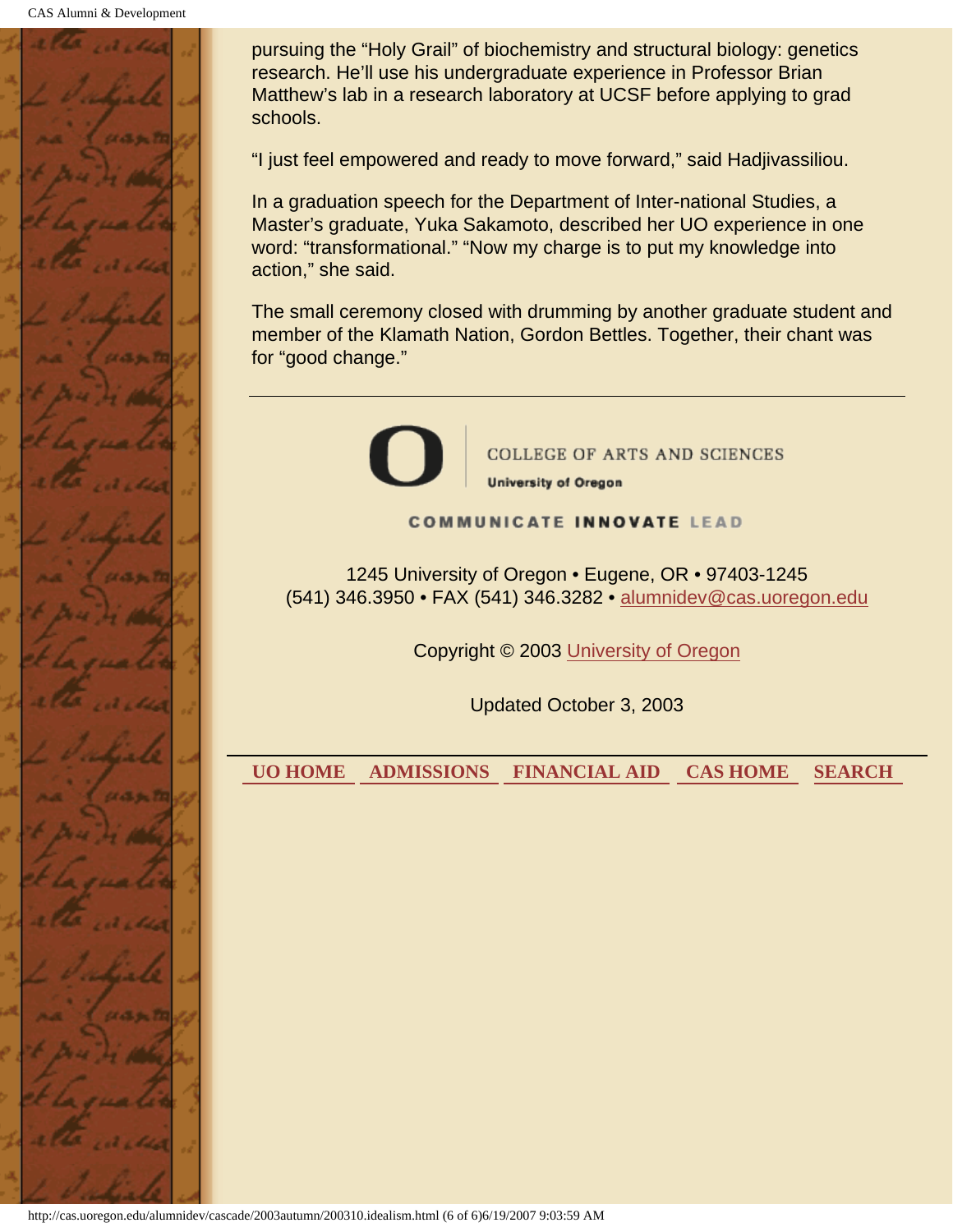college at a glance]

giving to CAS

alumni

CAS news

CAS home page

# <span id="page-9-0"></span>ALUMNI & DEVELOPMENT UNIVERSITY OF OREGON<br>COLLEGE OF ARTS & SCIENCES

## **CAS NEWS**

### **The Dean's Letter The World of Ideas**

#### **Joe Stone, Dean of Arts and Sciences**



Joe Stone

Hopes and dreams enroll with every student each fall. The energy and enthusiasm they reflect is youthful—as much for those who've been on campus more than twenty years, as I have, as for those who are setting foot here for the first time. So, this time of year often prompts me to reflect upon that younger version of myself, the undergraduate, who suddenly became aware of a different kind of world—full of ideas.

At the University of Texas at El Paso, my dorm sat at the edge of campus, overlooking the Rio Grande. I didn't have a clear sense of what I wanted to do, but, from that vantage point, I felt open to all possibility. I wandered around

campus with the same eagerness that I often recognize in the whir of student faces around me each fall.

Revitalized by a summer of preparation and research, professors are also energized by the fresh and eager faces. Students aren't just recipients of knowledge but *participants* in the academic enterprise. A common refrain among faculty is that we never really understand a subject until we teach it. Students invariably raise questions, challenge concepts, or offer new observations that shed new light on our own thinking and research. Often, students have asked me, "Why is that?" and, when dissatisfied with my own answer, I invited them to investigate their own answers with my help.

An environment of open discourse is crucial to a liberal arts education: students are encouraged to question, to wander in uncertainty —at the boundaries of known and unknown—and to explore the breadth of inquiry offered by the humanities, social and natural sciences.

In this issue, we present the 2003–2004 College of Arts and Sciences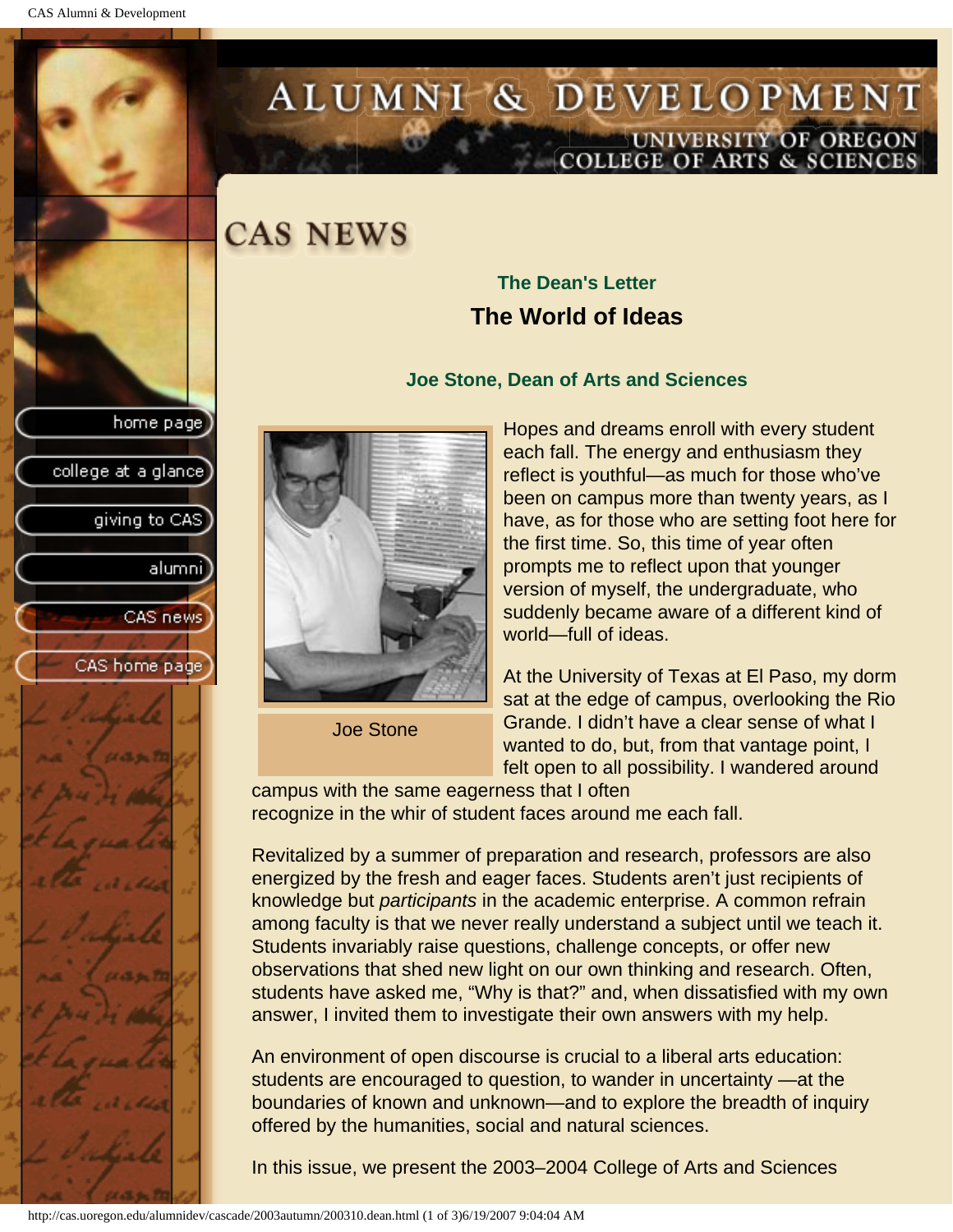

Distinguished Professors [[Lynn Stephen](#page-18-0), [Kathy Cashman,](#page-27-0) [Warren Ginsberg\]](#page-31-0) who have inspired their students through teaching and research. Other dedicated CAS faculty have also been recognized by our president at graduation or surprised in their classrooms with crystal apples to recognize outstanding teaching. These professors, and many more, bring their research to the classroom in ways that allow students to become uniquely engaged with the world of ideas.

I was fortunate to have professors like them as models. Sitting in history lecture halls, for example, I learned to love to listen to a professor frame a question or approach a problem out loud, one they had studied for years, and know that I was being given a unique window into someone else's mind, their ideas, their logic. It was a marvel and inspiration to me.

Eventually, I began to learn to ask my own questions. From my dorm, I could see across the Rio Grande to an adobe community at the outskirts of Ciudad Juarez. I wondered why, on one side of the river, people were desperately poor and why, almost within a stone's throw, others with the same culture and native language were relatively prosperous. I found answers suggested by history, politics and economics, and these set me on my way to finding my own.

In the feature article of this issue, "[Student Idealism"](#page-3-0), a small sampling of our undergraduate student body illustrates ways in which students take their excitement for ideas, their passion for politics or their concern for social problems into and beyond our campus community. They become involved and discover, as I did, that their link to the community enlivens and enlarges their university experience.

They also share concerns about the heavy financial load that many of them carry. Though the UO is still an incredible bargain for higher education, state budget cuts have forced another tuition increase this fall. This means that more students will be taking on more jobs, more loans, and will have even less time to dedicate to their academic experience.

As the Class of 2007 enters this year, our office will be working to provide more of them with [scholarships](#page-51-0), funds for [research travel,](#page-29-0) and grants to [study abroad](#page-35-0). The 2003 [Honor Roll](#page-50-0) for the College of Arts and Sciences demonstrates that our alumni are dedicated to making this happen. We thank all of you who have participated in making a liberal arts education accessible to our students. For many of them, you are indeed giving them the world.

*–Joe Stone*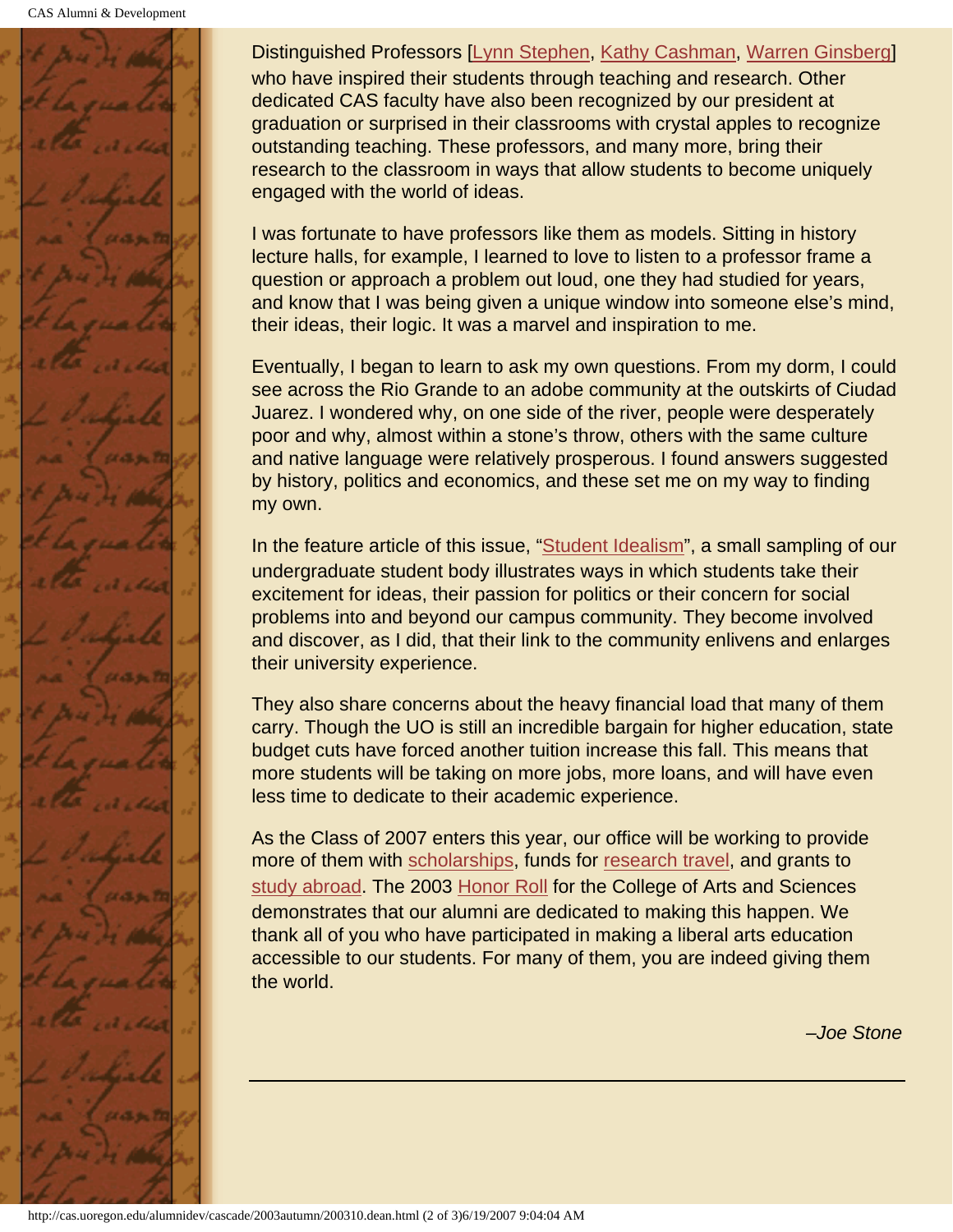college at a glance

giving to CAS

alumnil

CAS news

CAS home page

# <span id="page-11-0"></span>ALUMNI & DEVELOPMENT UNIVERSITY OF OREGON<br>COLLEGE OF ARTS & SCIENCES

## **CAS NEWS**

### **Crystal Apples**

#### **Awarded in the College of Arts and Sciences**

President Dave Frohnmayer presented the 2003 Crystal Apple awards to four exceptional teachers at the University of Oregon last spring, all of them in the College of Arts and Sciences. The professors, also honored at the June 2003 commencement ceremony, will receive a \$2,000 annual salary increase this year.

The Thomas F. Herman Faculty Achievement Award for Distinguished Teaching honors UO faculty who have demonstrated long-standing excellence in teaching. The Ersted Awards for Distinguished Teaching reward teaching excellence by faculty early in their careers. Award selections are based upon the recommendations of UO faculty and students, who praise their colleagues and mentors for inspiring by example.



Massimo Lollini

#### **Massimo Lollini**

*Department of Romance Languages* Baroque and modern Italian literature, comparative modern literature

*Thomas F. Herman Faculty Achievement Award for Distinguished Teaching*

His students say: "Massimo Lollini is a giant among teachers… He demonstrates his humanity while cultivating the intellect of his students, ultimately making him a teacher 'parfetto.'"

#### **Bruce Blonigen**

*Department of Economics* Applied econometrics, industrial organization, international trade

*Ersted Award for Distinguished Teaching*

It's easy to understand why Blonigen earned this award when you hear the comments his students make, calling him "inspiring and enthusiastic" while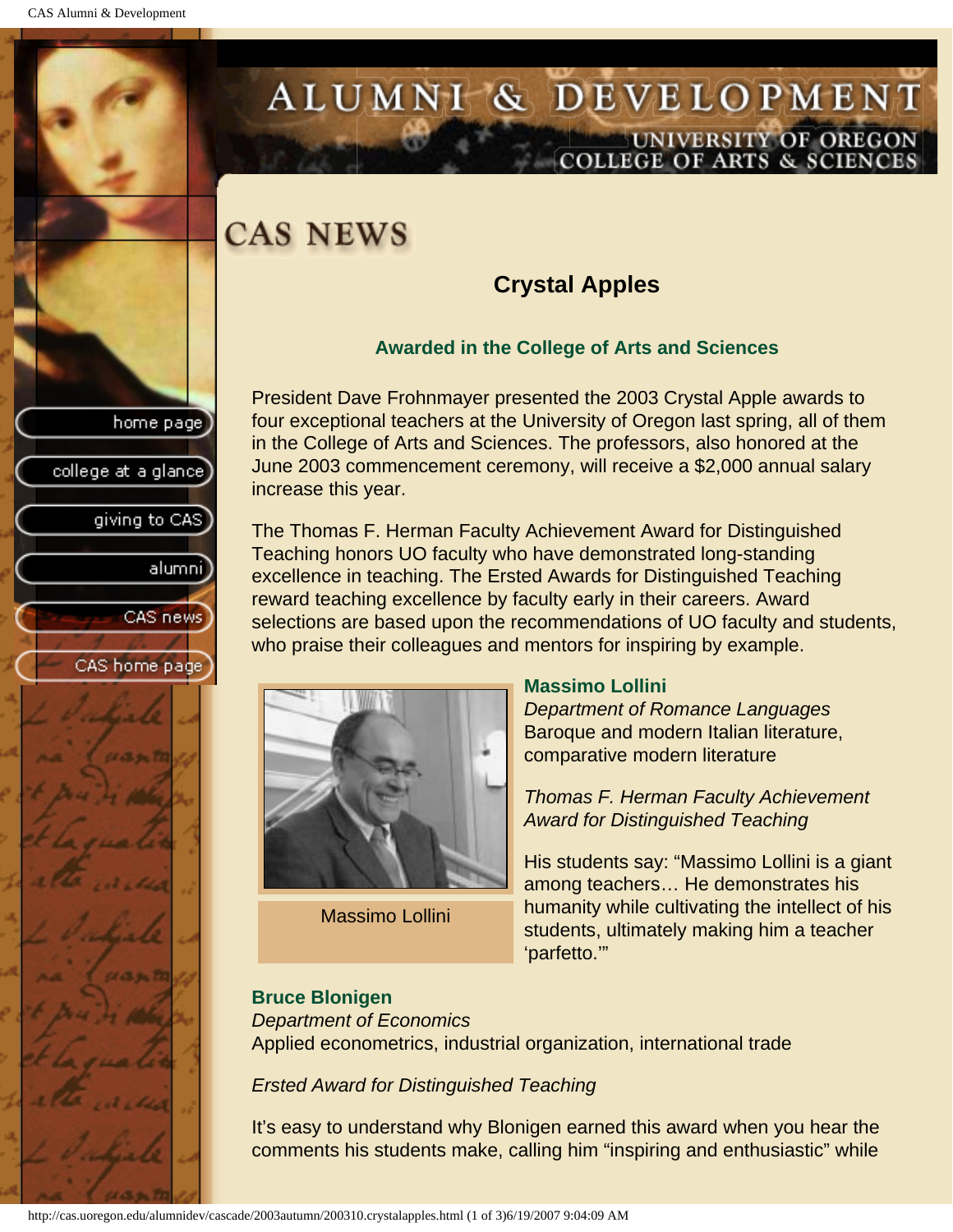



Bruce Blonigen and students

John Schmor

exhorting that "This is the first time I've felt this passionate about a research topic."

**John Schmor** *Department of Theater Arts* Theory, history, playwriting

*Ersted Award for Distinguished Teaching*

Schmor is an inspiration, a storyteller and a mentor, helping students in their growth as performers. Students consistently praise his superior coaching, his passion and, as one student wrote, "his beautiful honesty."



Jon Brundan and Dave Frohnmayer

#### **Jon Brundan**

*Department of Mathematics* Representation theory, Lie theory

*Ersted Award for Distinguished Teaching*

Brundan, who joined the UO faculty in 1997, is a mathematician who plumbs the depths of this difficult field, yet can explain it to just about anyone. As one student enthused, Brundan is "hands down the best math teacher I have ever had. His lectures are captivating, exciting, inspiring and funny!"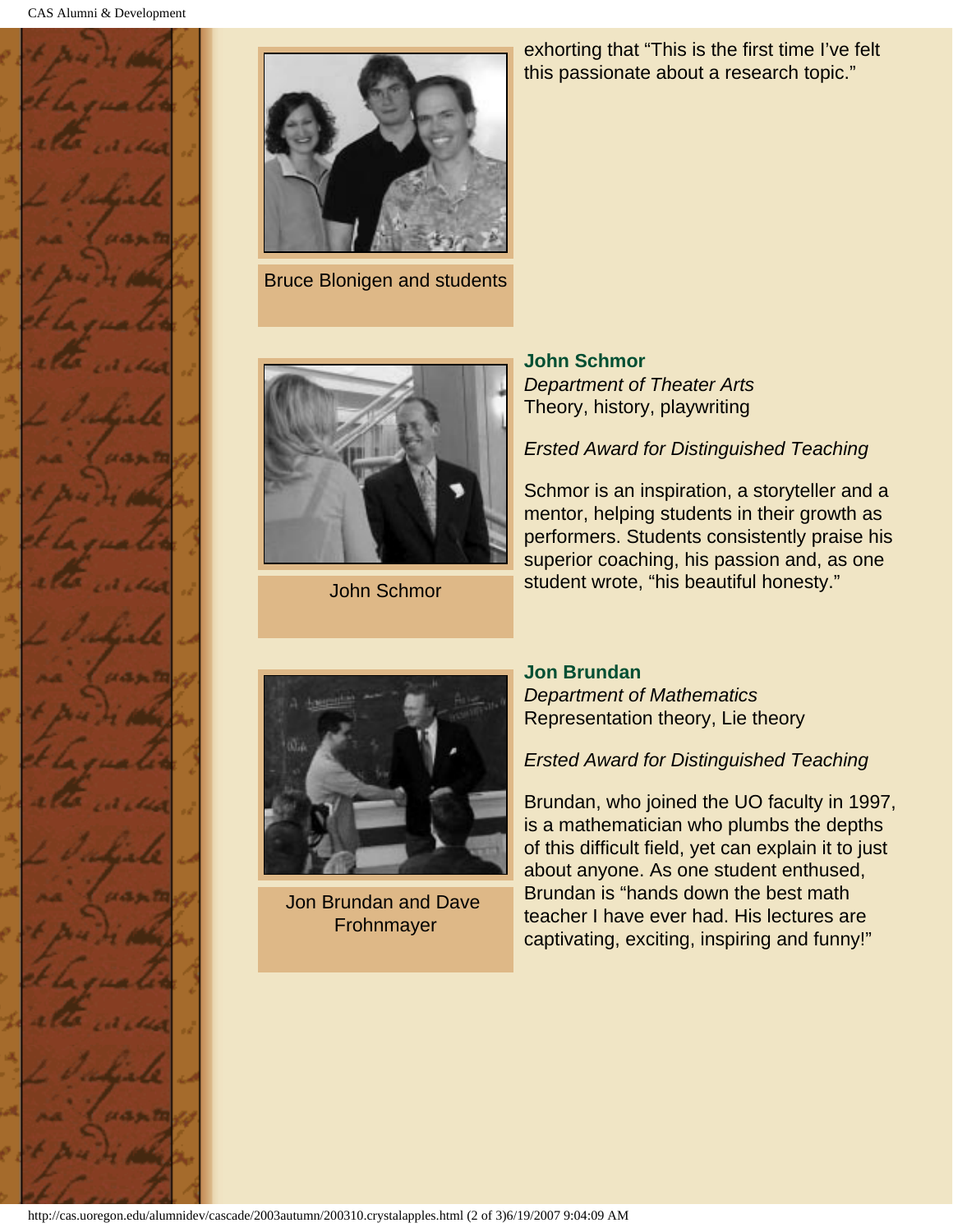college at a glance

giving to CAS

alumnil

CAS news

CAS home page

# <span id="page-13-0"></span>ALUMNI & DEVELOPMENT UNIVERSITY OF OREGON<br>COLLEGE OF ARTS & SCIENCES

## **CAS NEWS**

### **Molecular Biologists' Research Supported by Cancer Society Grants**



Assistant Professor Karen Guillemin

Karen J. Guillemin and Eric Johnson, assistant professors of biology and members of the UO Institute of Molecular Biology, are the recipients of two separate research grants from the American Cancer Society, totaling more than 1.3 million dollars.

Guillemin's received \$600,000 in funding for her three-year research project, "Cellular Basis of Helicobacter pylori Pathogenesis," which may lead to improved patient screening and better antibiotics for stomach cancer.

At a press conference, Guillemin described her excitement at the discovery that gastric cancer could be caused by a bacterial agent in addition chemical carcinogens and genetics. "This indicates that it can be a manipulatable system," explained Guillemin. "There are ways to interfere and change the dialogue between bacteria and cells." Her research seeks to understand the circumstances surrounding the bacteria in the host cells.

"One of the tenets of our mission as a research university is that basic science contributes valuable new knowledge at the fundamental level," said President Dave Frohnmayer, who added that Guillemin's award illustrates the "brilliance and tenacity" of young researchers at the UO.

Eric Johnson also does basic biological research related to cancer cell growth, specifically on hypoxia or low oxygen levels in cancer cells. Johnson's work also received recognition this year from the American Cancer Society in the form of a check for \$720,000.

Johnson and Guillemin, who met and married as post-docs at Stanford University, will be using the ACS grants to more firmly establish their own research labs at the UO.

```
http://cas.uoregon.edu/alumnidev/cascade/2003autumn/200310.cancergrant.html (1 of 2)6/19/2007 9:04:16 AM
```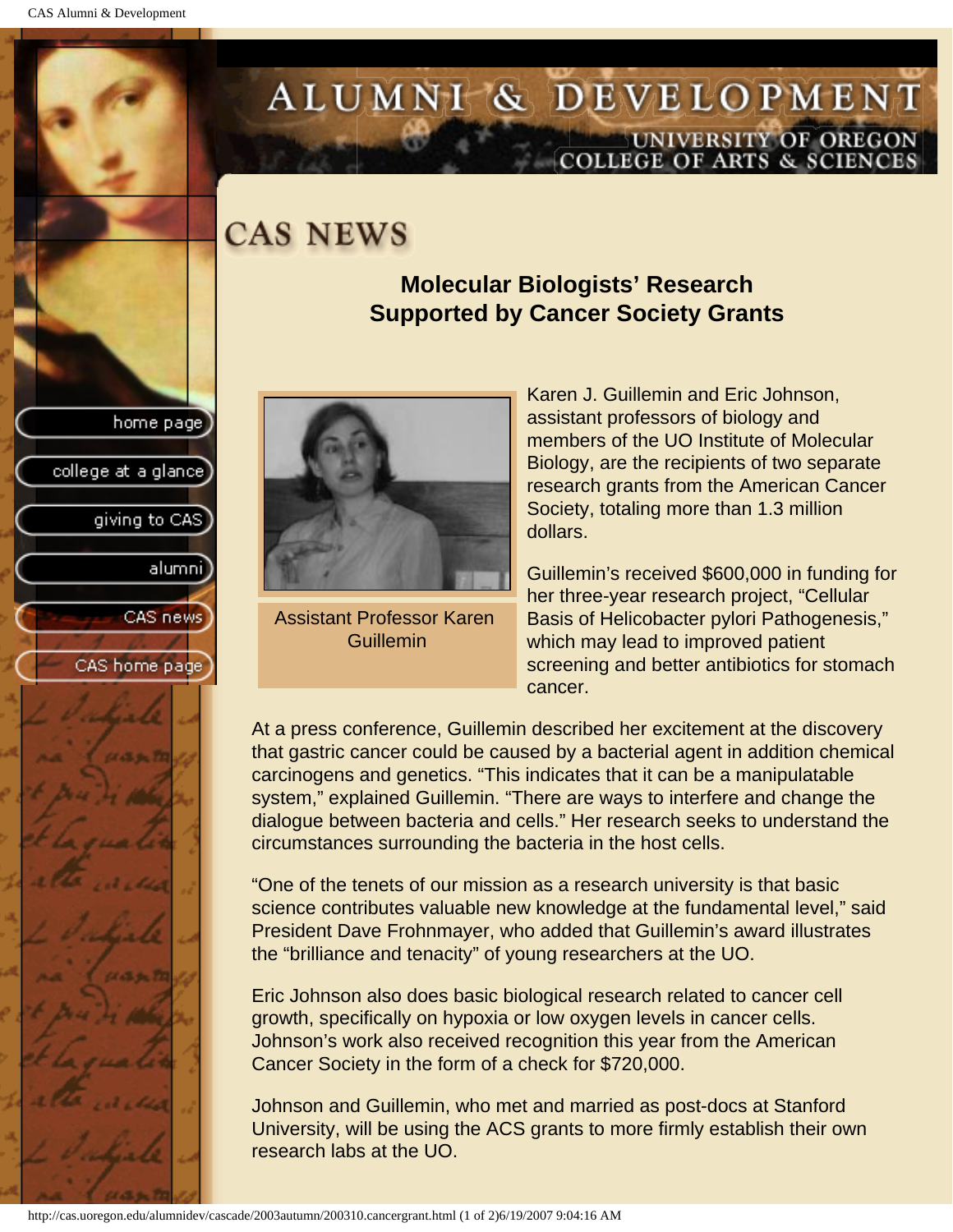college at a glance

giving to CAS

alumnil

CAS news

CAS home page

# <span id="page-14-0"></span>ALUMNI & DEVELOPMENT UNIVERSITY OF OREGON<br>COLLEGE OF ARTS & SCIENCES

## **CAS NEWS**

### **Three Student Researchers Selected as 2003-2004 Goldwater Scholars**



Goldwater scholar Michael D. Pluth

Three University of Oregon science students were named among the nation's top undergraduates in science and mathematics last spring when they were awarded the renowned Barry M. Goldwater Scholarship for 2003-04.

Xavier J. Kyablue and Michael D. Pluth, both of Eugene, and Tahirih Motazedian, from Corvallis, were nominated by their faculty mentors in chemistry, physics and geology and selected on the basis of academic merit from a field of 1,093 mathematics, science and

engineering students.

Xavier Kyablue is a sophomore chemistry and physics major interested in solid-state chemistry and material sciences. He intends to conduct research on finding a better, more energy-efficient method of making existing materials.

Michael Pluth is a junior honors chemistry and applied mathematics major doing research in inorganic/ organometallic chemistry. He joined Professor David Tyler's lab in June of 2001 where he quickly became the "talk of the lab." Some of Pluth's chemical research has already been submitted to professional journals and the university has also filed a patent on one of his discoveries.

Tahirih Motazedian is a junior geology major with an emphasis on geophysics. Interested in planetary science, her career goals include researching the geological surface of Mars for NASA.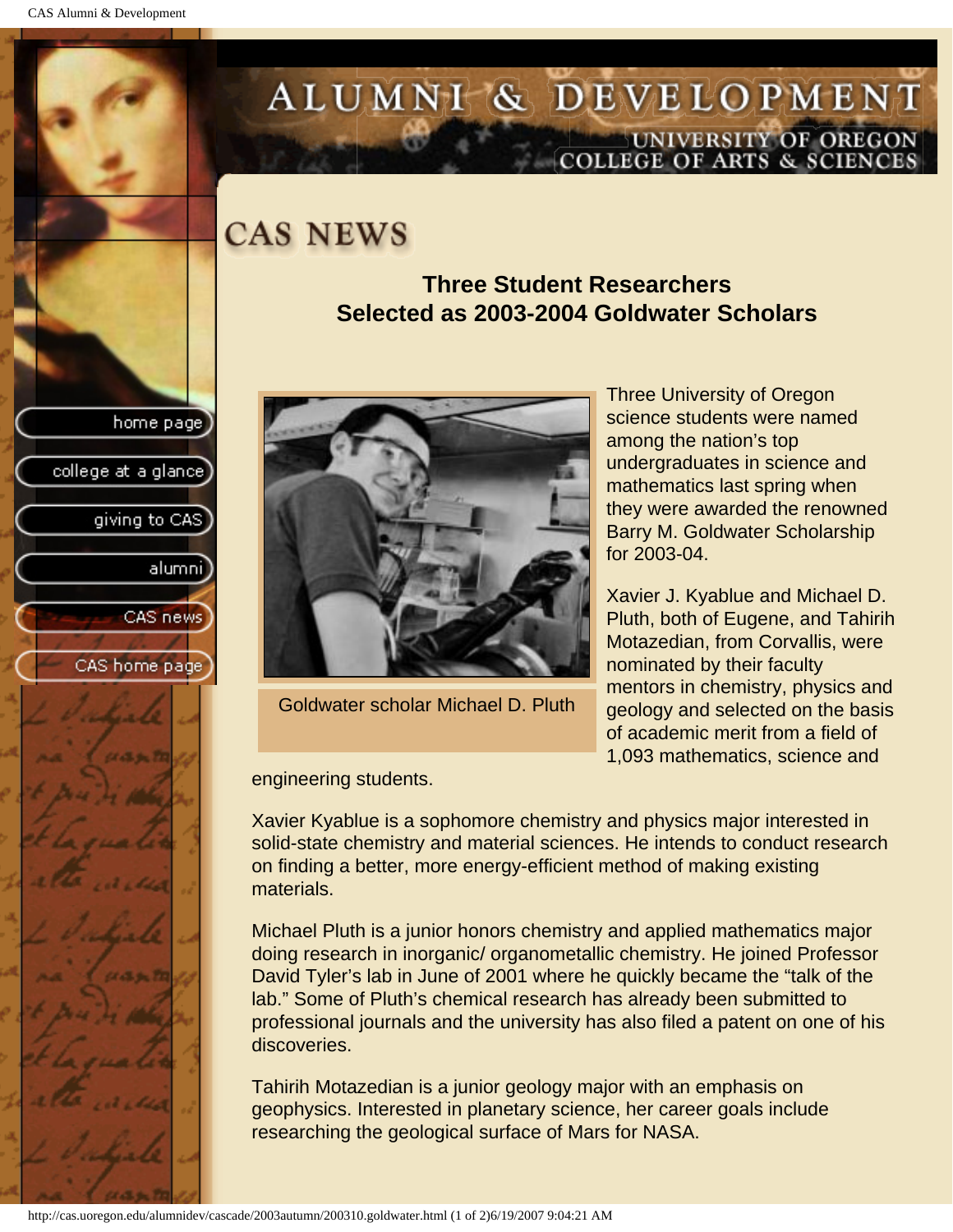

Each student will receive up to \$7,500 per year to cover the cost of tuition, fees, books, and room and board.

A tribute to Senator Barry M. Goldwater, the federally-endowed scholarship program was established to foster and encourage excellence in science and mathematics by encouraging outstanding students to pursue careers in the fields of mathematics, the natural sciences, and engineering. It is the premier undergraduate award of its type in these fields.

Nineteen UO science students have received this award since its inception in 1989.



**COLLEGE OF ARTS AND SCIENCES University of Oregon** 

**COMMUNICATE INNOVATE LEAD** 

1245 University of Oregon • Eugene, OR • 97403-1245 (541) 346.3950 • FAX (541) 346.3282 • alumnidev@cas.uoregon.edu

Copyright © 2003 University of Oregon

Updated October 3, 2003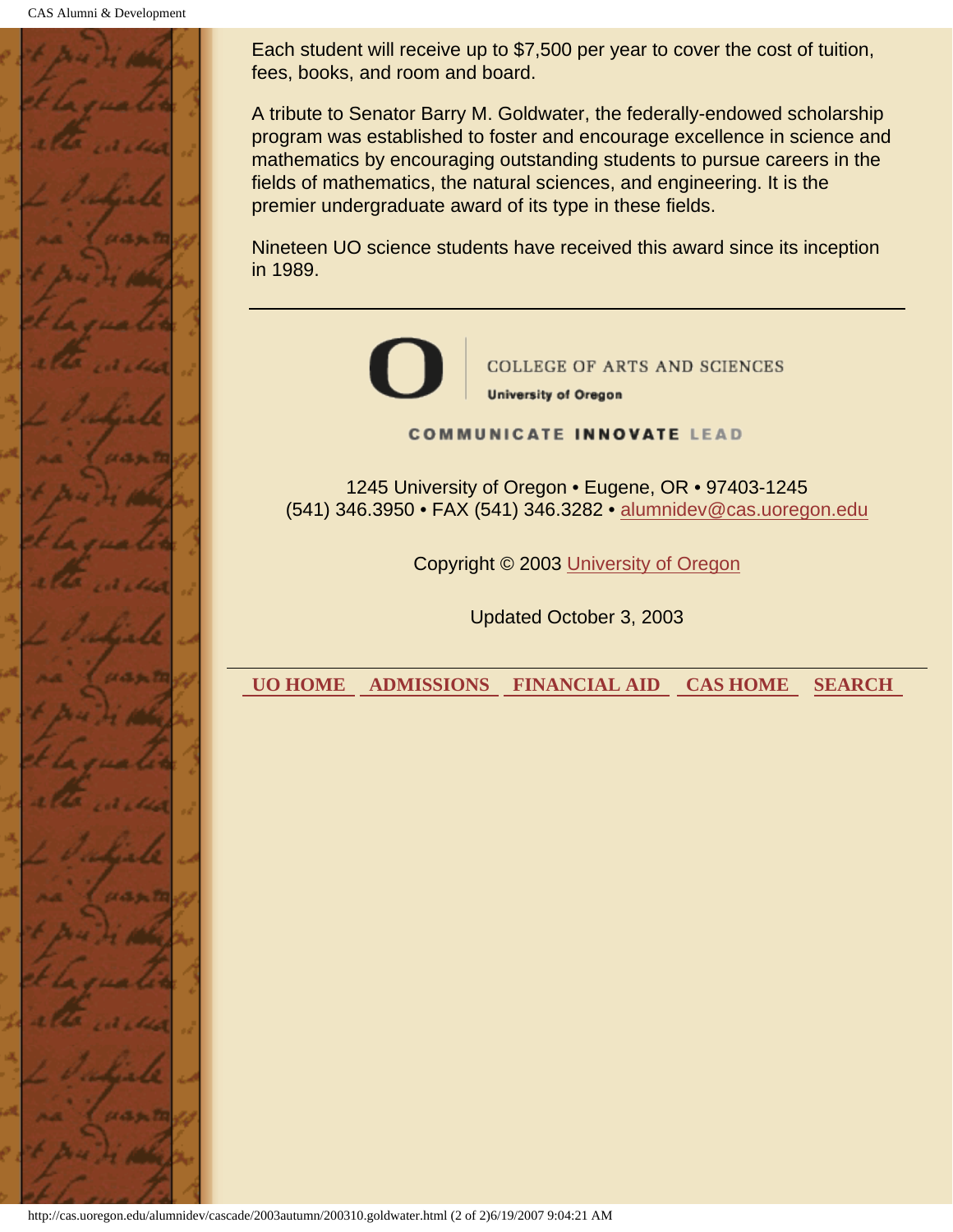college at a glance

giving to CAS

alumnil

CAS news

CAS home page

# <span id="page-16-0"></span>ALUMNI & DEVELOPMENT UNIVERSITY OF OREGON<br>COLLEGE OF ARTS & SCIENCES

## **CAS NEWS**

### **UO Chemist Wins Prestigious Guggenheim Award**

Jeffrey A. Cina, a professor of theoretical physical chemistry at the University of Oregon, has won a 2003 Fellowship Award from the John Simon Guggenheim Memorial Foundation.

He is one of only two 2003 Guggenheim recipients in the Northwest.

Cina, a member of the UO's Oregon Center for Optics, was singled out for his studies in the area of ultrafast electronic energy transfer. One place where ultrafast transfer occurs is during the initial process in photosynthesis where light energy is transformed into chemical energy—a process of fundamental interest to biologists, chemists and physicists.

At the UO since 1995, Cina will use the cash award of \$35,000 to travel to universities in California and Mexico to pursue ongoing collaborations with fellow researchers.



**COLLEGE OF ARTS AND SCIENCES University of Oregon** 

**COMMUNICATE INNOVATE LEAD** 

1245 University of Oregon • Eugene, OR • 97403-1245 (541) 346.3950 • FAX (541) 346.3282 • alumnidev@cas.uoregon.edu

Copyright © 2003 University of Oregon

Updated November 4, 2003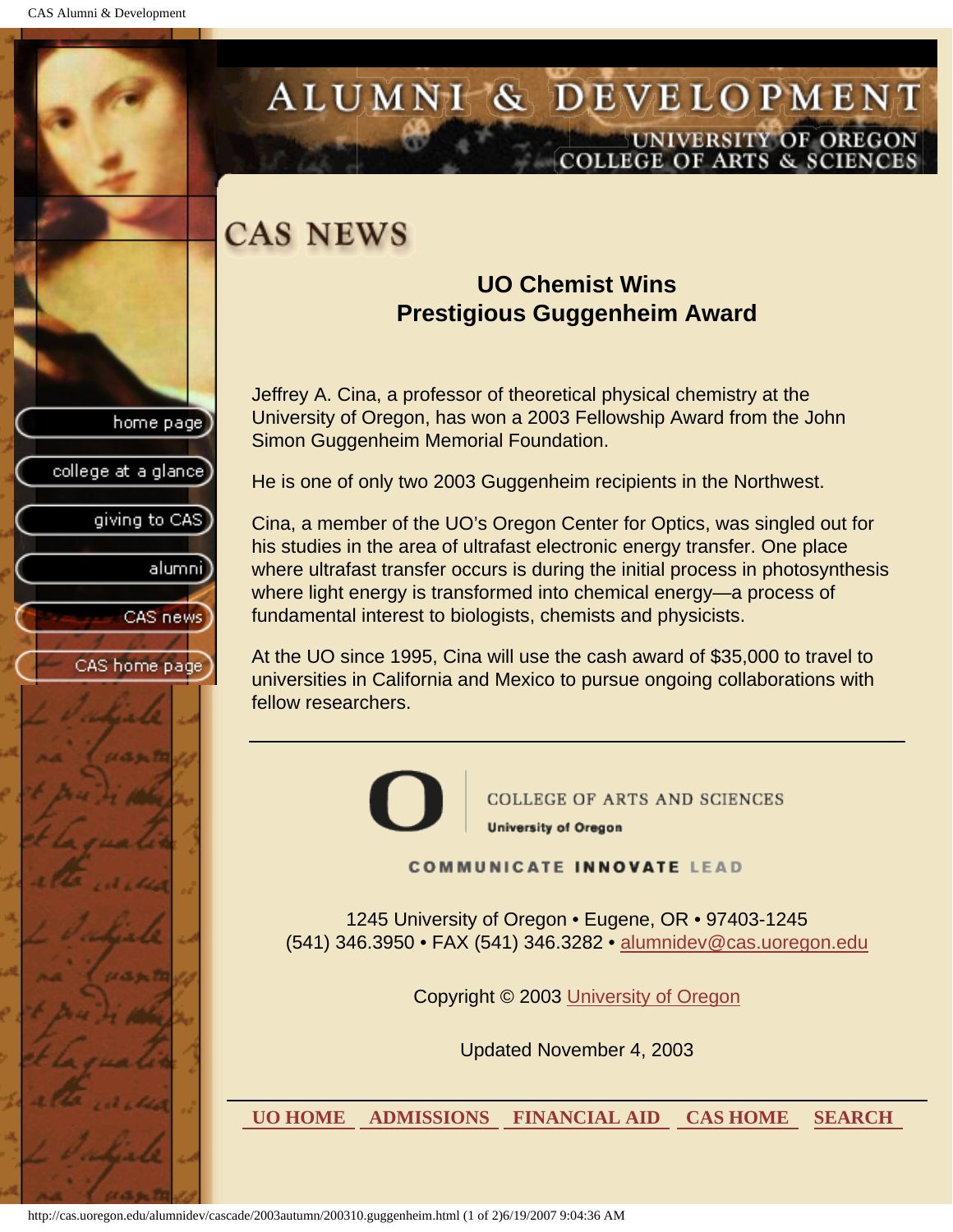college at a glance

giving to CAS

alumni

CAS news

CAS home page

# <span id="page-17-0"></span>ALUMNI & DEVELOPMENT UNIVERSITY OF OREGON<br>COLLEGE OF ARTS & SCIENCES

## **CAS NEWS**

### **Geographer Assumes International Leadership Role**

Geography professor Alexander Murphy began a term as president of the Association of American Geographers (AAG) on July 1, 2003. Founded in 1904, the scientific and educational society has more than 7,500 members in sixty-two countries. During the organization's centenary year, Murphy plans to use his term as president to advance initiatives that will expand public awareness of the importance of geography and enhance the discipline's position in public debate.



Professor Alexander Murphy

"Geography has much to contribute to an understanding of matters ranging from globalization to human alteration of the environment. Yet geographical ignorance is widespread, and many view the discipline in outmoded or simplistic terms," says Murphy. "The AAG is at the forefront of the effort to address this state of affairs."

Murphy, the James F. and Shirley K. Rippey Chair in Liberal Arts and Sciences, has long been a leader on the University of Oregon campus, where he has been teaching since 1987. Specializing in cultural and political geography, Murphy serves as North American editor of *Progress in Human Geography* and has published more than fifty articles and several books, including *Human Geography: Culture, Society, and Space.* Professor Murphy holds a bachelors degree in archaeology from Yale University, a law degree from the Columbia University School of Law, and a Ph.D. in geography from the University of Chicago. He is the recipient of numerous grants and awards, including a Fulbright Fellow-ship, a National Endowment for the Humanities Fellowship, a National Science Foundation Presidential Young Investigator Award, and a National Council for Geographic Education Distinguished Teaching Award.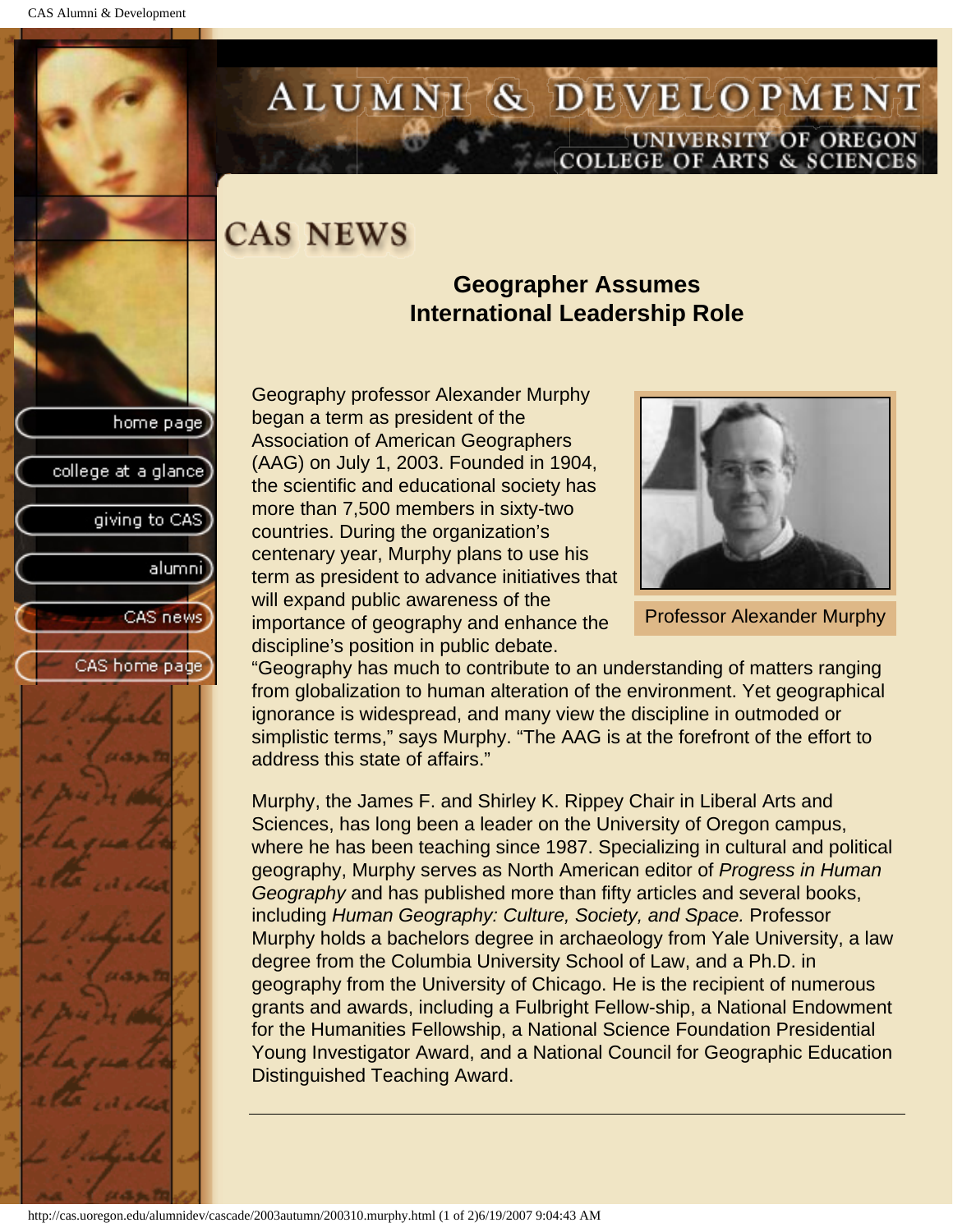college at a glance

giving to CAS

alumni

CAS news

CAS home page

# <span id="page-18-0"></span>ALUMNI & DEVELOPMENT UNIVERSITY OF OREGON<br>COLLEGE OF ARTS & SCIENCES

## **CAS NEWS**

### **Distinguished Professor Lynn Stephen Public Anthropologist**

In her anthropology courses, Lynn Stephen engages students in discussion about cultural similarities and differences around the world, but she also teaches by example, involving them in research projects and providing them with opportunities to see how advocacy can relate to anthropology.

UO students like Rachel Hansen ('03) receive the invaluable experience of "doing anthropology" and seeing their work impact lives. Hansen worked with Stephen on "The Life of a Strawberry: Labor Relations from Field to Dinner Plate," a project that followed the path of produce from the Willamette Valley to the dinner plates of UO students, highlighting the gendered and ethnic dimensions of labor relations in the food production process. She helped conduct interviews and observations in the fields, as



Professor Lynn Stephen

well as with frozen food warehouses, distributors, and workers in UO food service.

But the project didn't stop there.

Stephen then challenged her students to take their research and transform it into a bilingual educational play, to be performed for farm workers, at a labor conference, and in university and junior high classrooms. Throughout, Stephen served as an inspiration for her students, says Hansen: "She was organizing us, but also giving us enough space and time. She would let us find our own passions about the subject matter and [our own] reasons for being there."

The outreach component of this project also highlights Stephen's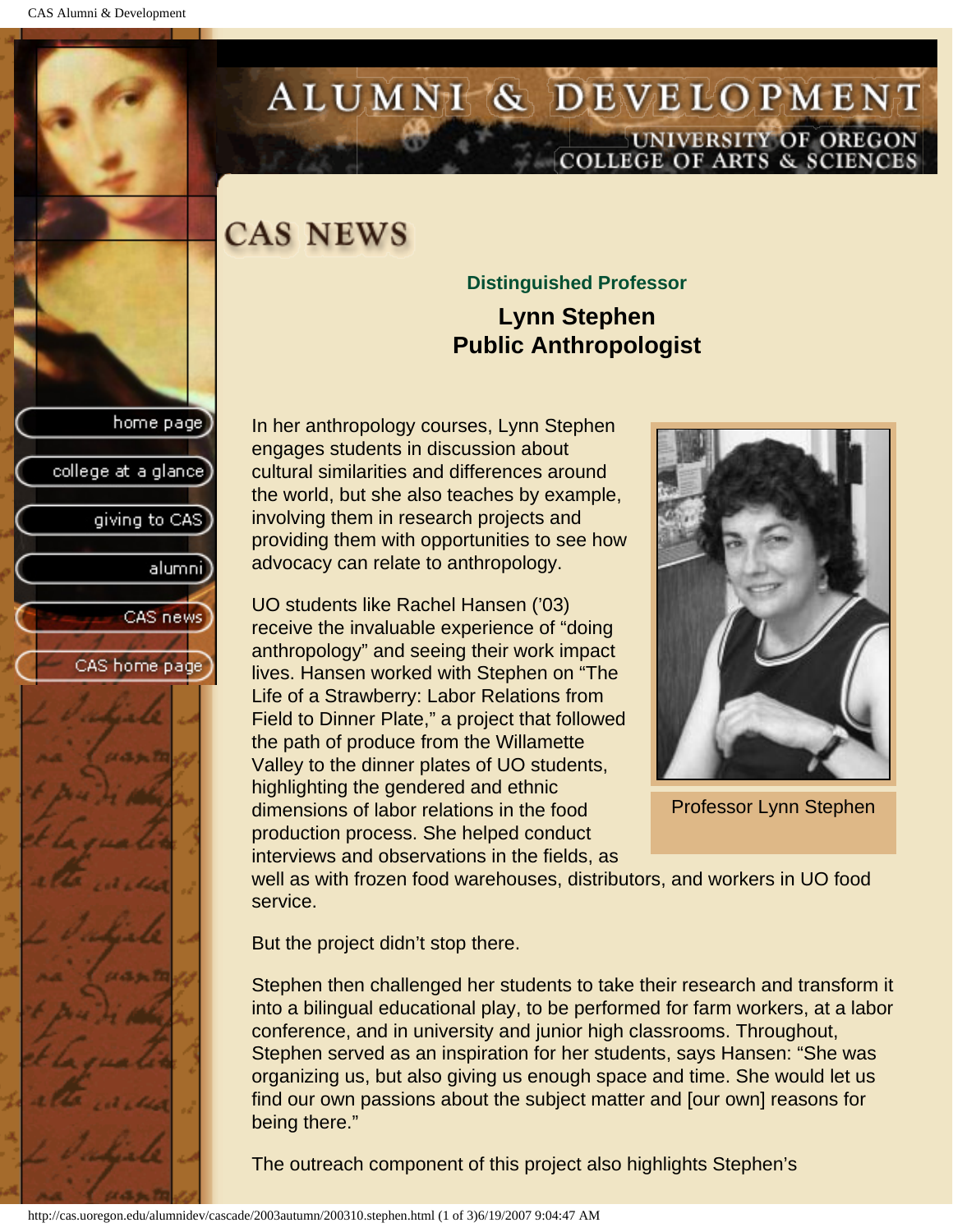CAS Alumni & Development



commitment to "public anthropology." As a researcher, she works to make sure that her work is relevant and helpful to those she studies.

"She challenges outdated anthro-pological paradigms and offers a bold example of engaged research," says colleague Carol Silverman. "A hallmark of her work is the integration of analysis of national and international political and economic conditions with local understandings, interpretations and responses to these conditions."

Though Stephen has conducted research in Brazil, Chile, Paraguay, and El Salvador, her work has focused on Mexico during the past decade. Her most recent book is "Zapata Lives! Histories and Cultural Politics in Southern Mexico," which was published in 2002 and has since been adopted in many college classrooms studying Latin America.

This distinguished professor brought her diverse interests and broad expertise to the University of Oregon campus in 1998, after teaching appointments at M.I.T. and Northeastern University. Stephen says she especially values the West Coast's opportunities to be closer to—and bring her students within reach of—prime research locations.

"Being at the University of Oregon and in Oregon is very exciting, and I've forged unique links," she said. "Moving from Boston, I'm in a position of really connecting with the work I'm doing in Mexico."

During the summer, Stephen did field work in Oaxaca, learning about indigenous textile weaving cooperatives formed by workers who once lived in the United States. And, this fall, Stephen will lead a student team in researching the impact of immigration on rural America. While the UO student team will focus on the community of Woodburn, Oreg., their work will be part of a larger national comparative project funded by the U.S. Department of Agriculture.



**COLLEGE OF ARTS AND SCIENCES University of Oregon** 

#### **COMMUNICATE INNOVATE LEAD**

1245 University of Oregon • Eugene, OR • 97403-1245 (541) 346.3950 • FAX (541) 346.3282 • alumnidev@cas.uoregon.edu

Copyright © 2003 University of Oregon

Updated October 3, 2003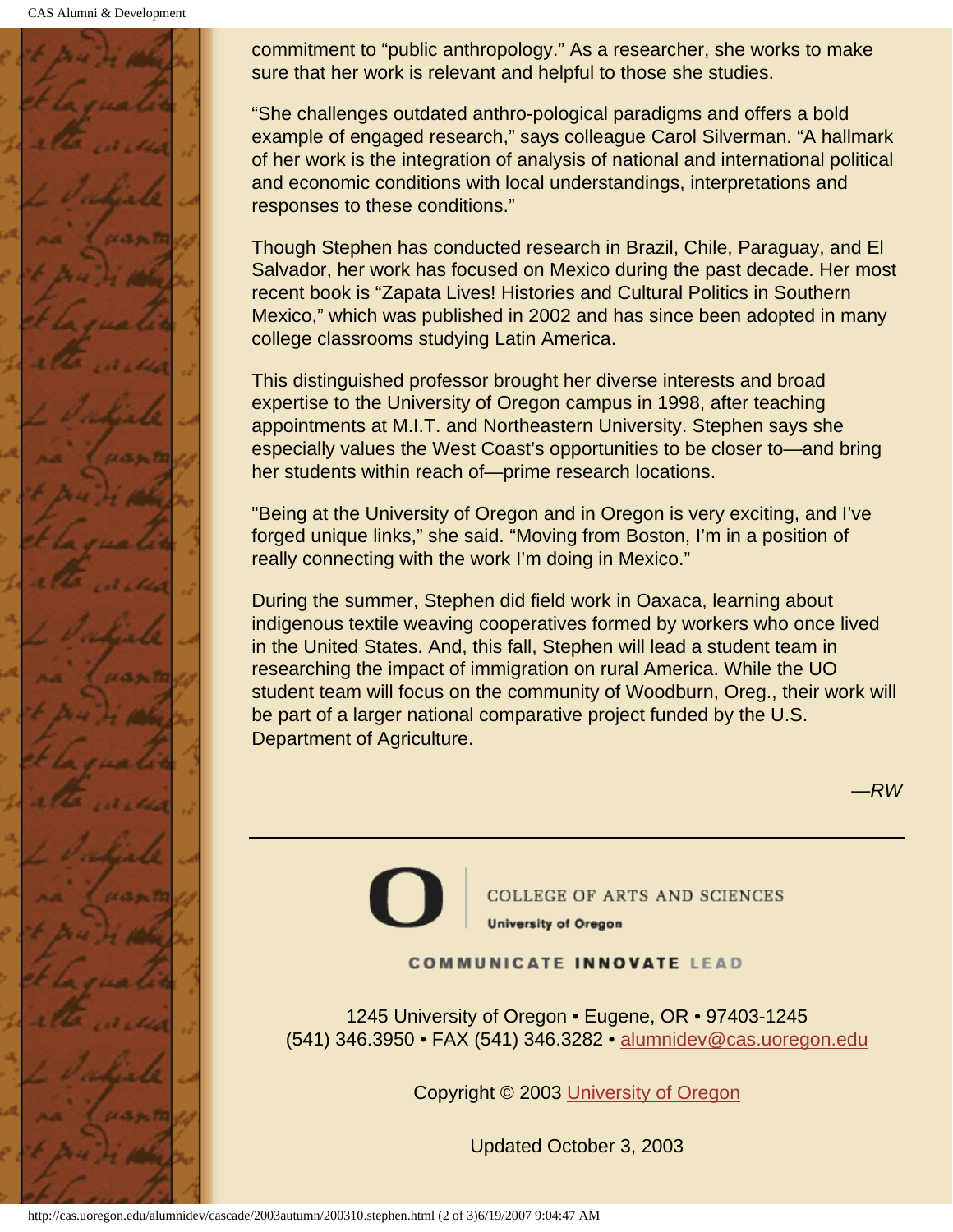college at a glance]

giving to CAS

alumnil

CAS news

CAS home page

# <span id="page-20-0"></span>ALUMNI & DEVELOPMENT UNIVERSITY OF OREGON<br>COLLEGE OF ARTS & SCIENCES

## **CAS NEWS**

### **What is the Essence of America?**

In *Red, White, and Blue Letter Days: An American Calendar,* University of Oregon history professor Matthew Dennis offers a history of the United States through its changing holidays. "What I try to do is to bridge academic and popular history, to take seriously the history that people carry around in their heads and recognize that history is not the exclusive monopoly of historians—nor should it be," said Dennis in a recent campus lecture, which also aired on C-SPAN's *BookTV.*

While researching his book, Dennis saw how the ubiquity of holidays provided a commonality among people, and he became more and more interested in what people commemorated, in "how and why and what they were trying to accomplish." Teaching American history through its holidays has also given Dennis a new



According to Professor Matthew Dennis calendars not only measure time but also how we think and live.

opportunity to engage his students—and gives his students a chance to enter a realm in which they too are "experts." Through the study of holidays, students find relevance between history and their own lives.

But what sort of historical insights can be derived from a year's calendar, its red- white-and blue- lettered holidays? According to Dennis, calendars not only measure time but also how we think and live: "They give form and meaning to our collective experience, even while we mold them to reflect who we are or who we think we are, or what we are to become."

Thus, the changing face of American history is reflected in its changing celebrations. For instance, the original meaning of **Memorial Day**—which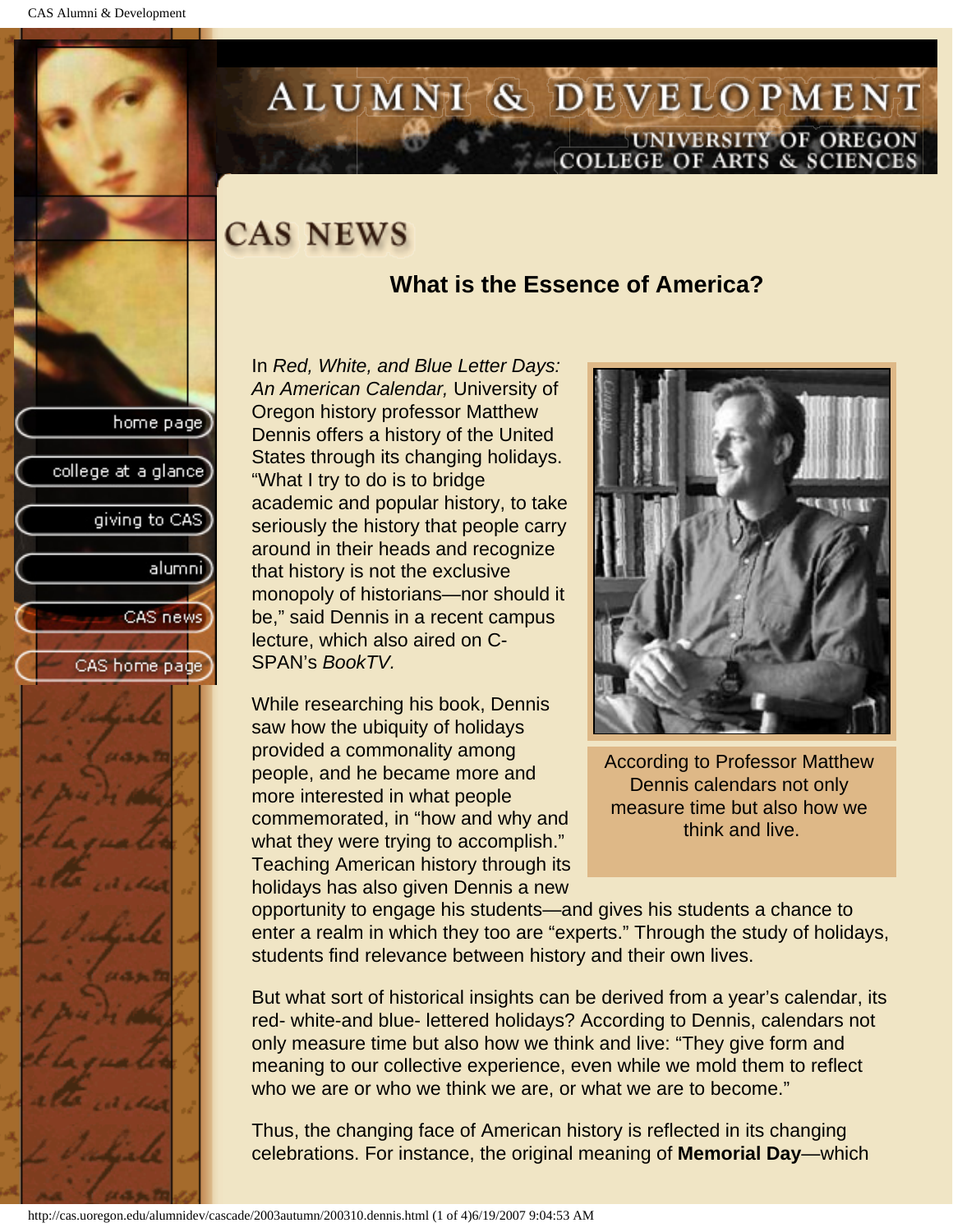

today marks the onset of summer and gives occasion for outside picnics—was designed as a somber remembrance of the 620,000 Civil War dead, yet it was already being forgotten shortly after the Civil War. "We see a kind of purposeful amnesia as the North and South could forget the issue of slavery and civil rights, which drew them into conflict," Dennis said. "A different kind of history could be remembered."

The meaning of **Columbus Day** has changed just in the last decade: "For 499 years, Columbus was the most boring guy in second grade history," Dennis declared, "and all of a sudden he becomes controversial." Originally, however, Columbus Day allowed Americans to embrace their European origins while turning their backs completely on England. In Christopher Columbus, Americans found a non-English ancestor to celebrate as the first American.

In the late nineteenth century, **Independence Day** was often celebrated on Native American reservations through battle reenactments. "The Battle of Little Bighorn occurred on June 25, 1876, just before the great centennial of the country. In the process of celebrating their nation, a nation in which they weren't citizens, they reenacted a battle in which they were the victors," Dennis explained. "The closeness of the two dates allowed Indians to celebrate a distinctive sort of national identity, one that was American but was also Native American." Celebrations such as this have allowed Americans an interpretation of history that is relevant to their own lives and identities.

The search for American identity continues today through celebrations such as **Cinco de Mayo**. Nearly every year letters to the editor complain that Cinco de Mayo is not an American holiday and therefore should not be celebrated, but Dennis disagrees. "To push that line is to hold that holiday to a higher standard than a lot of other ones, whose origins are at least as obscure," he said. Holidays like this provide a means for those of a particular ethnicity to retain their cultural identity while finding a way to show that it is legitimate and authentically American, claims Dennis. "The tricky thing about these holidays is that they have to be simultaneously universal and particular," he added.

Because **Martin Luther King** is a universal hero for civil rights and human rights and a particular hero for African-Americans, his celebration has become a powerful holiday, though it's only been official since the 1980s. "One of the things that makes holidays vital is not if the government imposes them but if they come from below," Dennis proposed. It is people—the individuals, rather than government officials or historians—who really form holidays and keep history alive. "People make history all the time," he said. "They are defining and communicating to themselves and to each other what Americans deem worthy of remembering."

#### **Did You Know?**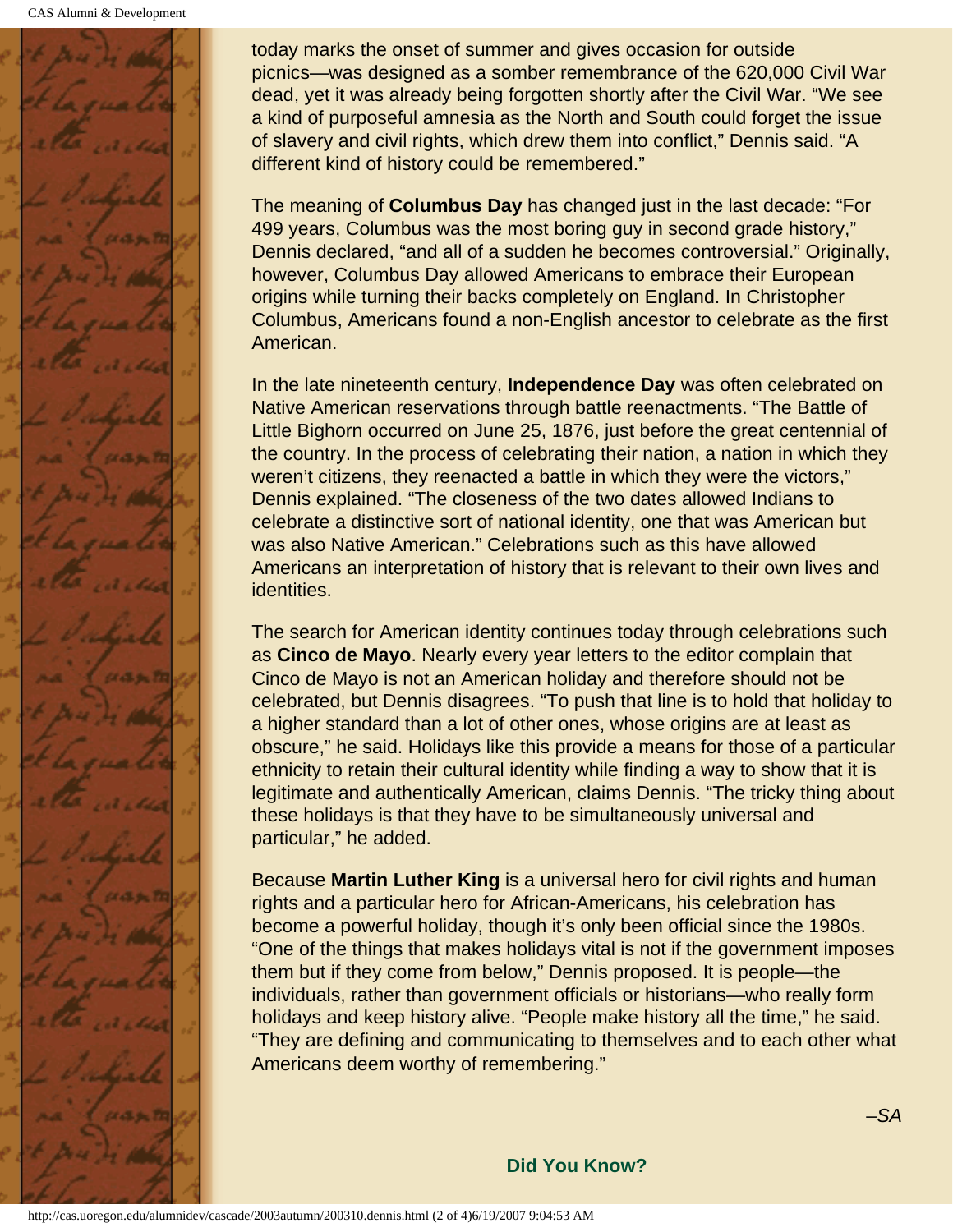

facts excerpted from *Red, White, and Blue Letter Days: An American Calendar*

In South Carolina, state employees can take off one of three Confederate holidays instead of Martin Luther King Day. Those who take the third Monday of January must celebrate the birth of Robert E. Lee, born January 19. (p. 277)

Despite legends surrounding Thanksgiving, it is really Victorian, gathering its Pilgrim lore after becoming a national holiday in 1863. (p. 85)



Kwanzaa was created in 1966 by Dr. Maulana Ron Karenga as a nondenominational but spiritual holiday for African-Americans to celebrate their cultural identity. (p. 265-266)

In 1933, President Roosevelt changed the date of Thanksgiving to a week earlier in order to prolong the shopping season and to boost the flagging economy. (p. 105)

Independence Day was often used as a political resource: for the working class, who celebrated it as a Labor Day, and for women such as Susan B. Anthony, who used the day to pioneer the women's rights cause. (p. 35)

In 1779, one of the first St. Patrick's Day parades in New York City was organized to recruit Irish soldiers to defend the British Empire. (p. 142)

In 1968, the Monday Holiday Act ordered the calendar to create three-day weekends, recognizing the importance of leisure and spending. (p. 220)



**COLLEGE OF ARTS AND SCIENCES University of Oregon** 

**COMMUNICATE INNOVATE LEAD** 

1245 University of Oregon • Eugene, OR • 97403-1245 (541) 346.3950 • FAX (541) 346.3282 • alumnidev@cas.uoregon.edu

Copyright © 2003 University of Oregon

Updated October 3, 2003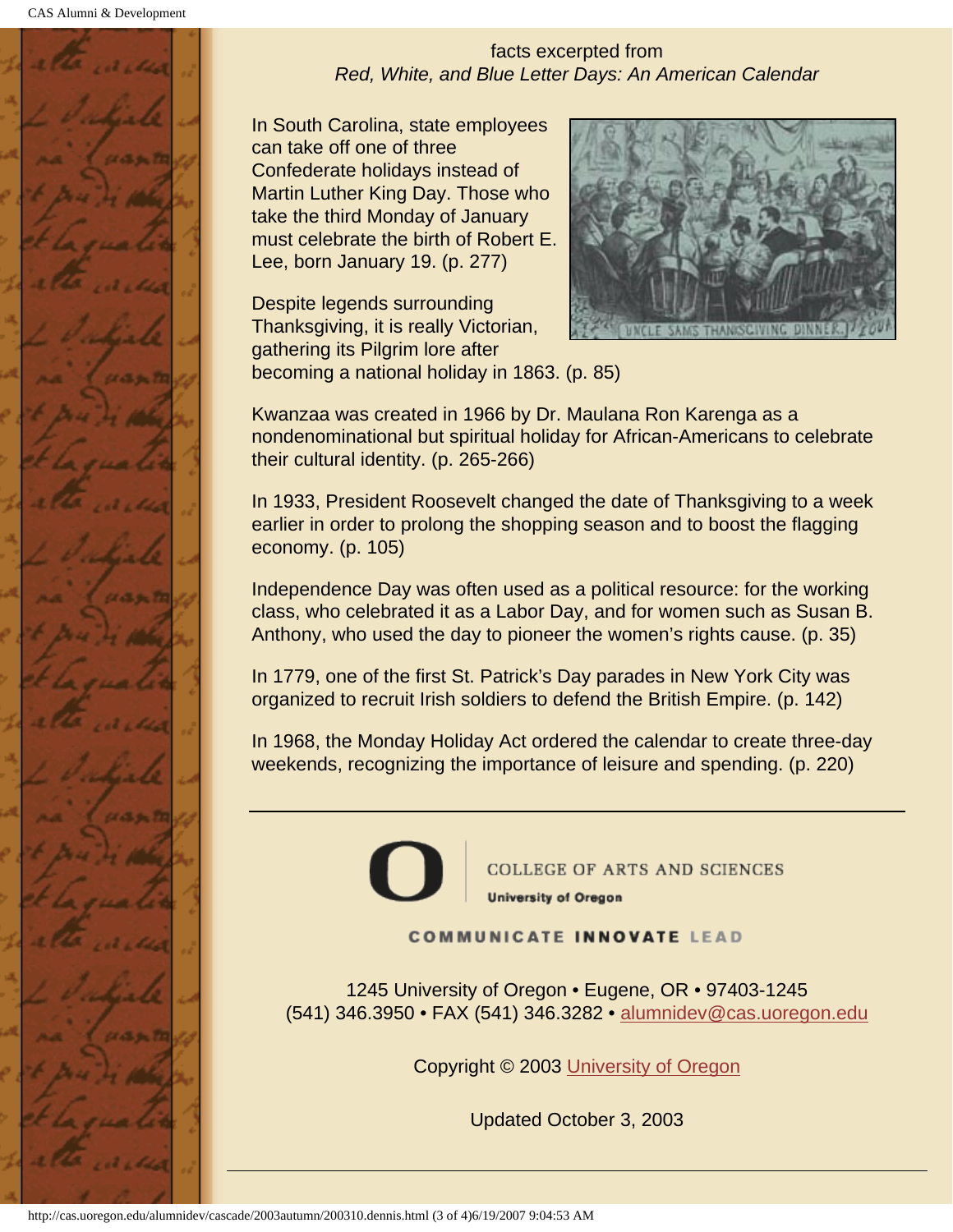college at a glance]

giving to CAS

alumni

CAS news

CAS home page

# <span id="page-23-0"></span>ALUMNI & DEVELOPMENT UNIVERSITY OF OREGON<br>COLLEGE OF ARTS & SCIENCES

## **CAS NEWS**

### **Sequencing of Fungus Genome Spurs Research on Gene Silencing, Cancer**



Professor Eric Selker has researched Neurospora's DNA at the UO for more than twenty years.

In 355 Streisinger Hall, beakers the color of Tang proliferate the shelves. Inside, a simple mold, *Neurospora crassa,* is used to find answers to some complex genetic questions.

Professor of Biology Eric Selker has been studying the fungus since his undergraduate days at Reed College and graduate school days at Stanford, and has more recently been instrumental in sequencing its genome (*Nature*, 24 April 2003).

But Selker's interest is not merely in the sequence. His lab also investigates what the genome sequence of the fungus can tell us about DNA function: specifically, why and how some genes are methylated and "silenced."

Gene silencing is critical for normal development in mammals but can sometimes go astray, turning off important genes such as tumor suppressors.

"Neurospora is a spectacular system to elucidate this important, but poorly understood, genetic process," said Selker, describing two distinct advantages in using the Neurospora fungus to study DNA methylation.

"What's so exciting about *Neurospora crassa* is that it's an easy system," he explained. "Humans have 100 times as much DNA per nucleus but surprisingly only three times as many genes, many of which are duplicates."

The lack of duplicated DNA in *N. crassa* results from an efficient genome defense system—discovered by Selker in the late 80's—that protects the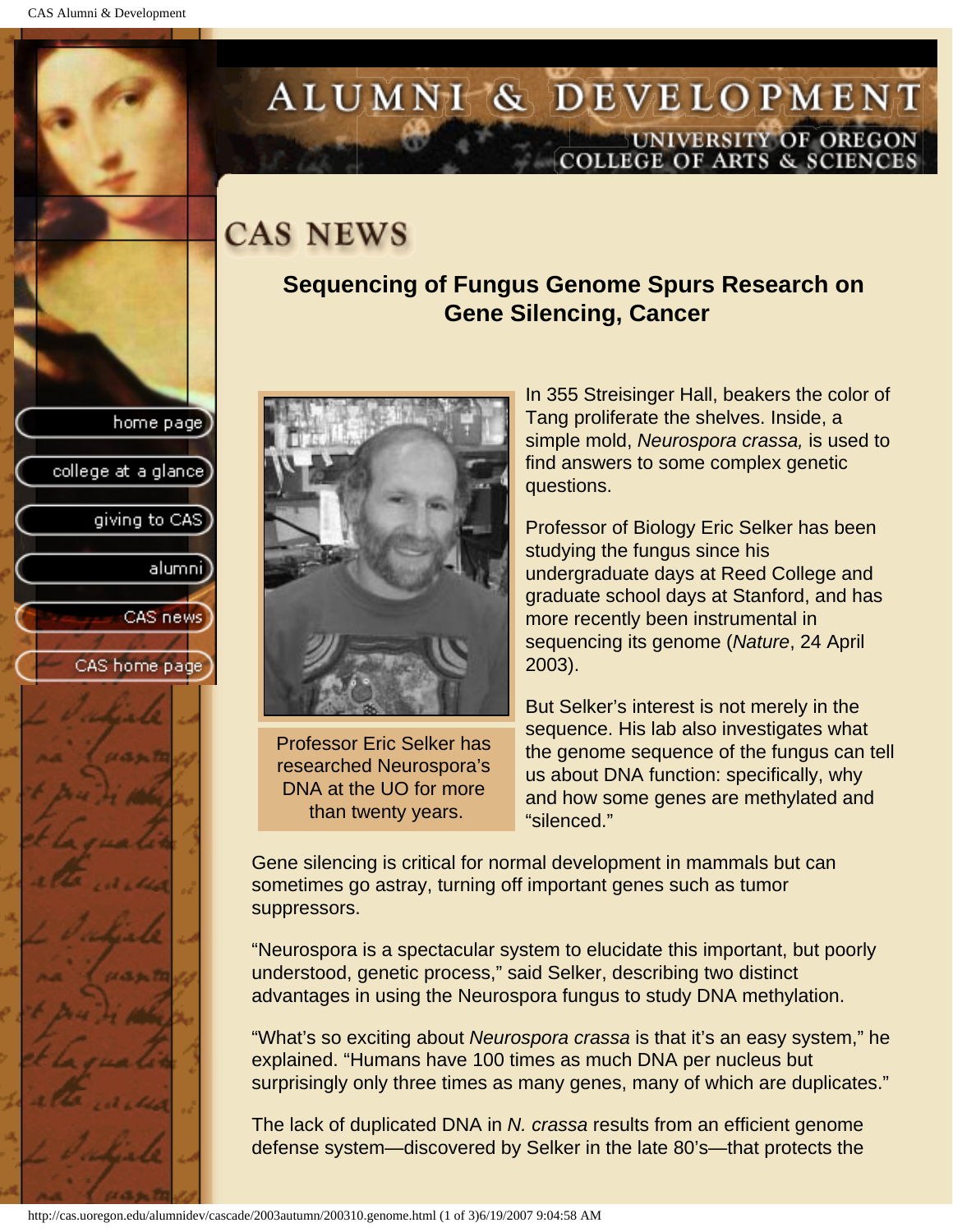CAS Alumni & Development



fungus from "selfish genes," which would otherwise replicate and spread throughout the genome. This genome defense, called "RIP" (for repeatinduced point mutation), gets rid of or mutates extra copies of selfish DNA. If two copies of a normal gene are present, both copies will be inactivated during the sexual development of the fungus.

The RIP function not only provides researchers with a "stripped down" genetic system but also with a convenient method for studying gene function.

"We can make mutants easily," said Selker. "We just insert an extra copy of an interesting gene and watch what happens."

The defect that results can be as slight as a change in color or as drastic as the death of the organism. By observing what has been "turned off" during the mutation, scientists can begin to code the function of each of the fungus's 10,000 genes.

Selker's lab continues to be at the forefront of this type of genetic analysis for *Neurospora crassa.* A major breakthrough for the lab in 2001 demonstrated an unsuspected link between DNA methylation and a modification of one of the proteins that "packages" DNA.

In addition, Selker and his collaborators at the UO, National Institutes of Health, University of Miami and USC discovered that a drug called zebularine can reactivate tumor-suppressing genes previously silenced by DNA methylation. Preliminary studies revealed that oral administration of the drug resulted in a reduction of malignant tumors in mice, and an international patent is now pending on the discovery.

Methylation research in Neurospora has potential to lead to significant medical advances—and researchers in the Selker lab are leading the winding way.

> **COLLEGE OF ARTS AND SCIENCES University of Oregon**

**COMMUNICATE INNOVATE LEAD** 

1245 University of Oregon • Eugene, OR • 97403-1245 (541) 346.3950 • FAX (541) 346.3282 • alumnidev@cas.uoregon.edu

Copyright © 2003 University of Oregon

Updated October 3, 2003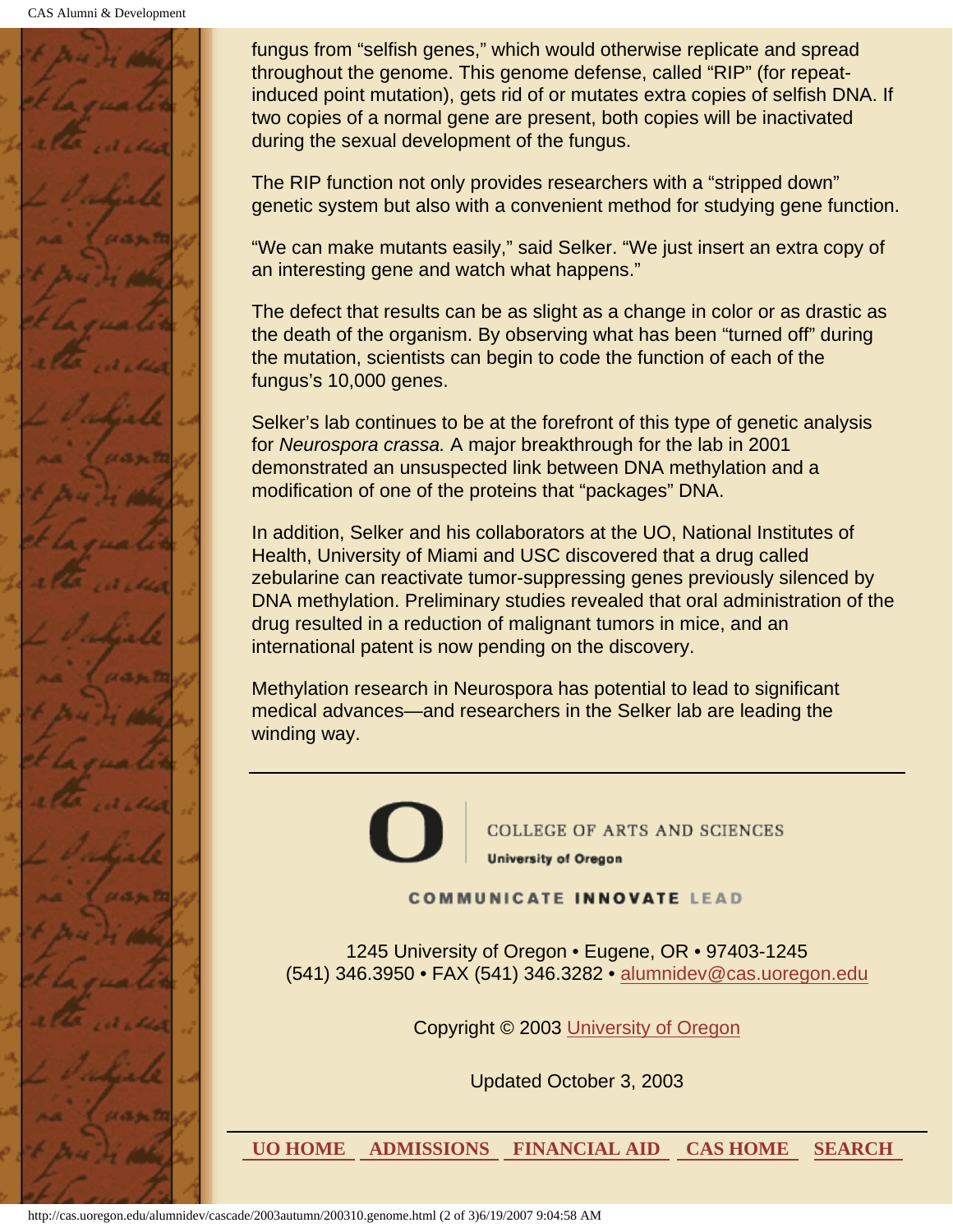college at a glance]

giving to CAS

alumnil

CAS news

CAS home page

# <span id="page-25-0"></span>ALUMNI & DEVELOPMENT UNIVERSITY OF OREGON<br>COLLEGE OF ARTS & SCIENCES

## **CAS NEWS**

## **A "Blue Sky" Topic on the Red Planet**

#### **Tahirih Motazedian '04, Geophysics Major**



Tahirih Motazedian

In the summer of 2002 at the Arkansas-Oklahoma Center for Space and Planetary Sciences, UO student Tahirih Motazedian was given free rein to find her internship research topic, a "blue sky" assignment. And, in the process of analyzing thousands of photos, she discovered it—in some darkly streaked images that she believes provide evidence of water on Mars.

Since then, her summer research paper has caused much speculation about water—and the possibilities of life—on the Red Planet.

Motazedian's theory is that geothermal activity around the Olympus Mons volcano is melting subsurface ice, releasing brine that dissolves surrounding minerals. Due to a high salt content, the water freezes at a lower temperature and takes longer to evaporate, allowing it the time needed to flow downhill, leaving those mineral-laden streaks.

Motazedian published her findings in the journal *Lunar and Planetary Science,* after which she was asked to present them to the world's largest annual gathering of planetary scientists.

"My experience as an REU student [Research Experience for Undergraduates] gave me my first taste of real scientific discovery," said Motazedian, who says her mind was both stimulated and sharpened by the long research hours. "I will spend my life unraveling the enigmas of Mars."

This summer, Tahirih had the opportunity to do just that, through another research internship at CalTech. Her mentor, Dr. Oded Aharonson, is a lead planetary scientist who holds the opposing theory about the surface stains on Mars—that is, that dry dust flows are carving them, not water.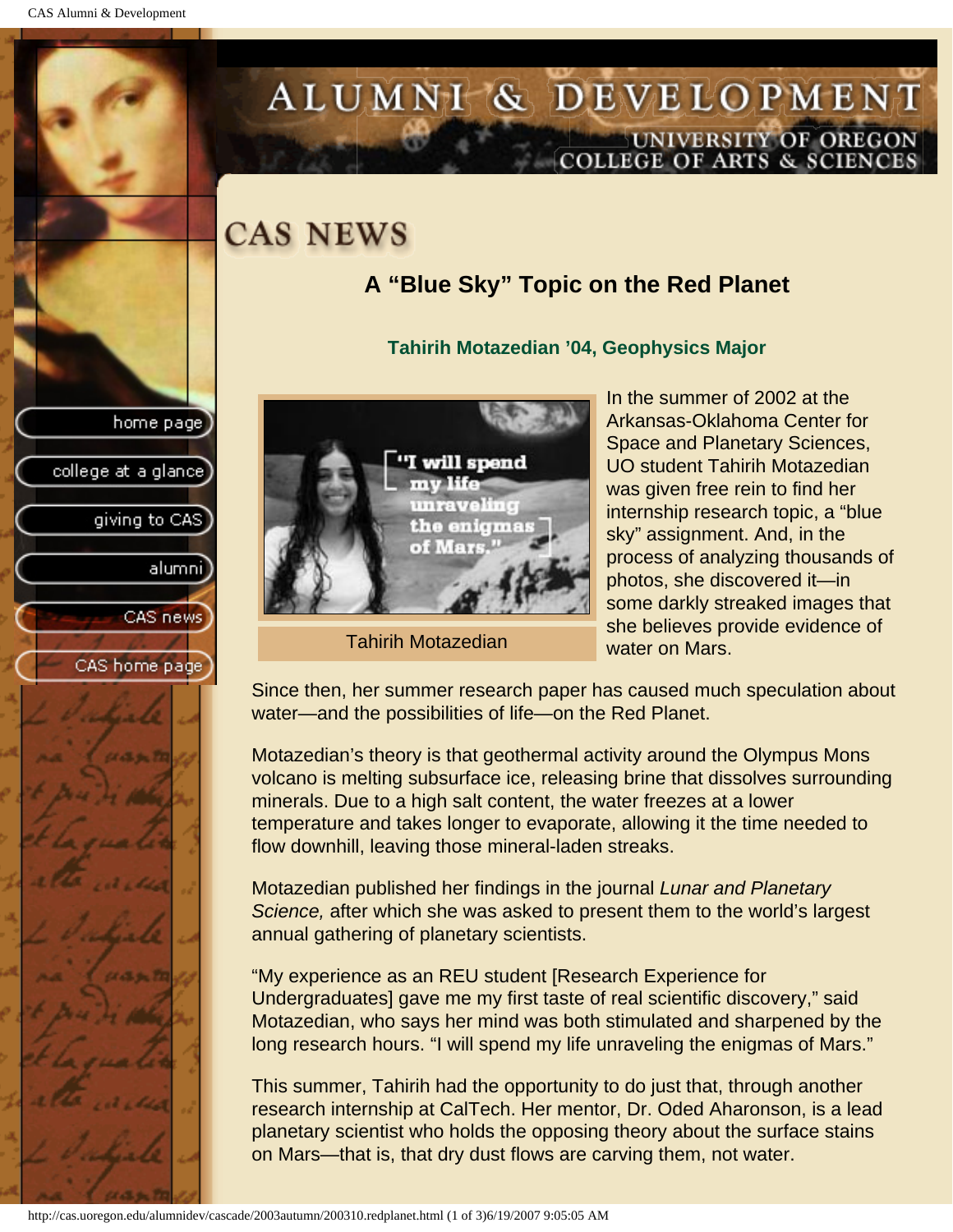

Aharonson had contacted Motazedian after reading her paper, and the two had the opportunity to meet at the planetary science conference last March, beginning an in-depth email discussion which continued in person in Southern California this summer.

"Tahirih is a highly motivated young researcher," said Dr. Aharonson. "Although she and I disagree on the interpretation of the martian features she is studying (Slope Streaks), she has been a pleasure to mentor… She is a driven 'go-getter'… and already known by many leaders in the field!"

Undoubtedly, Tahirih's summer research experiences have been crucial to her development as a scientist. However, the discovery of her passion for astronomy happened at the UO during her sophomore year, she remembers, and it felt like "falling in love."

"I needed to take a class to complete my last general-education requirement in science. After fifteen minutes in the astronomy course, I knew what I wanted to do with my life. My stomach was all fluttery. I bought a book on astronomy that day, didn't eat much, and was up all hours reading. I couldn't concentrate on anything else."

At the UO, Tahirih has worked closely with geology professor Mark Reed on her research. "He, and everyone I went to for help, drew upon all their resources to help me," she said.

This young geologist has definite promise in scientific research, and has been acknowledged with a prestigious Gold-water scholarship among her other honors. The European Space Agency has even asked Motazedian to suggest sites to be photographed by their "Mars Express" spacecraft next winter.

Motazedian plans to complete her UO degree then pursue a Ph.D. in planetary science. Her goal is to work for NASA—as a crew member on the first manned expedition to Mars. "My greatest dream is to see human beings walk on the Red Planet during my lifetime," she wrote in her Goldwater essay, "and I will devote all my energy to helping that possibility become a reality."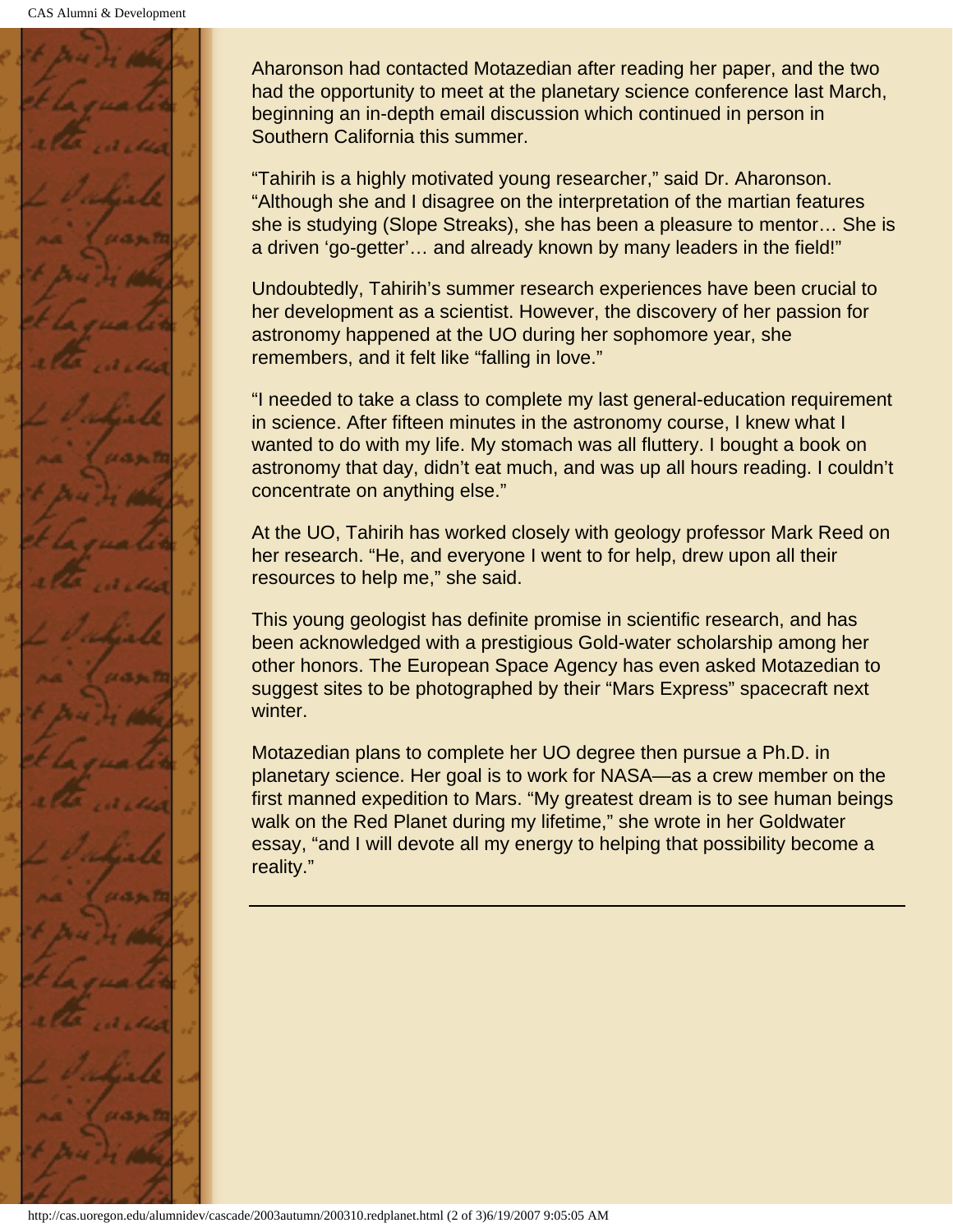college at a glance]

giving to CAS

alumnil

CAS news

CAS home page

# <span id="page-27-0"></span>ALUMNI & DEVELOPMENT UNIVERSITY OF OREGON<br>COLLEGE OF ARTS & SCIENCES

**CAS NEWS** 

### **Distinguished Professor Kathy Cashman Following Lava**



Professor Kathy Cashman brings her enthusiasm for field research into the classroom, but she also brings her classroom to the field. What began as an education at Middlebury College in Vermont has taken geology professor Kathy Cashman on a worldwide career journey: from studies at New Zealand's Victoria University and Johns Hopkins University to field work in Ecuador, Italy and Martinique. As a volcanologist, Cashman has worked for the United States Geologic Survey and as a professor at Princeton University and the UO, where she integrates her field work with her teaching so well that the College of Arts and Sciences is honoring her for both.

"I can give a lot more flavor to the subjects because I've worked in the field," says Cashman, who believes that one of the best ways to teach students about volcanoes is to present them with real data.

"It gets them immersed more than just a library project," she said.

All this hands-on research doesn't come by spending countless hours in the classroom—though she does that as well. In the past thirteen months, Cashman's work has carted her off to three continents.

Currently working on three NSF-funded studies, Cashman has many opportunities to bring her findings into the classroom. In courses that cover everything from science writing to proposals to individual research projects, she uses videos and visuals to bring her lessons to life and serve as examples for students' own end-of-the-term projects.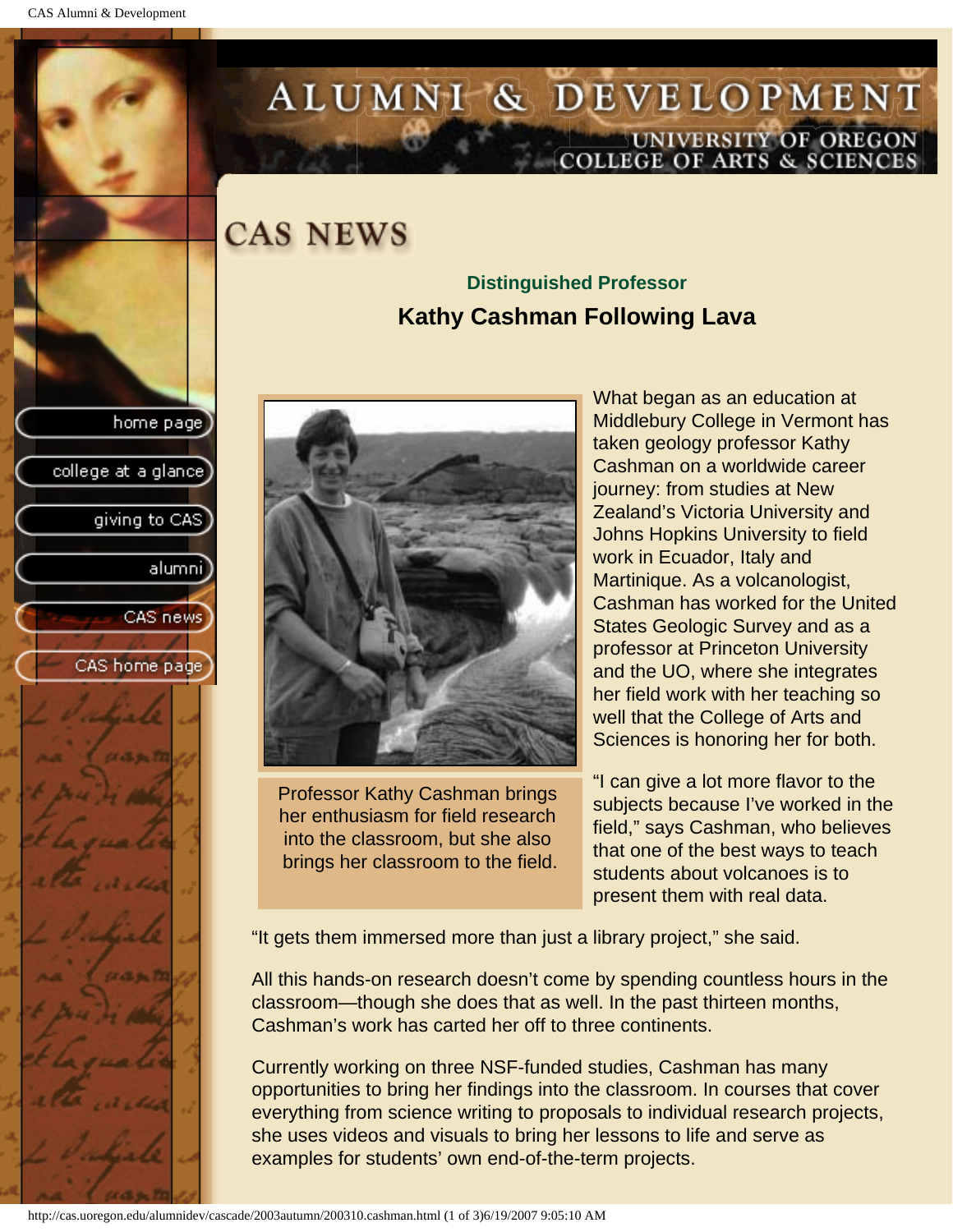

Sometimes, the research isn't just brought to the classroom, but the classroom is brought to the research.

With help from the Department of Geological Sciences, she's been able to bring students along on her path of discovery with semi-annual trips, where students travel free of charge. The last venture was to Hawaii, and Cashman has her eye on Iceland for next year.

Students are up for the daily challenges Cashman presents to them, whether it's in the classroom or in the field.

"It's been amazing," graduate student Heather Wright said. "Kathy is so good at getting students involved… She just seems to have endless energy and time for her students and making sure different students have opportunities. She's incredibly knowledgeable about her area and very good [at communicating her knowledge] on the student level."

Dana Johnston, head of the Department of Geological Sciences, says that Cashman's contributions to the field are twofold: through her research and through her mentorship of young geologists such as Wright. "Kathy excels as a mentor and a role model for graduate and undergraduate students alike and is incredibly generous with her time and grant funding," wrote Johnston. " [She's] done a spectacular job of encouraging women to develop into competitive contributors in a field that has unquestionably been maledominated throughout its history. Not any more!"

—*RW*



**COLLEGE OF ARTS AND SCIENCES University of Oregon** 

**COMMUNICATE INNOVATE LEAD** 

1245 University of Oregon • Eugene, OR • 97403-1245 (541) 346.3950 • FAX (541) 346.3282 • alumnidev@cas.uoregon.edu

Copyright © 2003 University of Oregon

Updated October 3, 2003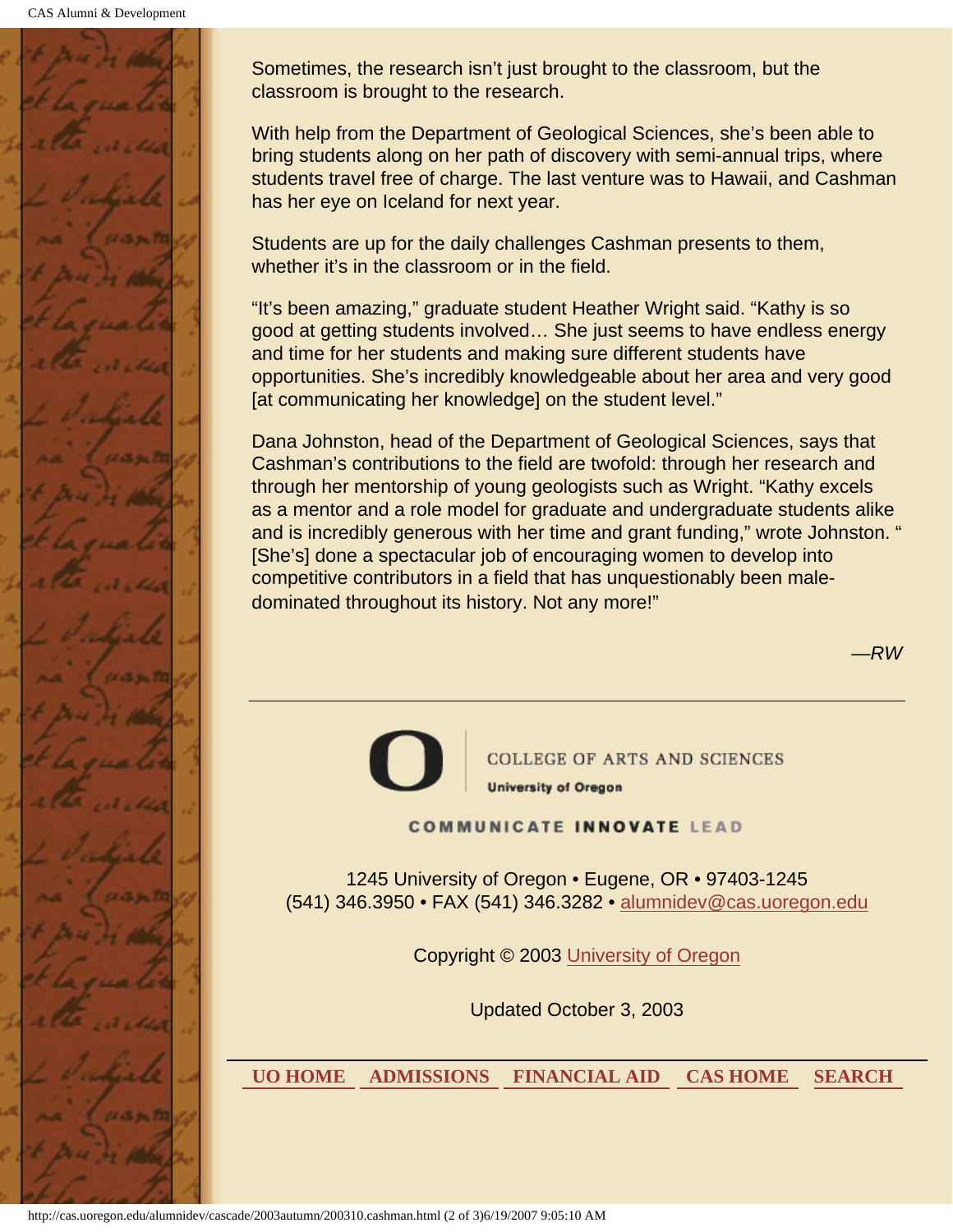college at a glance

giving to CAS

alumni

CAS news

CAS home page

# <span id="page-29-0"></span>ALUMNI & DEVELOPMENT UNIVERSITY OF OREGON<br>COLLEGE OF ARTS & SCIENCES

## **CAS NEWS**

### **Intercontinental Geology Students Bridge and Study Gaps**

Since the inception of the school summer break, the phrase *summer camp* has been synonymous with leisure activities such as swimming, horseback riding, and, of course, camping. Today, for a few select UO geology students, *summer camp* means packing for the long trip to the base of the Tian Shan mountain range in Kyrgyzstan, Central Asia.



In July 2003, Ray Weldon, PhD, professor of structural geology and neotechtonics at the UO Department of Geology, traveled to a field camp in Kyrgyzstan with five American students, three chosen from his department. At the camp, they collaborated with other students, professors, and scientists from the European Union and Central Asia.

The camp represented the second year of a National Science Foundation grant-funded project designed to train and educate geology students. On paper, the nearly \$1 million grant, spread over five years, pays students' transportation and field-camp expenses. In actuality, all participants gain not only a rare chance to study actively uplifting mountains, but also the experience of spending three to four weeks living and working closely with people of very different cultures, religions, languages and political beliefs. Weldon believes this exposure equals the importance of the field and research experience. Students often bypass the option to pay tuition and receive credit, and focus instead on the trip's unique opportunity.

"I think it's really quite important that the students get to see that different people think differently, not better or worse but differently, and they get to see that there are real humans behind these stereotypes that are put out there," says Weldon.

Reed Burgette, a second-year graduate student earning his PhD in geology,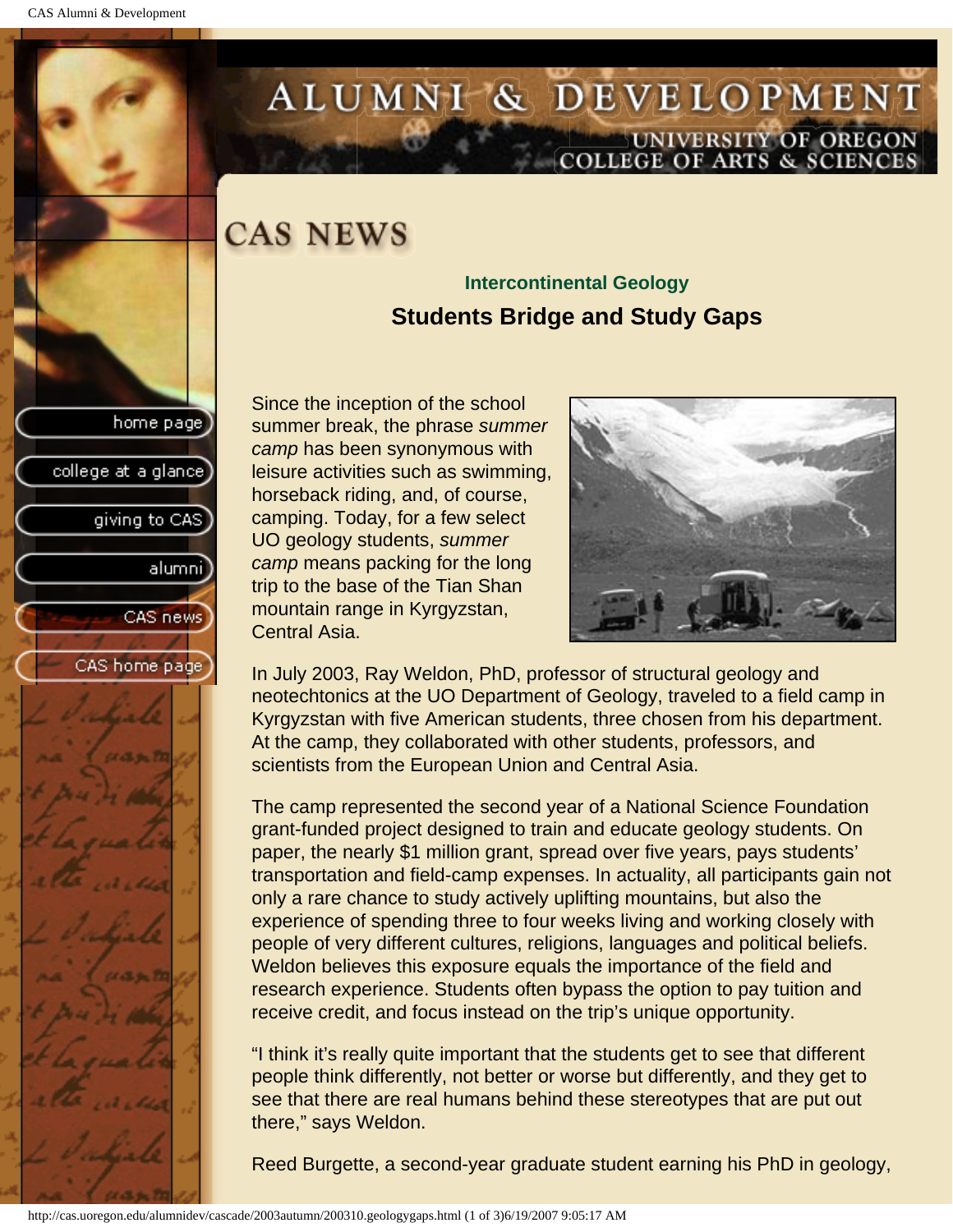CAS Alumni & Development



concurs. He participated in the 2002 field camp as well as a 2001 expedition to lay the groundwork. This time his tool kit included basic Russian to help bridge the language barrier within the work party.

"It was a really rewarding experience in a lot of ways. It was really interesting to interact with people from very different cultures," he says.

Through email Burgette maintains the connections he made with others at the camp, including a few Belgian students. Despite the shadow of global politics and wars, students put aside preconceived notions and appreciated each other as individuals united by a common love for natural sciences.

"We had a lot of discussions about politics, but no one had any sort of strong feelings against another country," says Burgette of his 2002 trip.

Kyrgyzstan is a predominantly Islamic country slightly smaller than the square-foot size of South Dakota. The towering Tian Shan mountain range defines the country's eastern border with China and is a preeminent example of mountains that are uplifted some distance away from a plate boundary, according to Weldon. A live example of the long-quiet Rocky Mountains, the Tian Shan houses ancient river terraces and bedrock that are perfect for geologic surveying and mapping. First-time camp participant Nicole Myers, BS '03, jumped at the opportunity to use her geology and environmental studies skills in such a dynamic area.

"I hope to come away with a great experience. I look forward to learning about a new part of the world and working with geologic features I wouldn't otherwise work with. This is an amazing opportunity," she said prior to departing.

Myers also eagerly anticipated working with students and staff of other cultures. As one of the few women in the camp, she was prepared to face the different cultural standards for women and get to the work at hand.

"I am just very honored to have this opportunity," she said. "For that reason, I plan on just going with the flow and enjoying the adventure without expectations."

—*CL*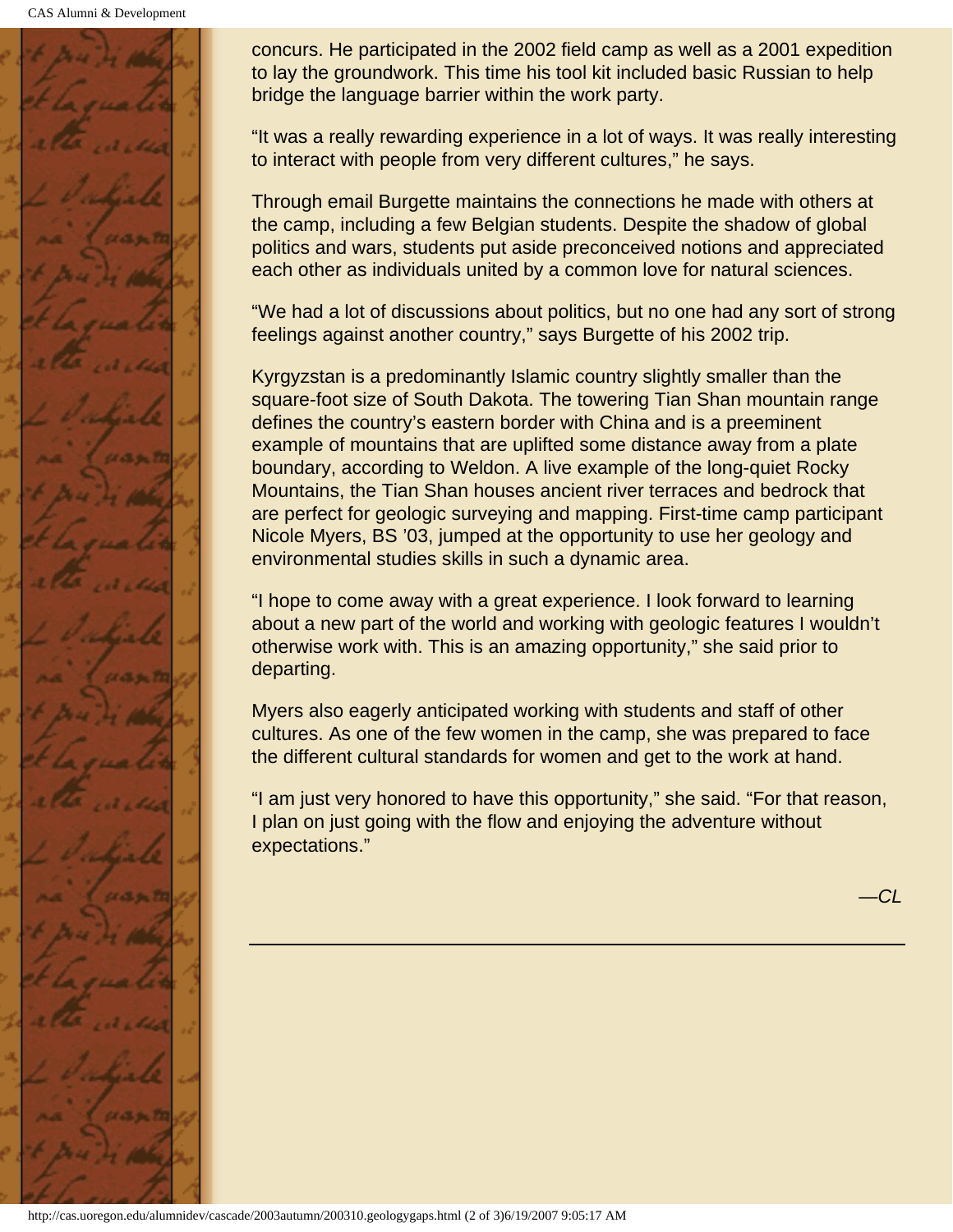<span id="page-31-0"></span>

# ALUMNI & DEVELOPMENT UNIVERSITY OF OREGON<br>COLLEGE OF ARTS & SCIENCES

## **CAS NEWS**

### **Distinguished Professor Warren Ginsberg**

#### **Text & Context**

Before arriving to Oregon in fall 2000, Warren Ginsberg's resume could be read as an impressive, professional palindrome. Following a degree from the State University of New York at Stony Brook and a Ph.D. in Medieval Studies from Yale University, he went on to professorships at Yale and at State University of New York at Albany. His list of publications, which includes five scholarly books and one in the making, also provides a mirror of some sort—one that reflects a longstanding interest in the relationship between literature and culture, especially medieval English and Italian culture.



Professor Warren Ginsberg

"His readings are not only timely—that is,

vivid and vital for modern and modernist readers of medieval literature—but also illuminate the real continuity between medieval and modern aesthetics, so often (and so counter-productively) considered separate universes," wrote Gina Psaki, professor of Italian language and literature.

"Warren's expertise crosses departmental and disciplinary boundaries, and his presence on the UO faculty has been a boon to the Italian sector in particular."

Psaki also praised Ginsberg's discussion format, even in his lecture classes of 200-plus students. Ginsberg doesn't just talk at students about his observations on the relationship between writing and culture. He invites them to learn with him.

"His intimate knowledge of the texts and their contexts is extraordinary," says graduate student Tom Regele, who describes Ginsberg's teaching style as both animated and magnetic. "I consider him to be one of the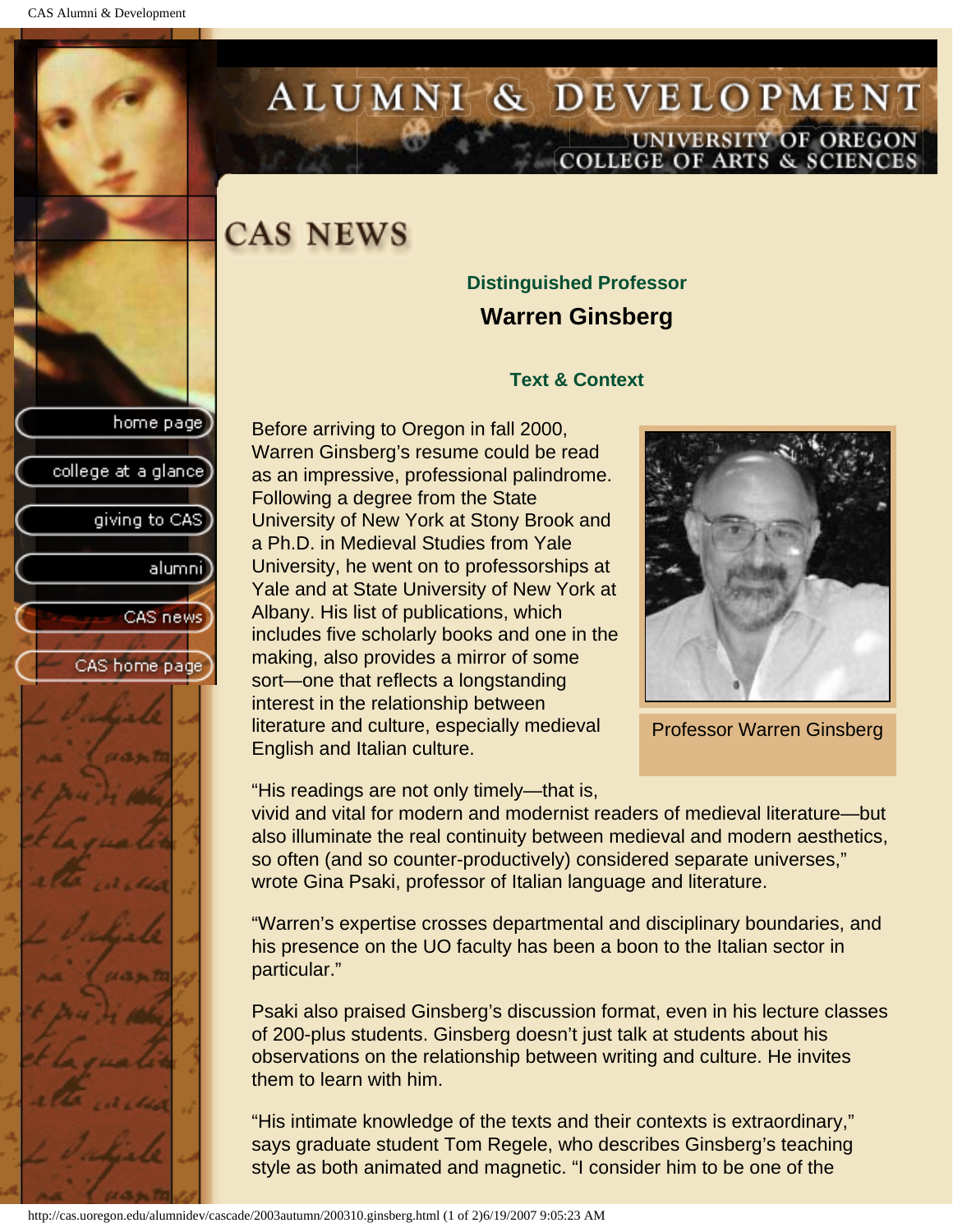CAS Alumni & Development



greatest professors I have ever encountered."

In his courses, Ginsberg also tries to encourage students to examine the intersections and differences between literature and American culture.

"When they get used to it—that is, asking why certain words or events in texts strike them as odd—students find themselves in the wonderful position of being able to consider their own time, place, and attitudes from an altered perspective," says Ginsberg. "Reading Chaucer or Dante can make us more intensely aware of how we stand in the world now."

Since arriving to Oregon, Ginsberg has served as director of the creative writing program and the co-director of the medieval studies program.

He begins a term as head of the English department this fall.

—*RW*



**COLLEGE OF ARTS AND SCIENCES University of Oregon** 

#### **COMMUNICATE INNOVATE LEAD**

1245 University of Oregon • Eugene, OR • 97403-1245 (541) 346.3950 • FAX (541) 346.3282 • alumnidev@cas.uoregon.edu

Copyright © 2003 University of Oregon

Updated October 3, 2003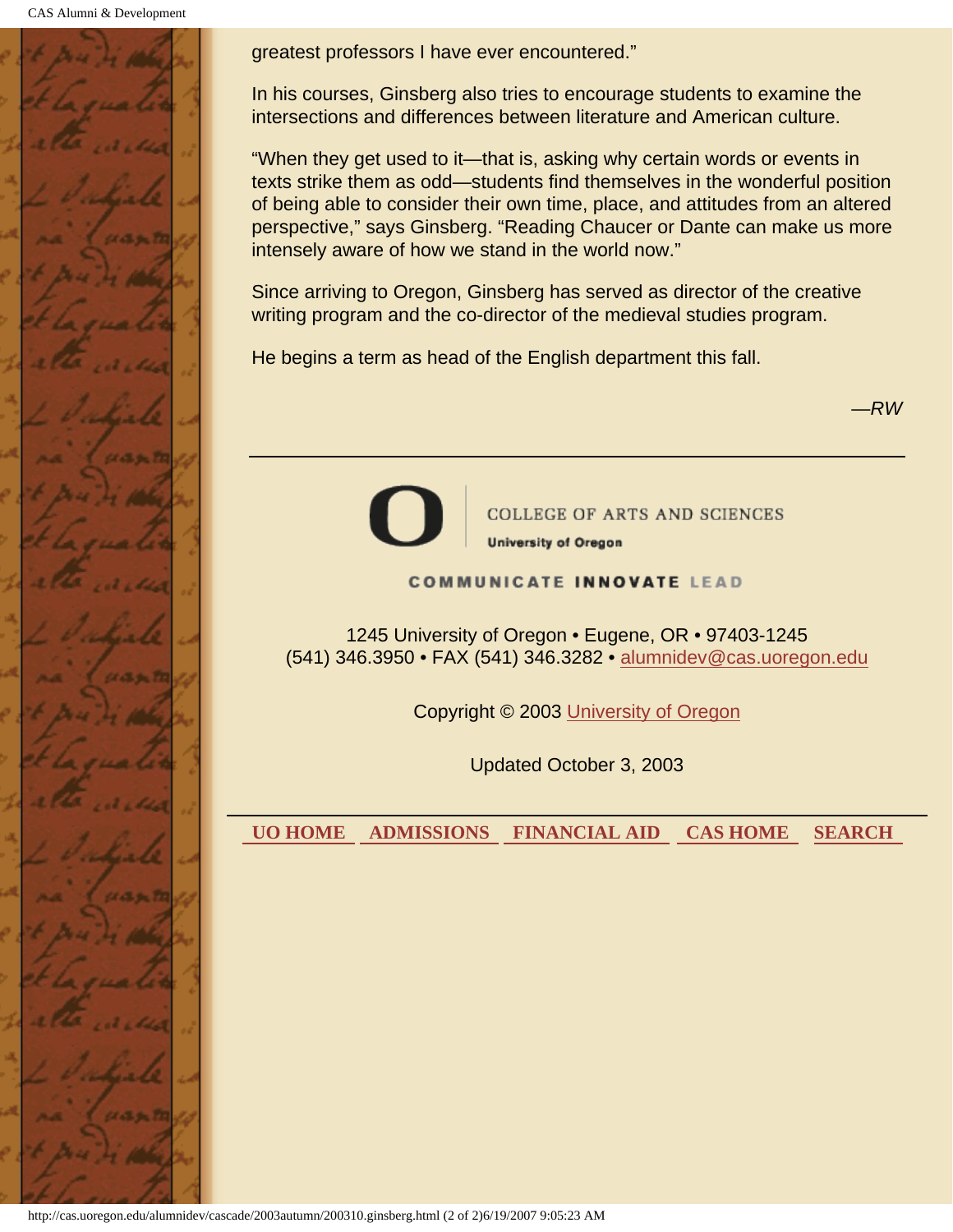college at a glance]

giving to CAS

alumnil

CAS news

CAS home page

# <span id="page-33-0"></span>ALUMNI & DEVELOPMENT UNIVERSITY OF OREGON<br>COLLEGE OF ARTS & SCIENCES

**CAS NEWS** 

**25 Languages in 25 Rooms Foreign Language and International Studies Day Celebrates 25 Years**



A sea of excited high school students from around the Northwest poured into the EMU for Foreign Language and International Studies Day (FLIS) last spring. Consulting their schedules and zigzagging the halls of a bustling student union, they may have been on their way to any number of classes: *Traditions and Customs of Italy; Chinese Folks Songs and Pop Music;* or perhaps *Cool Things About American Indian Languages*.

Of the many language and cultural learning opportunities, high school

senior Hakme Lee said, "You get what you give." By ten a.m. Lee had already attended two sessions, including one that presented the role of African dance in Brazilian culture. "People dropped out as the steps got harder," she said enthusiastically of the lesson. "I did a horrible job, but I did it."

As a Korean-American studying Japanese in high school, Hakme is well aware of her Asian heritage, but she says activities like *Japanese Woodblock Prints* presented new cultural questions. "I realize I have an identity somewhere," said Hakme. "It's found by looking in other cultures."

The collaboration between the schools and the university must be working: the FLIS program celebrated its 25th anniversary this year, attracting approximately 1,400 high school students. Generally, the program is attended by sophomores and juniors enrolled in a second-year foreign language class. As well as glimpsing the diversity of language study offered at the University of Oregon (twenty-five languages, compared to some high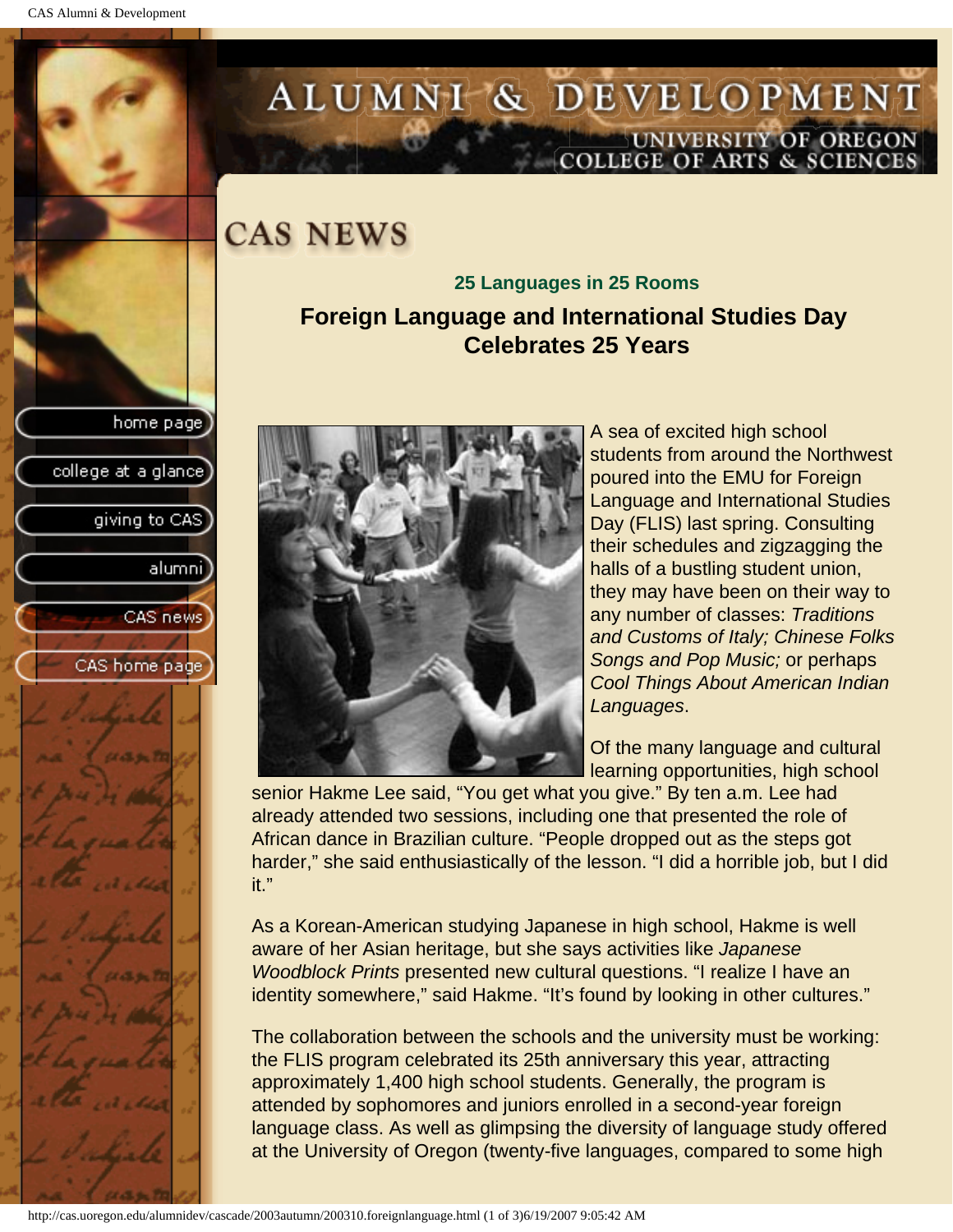CAS Alumni & Development



schools offering only one or two), students enjoy "the excitement of coming to a college campus for the day," says Jeff Magoto, the Yamada Language Center and FLIS Day director.

The turnout for the *Balkan Folk Dance with Live Music* workshop affirms the popularity of this event. There, in a room full to capacity, nearly all the students participated in a group activity which involved a large circle, live music and a lot of lively dancing. Another session that drew a hefty crowd was one entitled *Fairytales or Scarytales? The Real Cinderella*. This look into the gruesome world of the Grimms Brothers' fairytales was quickly filled with curious high schoolers. According to Magoto, Foreign Language Day brings more students on campus for academic purposes than nearly any other event, rivaled only by the Model UN program.

A possible change to future Foreign Language days is to increase the number of rooms and activities to accommodate the large crowds. There are already twenty-five rooms potentially in use per hour and FLIS Day activities extend beyond the EMU to other buildings on campus including McKenzie and Pacific Halls. However, says Magoto, students often prefer the "more intimate surroundings" of an origami demonstration or a mini-lesson in German.

For next year, the Yamada Language Center also hopes to increase enrollment and continue to get kids excited about the prospect of studying language. Recently, as schools around the state have been affected by budget cuts, it has become increasingly difficult to keep a diverse range of language options available in high schools. "In times when language becomes a non-core subject area," says Magoto, "the FLIS program reminds kids—and ourselves— that what we do is important. It's gratifying in many ways."

There is strong evidence of the importance and impact of the FLIS program. One teacher from Klamath Falls has brought her students to the Foreign Language and International Studies Day for twenty-four of the last twentyfive years. Stories like these rate the program a success and act as motivation to maintain the tradition.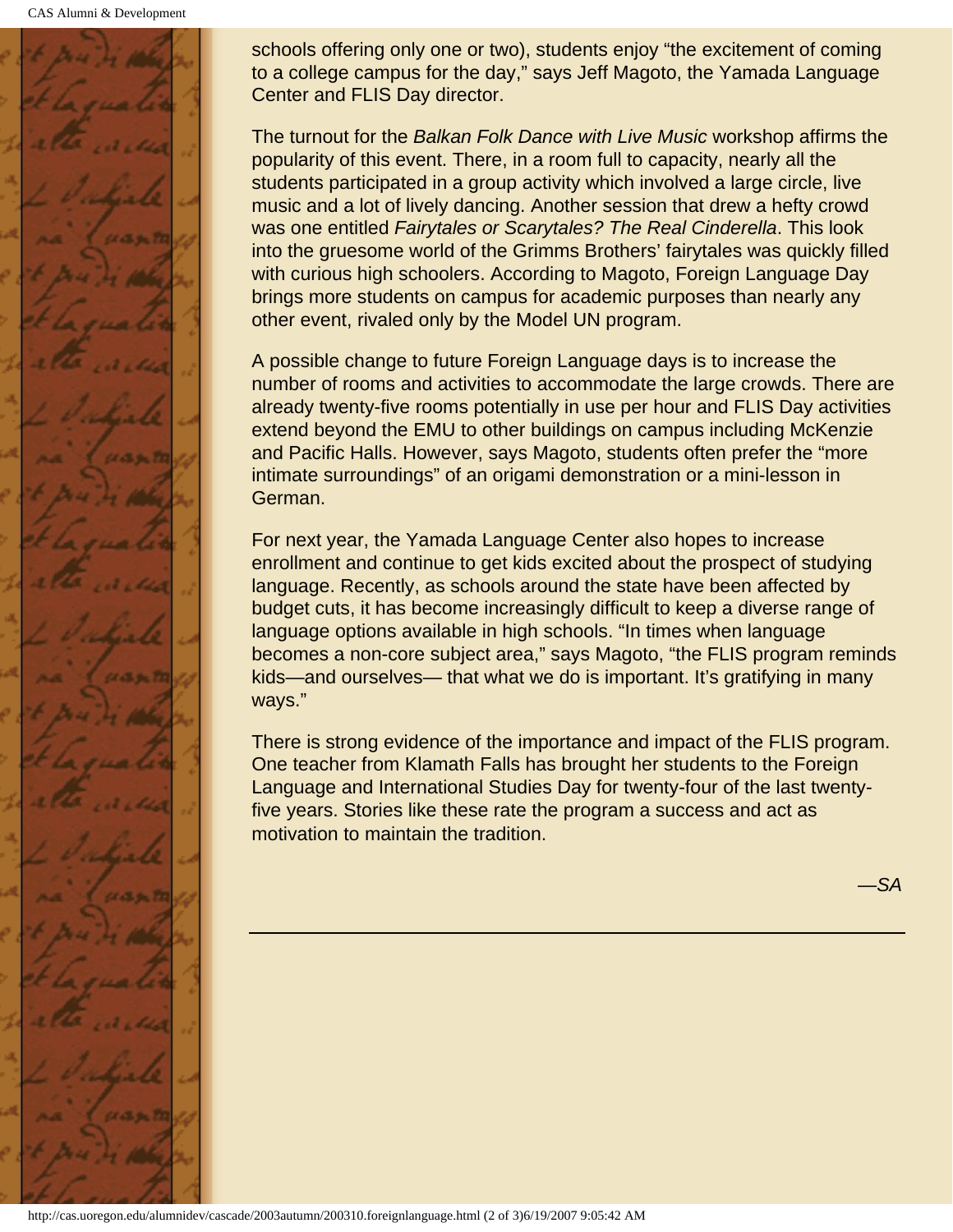college at a glance

giving to CAS

alumnil

CAS news

CAS home page

# <span id="page-35-0"></span>ALUMNI & DEVELOPMENT UNIVERSITY OF OREGON<br>COLLEGE OF ARTS & SCIENCES

## **CAS NEWS**

### **The Language Advantage**

If you stopped an average Duck, chances are one in fifteen that he or she would be majoring in a language. Odds are one in five that the student is currently enrolled in a language class.

As recently as 1992, the likelihood of finding a language major would have been less than one in twenty. In the past decade, the majority of foreign language departments across the nation, including the UO, have experienced increased student enrollments. Why?



Certainly, the technology-driven transformations of the 1990's—the rapid exchange of ideas, goods, people and money—have underscored the benefits of an international education. In an international policy paper of 2002, the American Council on Education called for "global competence," that is, an ability on the part of American students to speak a foreign language proficiently and function in other cultural environments effectively.

Yet, although the sense of relevance may indeed be high, students don't always study language for practical reasons.

We asked a sampling of 2003 graduates—all Phi Beta Kappans and doublemajors—to discuss their language experience and motivations. Here are some interesting facts that helped us choose this group: an average of 41% of foreign language majors pursues a non-language degree concurrently. Also, Phi Beta Kappans were twice as likely to choose a language major in 2002 and 2003.

Following are excerpts from their answers.

**SYDNEY EDLUND-JERMAIN**,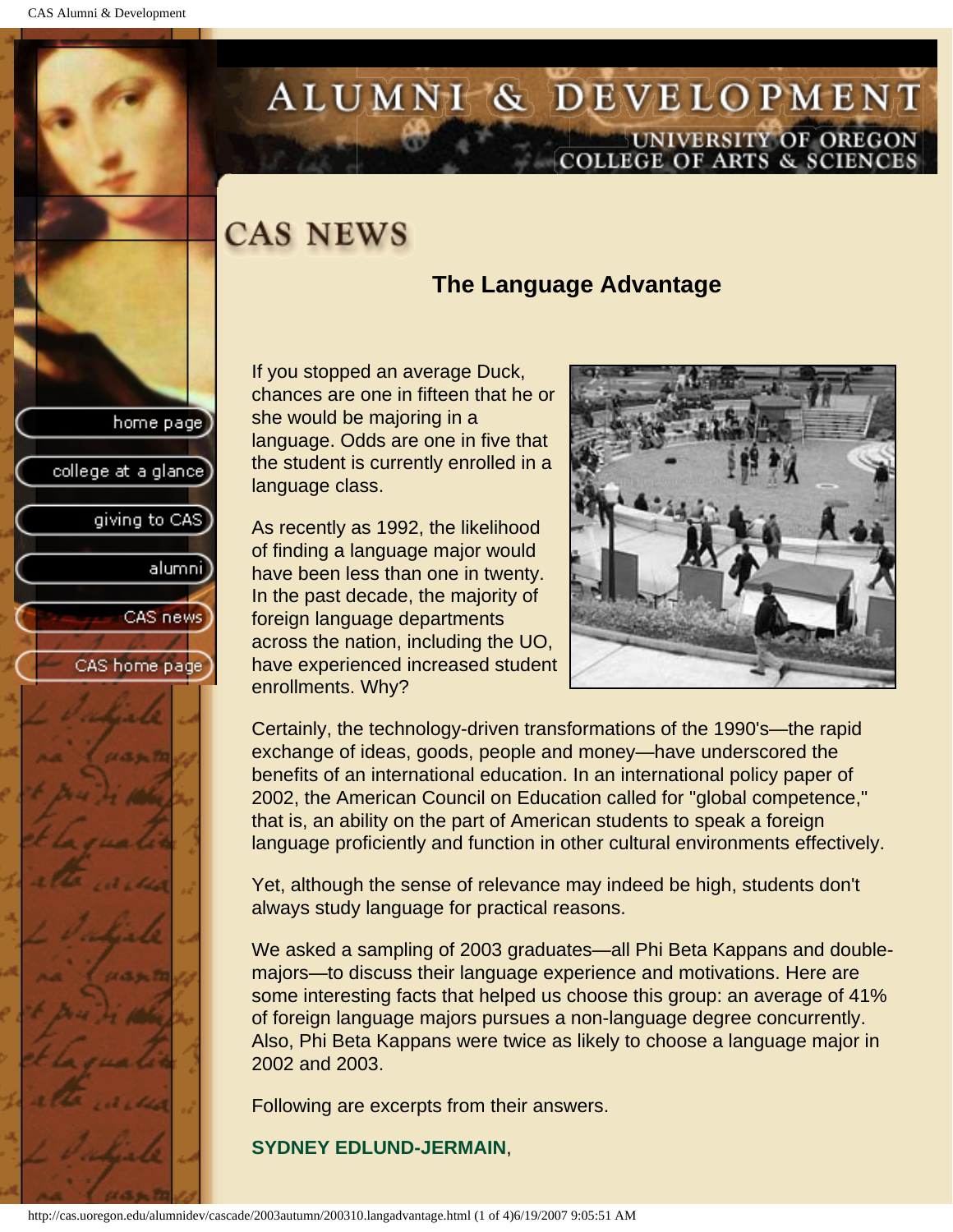

Anthropology and French, *took upper-level anthropology classes at the Université de Lyon II.*

I can read the works of important scholars in their original language, which I think is often easier because there are nuances that often cannot be translated…

I conceptualize the whole world differently in French than I do in English . . . Learning a second language encourages the student to incorporate a variety of beliefs and cultural practices into their world view.

…it has been made very clear to me that the more languages I study, the more interesting the world will become.

### **MARGARET MAFFAI**,

Philosophy and Italian, *looks forward to her future trips to Europe.*

…Learning a language in college has been very useful to me insofar as it has made me want to learn about other cultures, to speak other languages and, above all, to travel to foreign countries to experience these places firsthand. My experience with Italian studies has inspired me to study Spanish and Arabic as well.

## **TAMBI BOYLE**,

Mathematics and Romance Languages, *claims that the most memorable part of her Romance Languages education was her community internship under the mentorship of Senior Instructor Doris Baker.*

Originally I was only a mathematics major; however, I started taking Spanish classes as a freshman and loved them so much I couldn't stop myself from taking more. Since I plan to become a teacher, I decided that a double major in Spanish and mathematics would make a dynamic combination, which has already been proven to me several times. I have learned a great deal from both majors. However, it is my Spanish classes that have inspired me to become more creative—especially in how I present materials both in written and oral forms—and have helped me gain a deep understanding of different cultures and appreciation of all forms of literature.

### **MELISSA MAGARO**,

Psychology and Romance Languages

I chose to major in Spanish as well as Psychology not only to learn about other cultures but to try to become as bilingual as possible. A second language is priceless, and I believe that it added to my qualifications when applying to graduate schools.

### **NATALIE SCHRANER**,

Germanic Languages and Literatures and Women's and Gender Studies, *would like to combine her pursuits as a feminist with an international career.*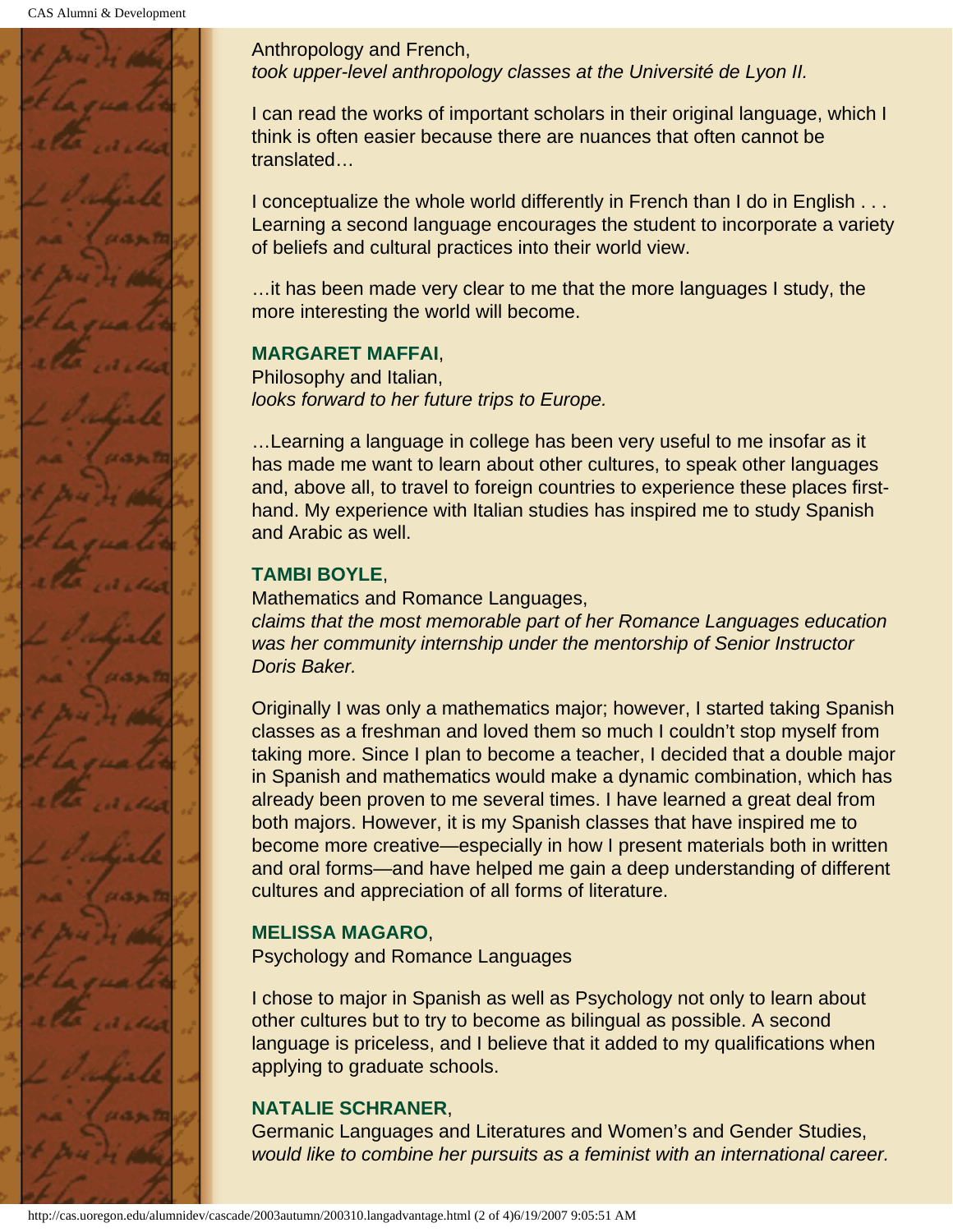

…By learning the intricacies of the German language, I have grown to understand the people. I also pursued German to open avenues of communication with my Swiss grandparents. Prior to my studies, our dialogues were filled with long silences and confused smiles. Now when I visit them, I can listen to the stories of their lives and explain my own American life in detail.



Sheerin Niloofar Shahinpoor in Mexico



**SHEERIN NILOOFAR SHAHINPOOR**,

**History** and **Spanish** *hopes to pursue a future in* 

Melissa Magaro will use her Spanish speaking skills as a research assistant in clinical psychology.

*law and, eventually, politics.*

In every class I have taken, I can see the roots of my language education… As I retrospectively view the past four years of education, I recall hours of studying and memorizing and reading, but many of the specific details of each class are lost on me. In contrast, my Spanish major has provided me with a tangible, beautiful

gift… the ability to speak another language. In one sentence: The proverbial frosting on the cake of my education, it has made everything that much better, that much more interesting.



**COLLEGE OF ARTS AND SCIENCES University of Oregon** 

**COMMUNICATE INNOVATE LEAD** 

1245 University of Oregon • Eugene, OR • 97403-1245 (541) 346.3950 • FAX (541) 346.3282 • alumnidev@cas.uoregon.edu

Copyright © 2003 University of Oregon

Updated October 3, 2003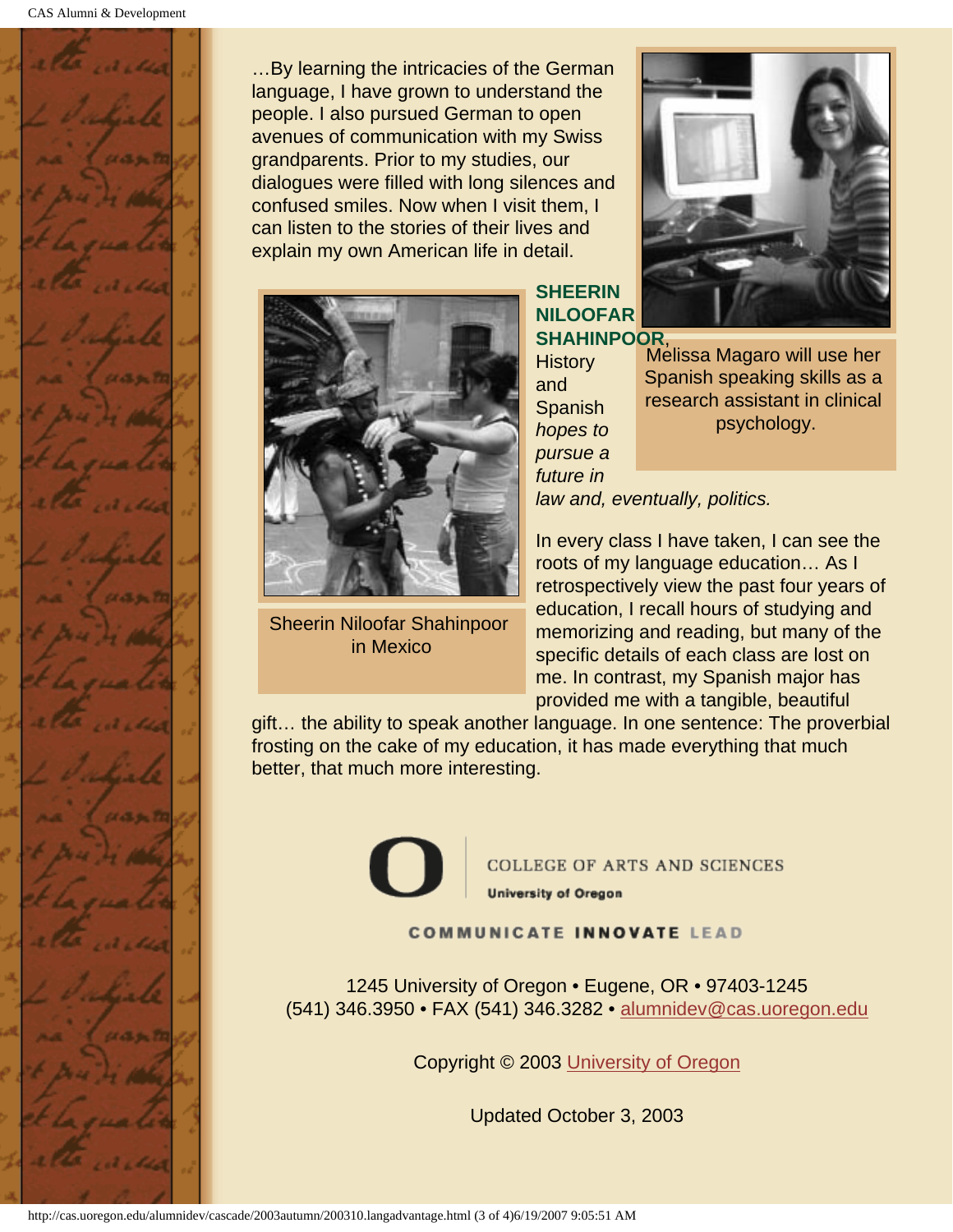CAS Alumni & Development

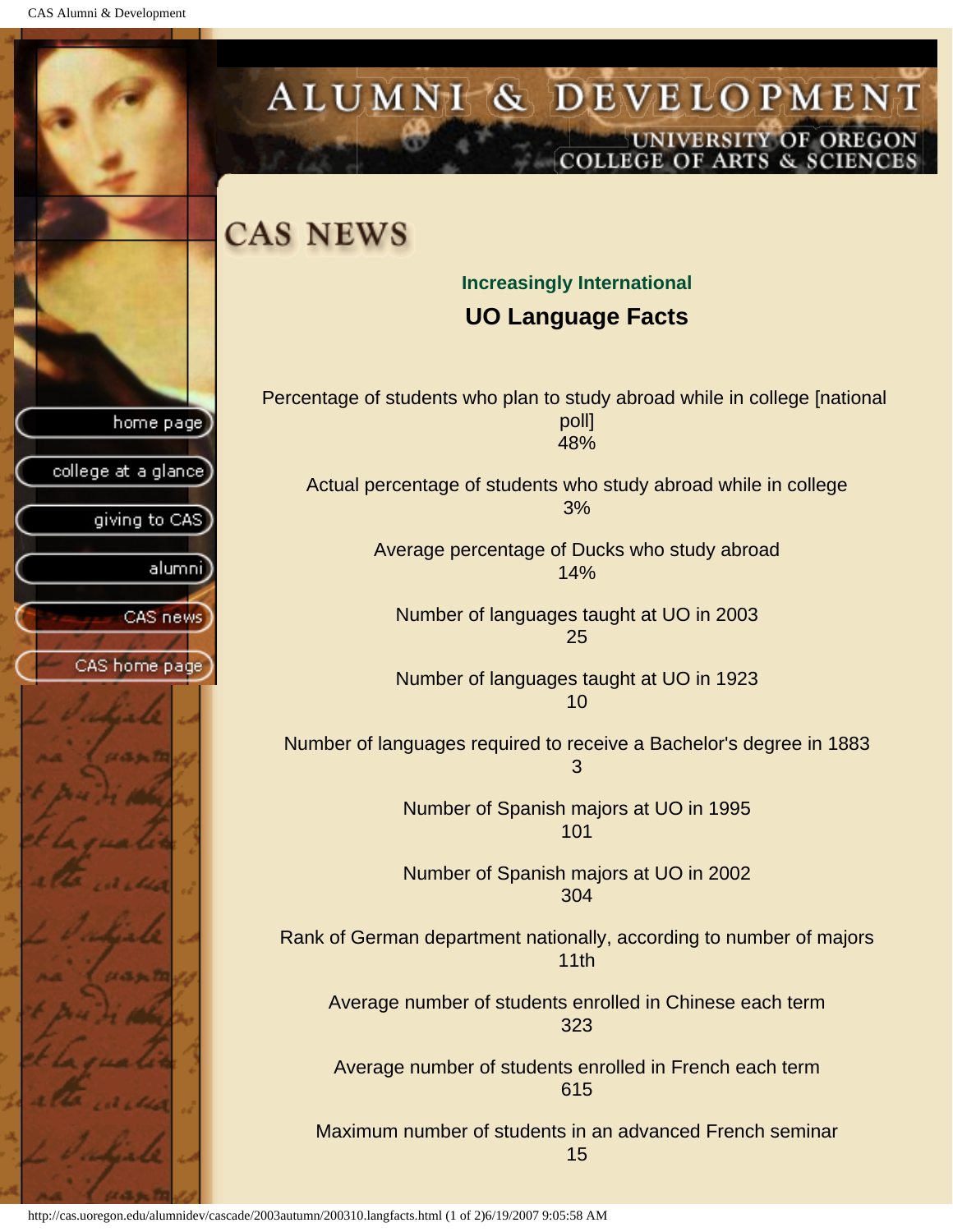

http://cas.uoregon.edu/alumnidev/cascade/2003autumn/200310.langfacts.html (2 of 2)6/19/2007 9:05:58 AM

Sources: American Council on Education; UO Office of International Programs; Chronicle of Higher Education; the Association of Departments of Foreign Languages' Bulletin; Monatshefte; UO Student Data Warehouse.



**COLLEGE OF ARTS AND SCIENCES** 

**University of Oregon** 

#### **COMMUNICATE INNOVATE LEAD**

1245 University of Oregon • Eugene, OR • 97403-1245 (541) 346.3950 • FAX (541) 346.3282 • alumnidev@cas.uoregon.edu

Copyright © 2003 University of Oregon

Updated October 3, 2003

 **UO HOME ADMISSIONS FINANCIAL AID CAS HOME SEARCH**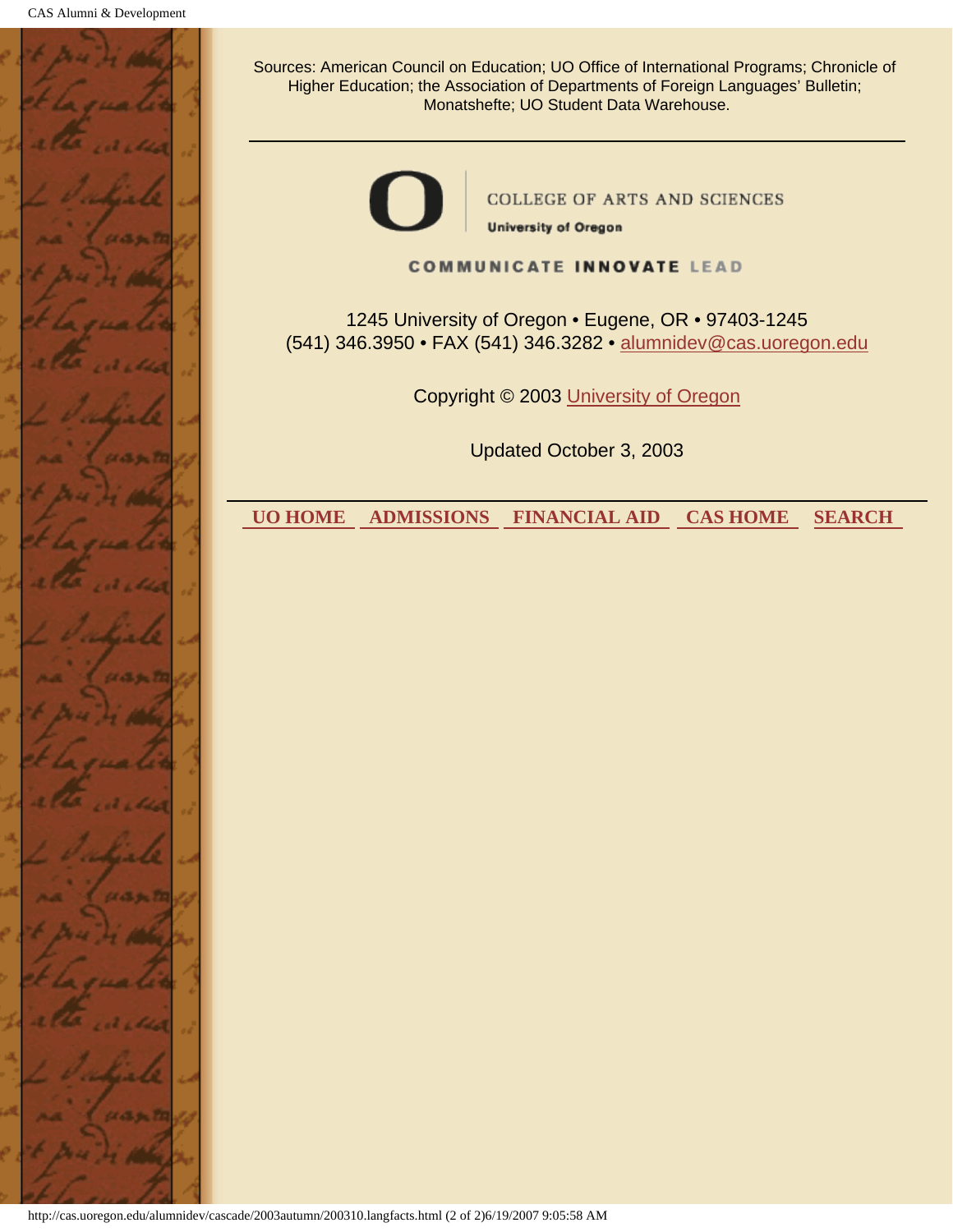home page

college at a glance]

giving to CAS

alumni]

CAS news

CAS home page

# ALUMNI & DEVELOPMENT UNIVERSITY OF OREGON<br>COLLEGE OF ARTS & SCIENCES

# **ALUMNI**

# **Preserving Oregon's Heritage**

### **Portland Attorney and Civic Leader, Brian G. Booth**

Latest Alumni Fellows

When he recruits young lawyers into his firm, Brian Booth '58 will often tell them: "Oregon's a place you can make things happen."

Selected as the 2003-2004 Distinguished Alumni Fellow for the College of Arts and Sciences, Booth's own achievements are a testament to that statement.

Listed in every edition of *The Best Lawyers in America,* Booth is a founding partner in the prestigious Tonkon Torp LLP law firm, which represents leading corporations such as Nike, Inc. as well as prominent members of Oregon's creative community. He has also founded two non-profit organizations that have made significant contributions to Oregon's literary and cultural life: the Oregon Institute of Literary Arts (now Literary Arts, Inc.) and the Oregon Cultural Heritage Commission.



"I've always been very proud of Oregon," says Booth.

These two organizations reveal the motivation behind Booth's varied personal interests and civic involvements; they focus on building a better Oregon by valuing its rich and complex heritage. Indeed, he has been dedicated to that cause in a variety of ways: through invited public lectures on topics ranging from the arts to Oregon history; governor-appointed leadership of the Oregon Parks Commission; and an impressive list of memberships on regional boards, all aiming to protect and build the quality of life for Oregonians.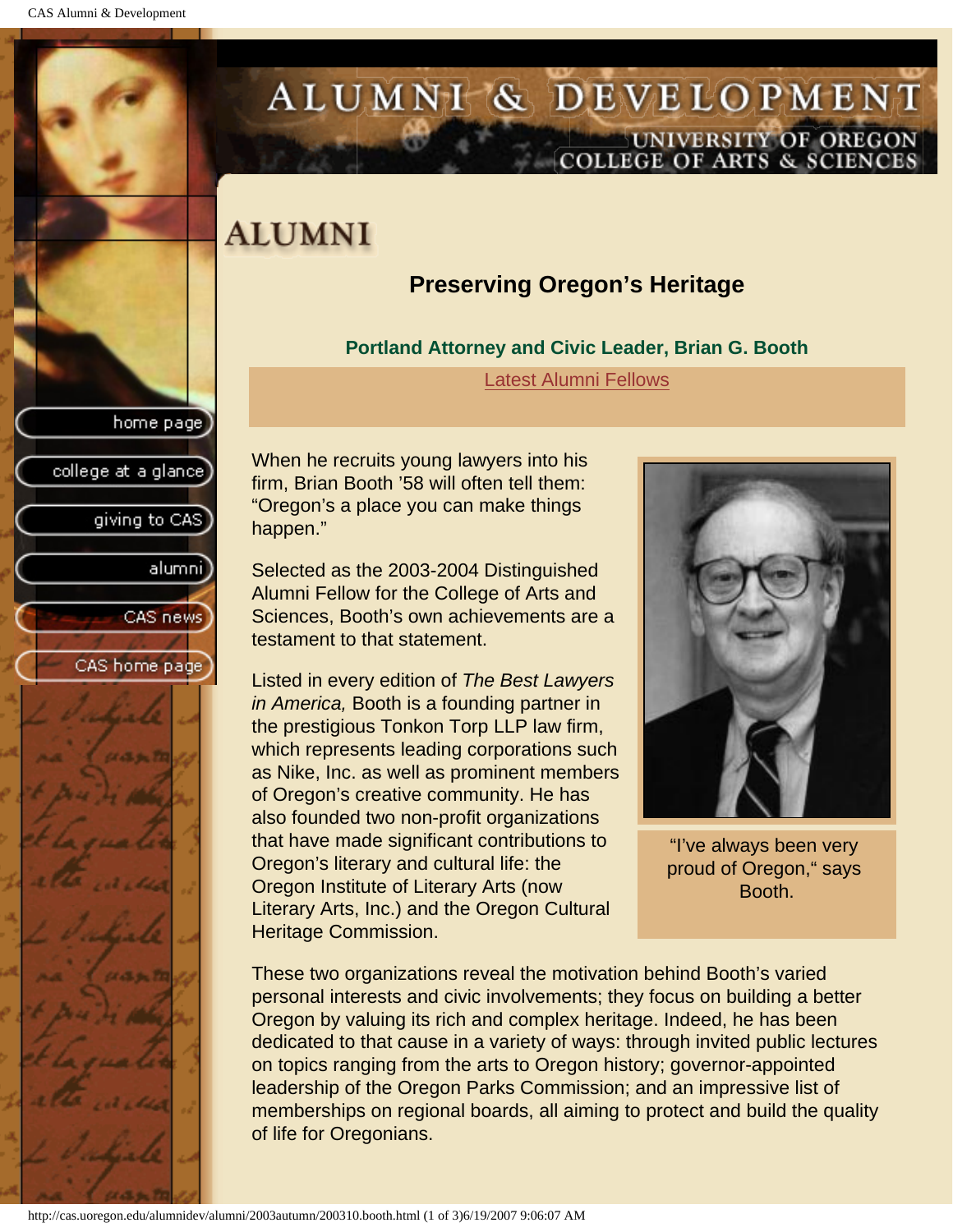

"There's a tradition of private citizens having an impact on the state," says Booth. Though he admits his idealism has changed a bit since his days as an economics student at the University of Oregon and as a law student at Stanford, he remains committed to the idea that the non-profit sector remains a "place you can get things done."

A former trustee of the University of Oregon Foundation, he has also done much to protect Oregon's strong tradition of public education: through support of the library's collections, leadership on the boards of the Oregon Humanities Center and the Museum of Art, and membership on President Frohnmayer's Council of 100.

During the late 50's, Booth's campus leadership roles reflected his evolving and diverse interests. He edited a column for the *Oregon Daily Emerald,* helped to found the *Northwest Review,* and served as president of both his fraternity and his class. However, even then, his active public life was balanced with an active inner life.

Graduating with departmental and Phi Beta Kappa honors, Booth cultivated his intellectual curiosity and talents through liberal arts coursework—in philosophy, creative writing, history, and political science—and, he says, lots of time in the library.

A fourth-generation Oregonian, Booth spent his childhood on an orchard near the Umpqua River, reading and "following all the Oregon teams." "I never wanted to go to Stanford or Princeton," he says. "I've always been very proud of Oregon."

In many ways, Booth's dedication to Oregon's history is inextricable from his family history. His great-uncle Robert, known as R.A. Booth, started the parks movement in Oregon, preserving places along the coast and in the gorge that Brian himself would work to protect generations later. From his grand-father, who was an educational advocate and avid book collector, he gained "a sense of wonder about books" and an inspiration to build his own estimable private collection.

Much of his work now has to do with "rekindling that appreciation" of Oregon's environmental and cultural resources. He says it's about looking back at what others, like R.A., have contributed and saying: "This didn't just happen. It took leadership, and gifts."

Booth also credits his current family for inspiring and supporting his success. The father of two children and stepfather to four children, Booth feels fortunate that his wife, Gwyneth Gamble Booth, has both supported and participated in his civic involvements. In 1997, the couple was jointly presented with the Tom McCall Leadership Award for contributions to Oregon's quality of life and named as First Citizens of Portland in 1998.

Booth's family, with his classmates and colleagues, will come together to honor his accomplishments on October 24th on the University of Oregon campus.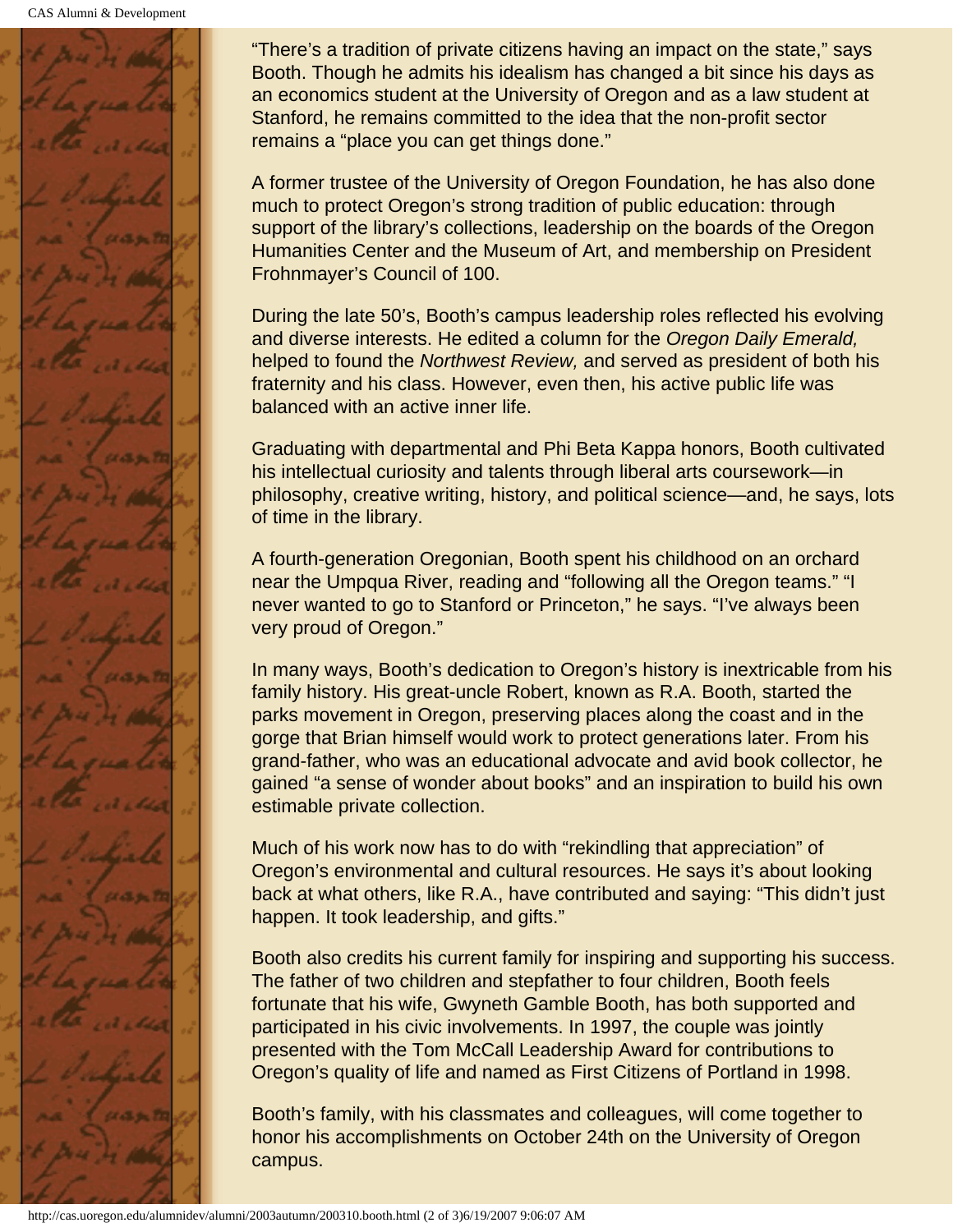home page

giving to CAS

alumnil

CAS news

CAS home page

college at a glance

# ALUMNI & DEVELOPMENT UNIVERSITY OF OREGON<br>COLLEGE OF ARTS & SCIENCES

# **ALUMNI**

# **UO Ties to Family Past, Family Future**

It was in 1941 when the first Nickerson, or soon-to-be Nickerson, appeared in Eugene and began work at the University Press. Four years later, Nadine Petersen met a sailor on campus named Lewis Nickerson (Political Science '50).

Nadine and Lewis married and had five children, all of whom would graduate from the University of Oregon over the next forty years: Carl Nickerson '76; Lissa Nickerson-Cooley '76; Peter Nickerson '79; Dane Nickerson '81; and, the last of Nick and Nadine's children, Dena Nickerson, graduated in the class of 1990 with a sociology degree. But the story does not end there.



The Nickersons

In 2002, Nicole Nickerson became the first grandchild to graduate from the University of Oregon, with degrees in International Studies and French—and waiting in the wings are nine other grandchildren who might well be Ducks.

Together the Nickerson's span sixty plus years worth of University of Oregon history. "Each of us has stories and experiences we can share about our time at Oregon," says Dane Nickerson, "and there are more yet to come."

At the 2003 commencement ceremony, student body president Rachel Pilliod spoke about the quiet influence of her grandmother Flora Hill (English, '45):

In her life she has traveled to nearly every continent, raised seven children, helped to raise eighteen grandchildren, volunteered at countless organizations, earned her masters in education, healed the ailments of numerous bruises, broken bones and broken hearts, learned Hawaiian and Tahitian dances, joined the choir of nearly every church in which she has been a member, provided food for enough to create an army, never turned away a hand in need…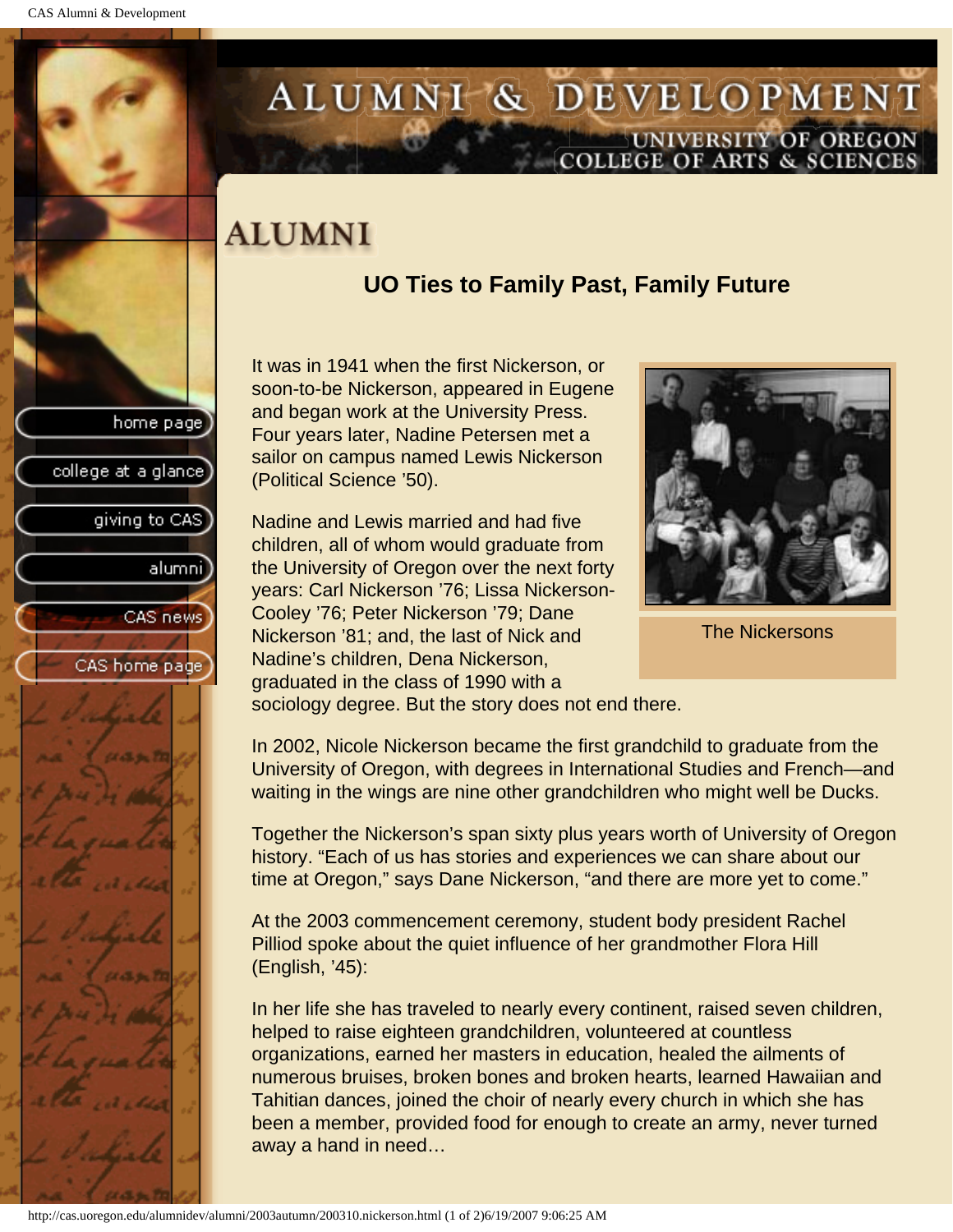



Flora Hill and Rachel Pilliod

Pilliod herself won't graduate until 2004, after which time she plans to pursue a master's degree in public health, but she is already dedicating her knowledge, talent and time with a sense of "the responsibility owed to society for the gifts and opportunities received."

Pilliod has represented Oregon students as a spokesperson at the State Board of Higher Education meetings, helped increase voter registration among students, and worked with the UO administration to develop a planned response to Measure 28.

Off campus, Pilliod is corporate secretary of the United States Student Association (USSA), based in Washington, D.C. and a volunteer with the Oregon Bus Project and Sacred Heart Medical Center in Eugene.

Flora Hill set an example of following one's passion; now, her granddaughter passes along that message.



COLLEGE OF ARTS AND SCIENCES **University of Oregon** 

**COMMUNICATE INNOVATE LEAD** 

1245 University of Oregon • Eugene, OR • 97403-1245 (541) 346.3950 • FAX (541) 346.3282 • alumnidev@cas.uoregon.edu

Copyright © 2003 University of Oregon

Updated October 3, 2003

 **UO HOME ADMISSIONS FINANCIAL AID CAS HOME SEARCH**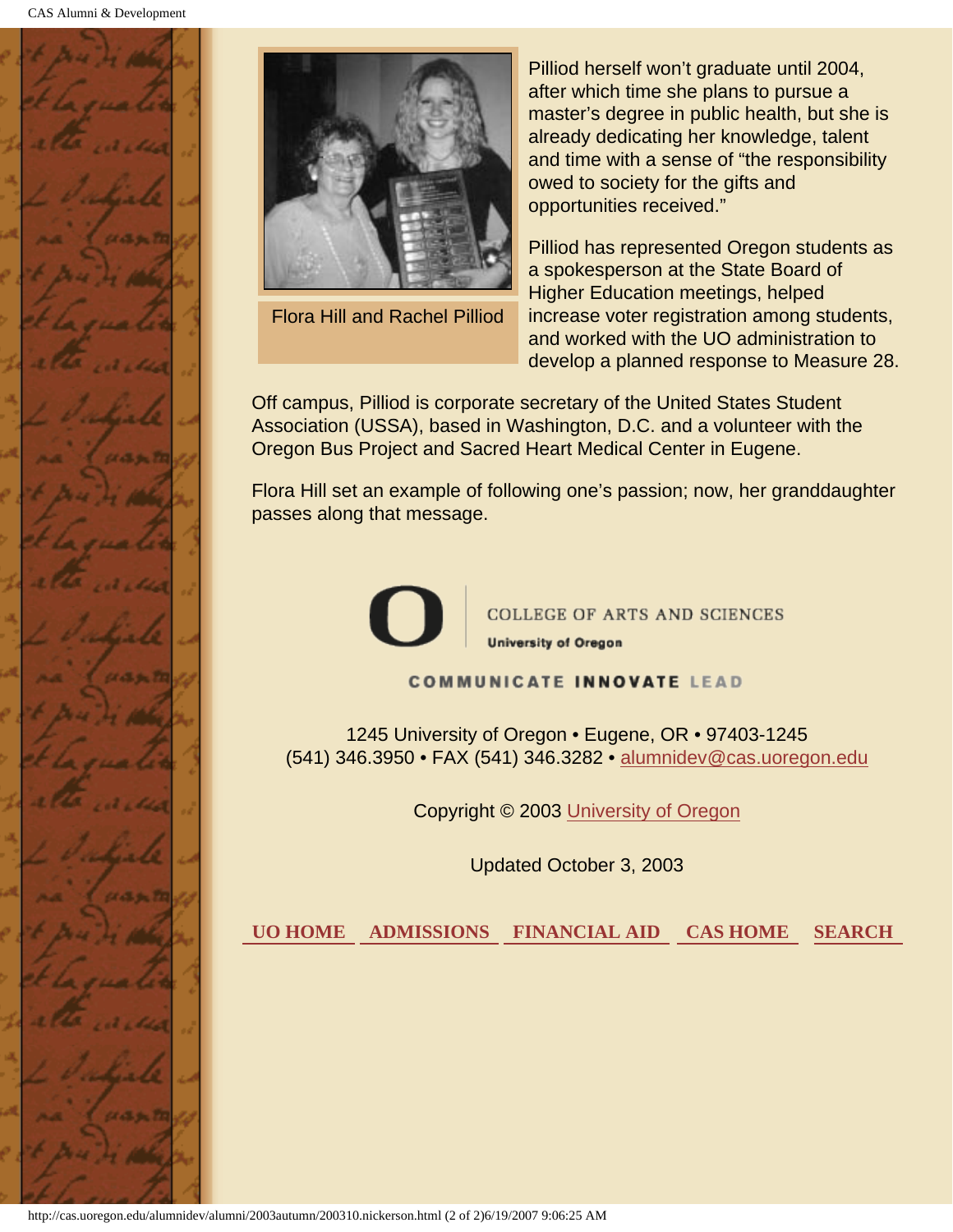home page

college at a glance

giving to CAS

alumnil

CAS news

CAS home page

# ALUMNI & DEVELOPMENT UNIVERSITY OF OREGON<br>COLLEGE OF ARTS & SCIENCES

# **ALUMNI**

# **Nelson Goes on Auto Pilot**

For those who are curious how the word "retirement" fits into the work-ethic world of Barbara Nelson, whose Bellevue Acura has been one of the great automobile business success stories in the Pacific Northwest, just ask her husband Bruce, who recently celebrated three years of marriage with Nelson (General Social Science '64).



Barbara Nelson

"I asked her what she wanted to do for our anniversary, and she wanted to do the same thing as she did on our honeymoon," he says. "She wanted to go fishing."

Then again, Barbara Nelson has always pushed life's gigantic envelope a little farther than the next person. She went to college in Eugene when everyone thought she'd stay close to her Sedro-Woolley, Wash., home. She headed for San Francisco with her degree, working as a ramp and photography model, when everyone assumed she would put her four years of schooling to use in Washington State.

And when her first husband left her in 1980 with, as she puts it, "two kids and nothing to do," Nelson used her accounting skills as a breadwinner at the Honda store her family had just purchased in suburban Seattle.

"Soon I found that I didn't like accounting, so I worked my way up to general manager," Nelson says by telephone from her part-time home in Montana's Bitterroot Valley region. "It was 1981 and the world was realizing women bought cars, too. I decided it would be fun to have a store of my own."

The Japanese-made Acura had just been introduced and Nelson applied for a franchise. "I was eager, and I was the only woman qualified at that time," she says. "I guess they liked that, and in (November) 1986 I opened Bellevue Acura."

With a dealership fifteen miles east of Seattle, Nelson started from scratch and built a loyal foundation of customers by relying on quality service to bring every person back a second time.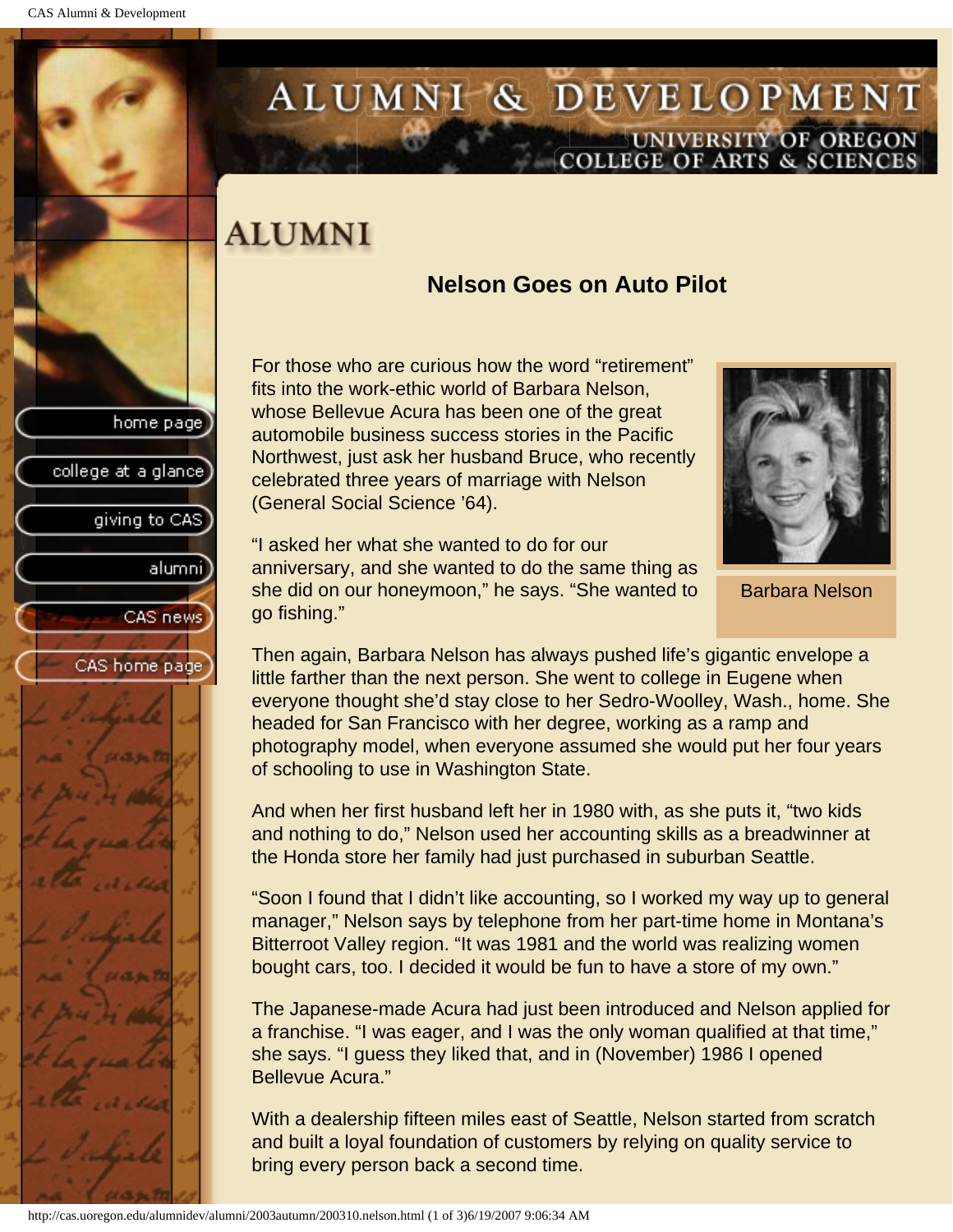

"The first thing I did was to tell all my sales guys to treat every woman as they did the men," she remembers. "My philosophy was 'customer for life,' and that was before it was the thing to do. I put everything into this business. I was knee-deep from the very first day."

Nelson grew the company, opening a second Acura store in Spokane, Wash., and a separate BMW/Subaru/ Volkswagen dealership near her flagship location. In 1994, she won the Nellie Cashman Woman Business Owner of the Year Award, which recognizes Puget Sound-area women entrepreneurs who have made outstanding contributions to the status of women business owners through their leadership in business and the community.

"I guess I never spent time thinking of myself as a woman in business," says Nelson, who was named Washington State Dealer of the Year in 2000. "When I started, some people weren't comfortable with a woman in an automobile business or as the head of a company."

But as Bruce, when pressed, is quick to point out: "She has a determination to be competitive. And she's always been smarter than the rest of them."

Four years ago Nelson kept a promise that she would take six months off when she turned sixty. She's never gone back to work. She remains a 100 percent owner of the dealerships now being run by her son—and still keeps close tabs on the numbers.

But retirement brings with it no schedule, projections or flow charts, and Nelson always finds time to stay at her Seattle condominium or to visit her two children who live in Washington's Skagit County region, about an hour north of Seattle, where Bruce's children also live.

One day she'll turn over all the keys at Bellevue Acura, and when she does finally give it up completely, Nelson says there will be no looking back.

"I want to play," she says enthusiastically. "I've got a Harley-Davidson, a guitar, a sewing machine, a garden. I like to paint. I like to write. These are all the things in my life that I have never had the time to do. And now I do."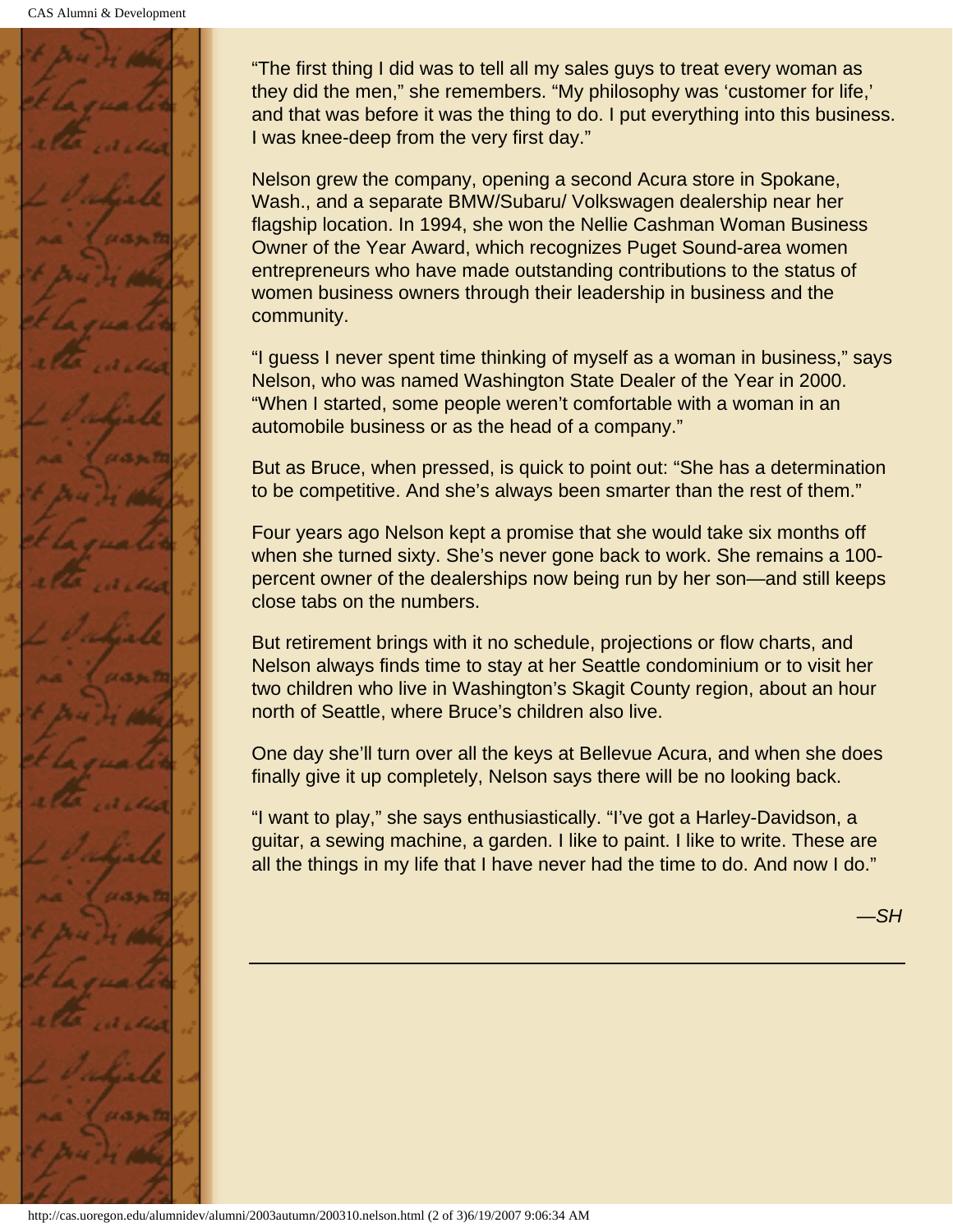home page

college at a glance

giving to CAS

alumnil

CAS news

CAS home page

# ALUMNI & DEVELOPMENT UNIVERSITY OF OREGON<br>COLLEGE OF ARTS & SCIENCES

# **ALUMNI**

# **Connie Vandament '53 French Grad, From Espionage to Finance**

With the chill of the Cold War dominating the political and cultural landscape of 1953, the optimism of the recent Post-War years had dimmed. Advances in science were tempered by the development of newer, larger nuclear weapons, and the threat of their use added measurably to the fear and uncertainty of the time.

For a young woman from Mohawk, Oregon, proudly brandishing her University of Oregon diploma, 1953 held



Connie Vandament

immense promise and surprise. Constance Joan Ohlsen had done very well in college, majoring in French and French literature, and earning a Phi Beta Kappa Key. Her success drew the attention of her future employer—the CIA. "I really wanted to put my language skills to work, and I didn't care to teach, she said. "So I decided to work for the government."

The government gave her training and a new identity, and sent her off to Europe by herself. "It was so thrilling," she said. "I went across the ocean by myself; I didn't have any idea what was going to happen." She was stationed in Switzerland—a year in Bern and two in Geneva—as "Janice M. Pavlides," where she worked as an assistant to the Chief Economic Officer of the section. Asked what she learned during her time as a spy, Connie's response, "how to keep a secret," was delivered with an air of intrigue—and followed by only a smile.

After her assignment in Geneva, Connie moved to San Francisco for her next post. Connie describes the late-1950s as 'the scariest time,' as a result of the escalation of tensions between the US and the former USSR. One major change she did not anticipate was the pace of American life.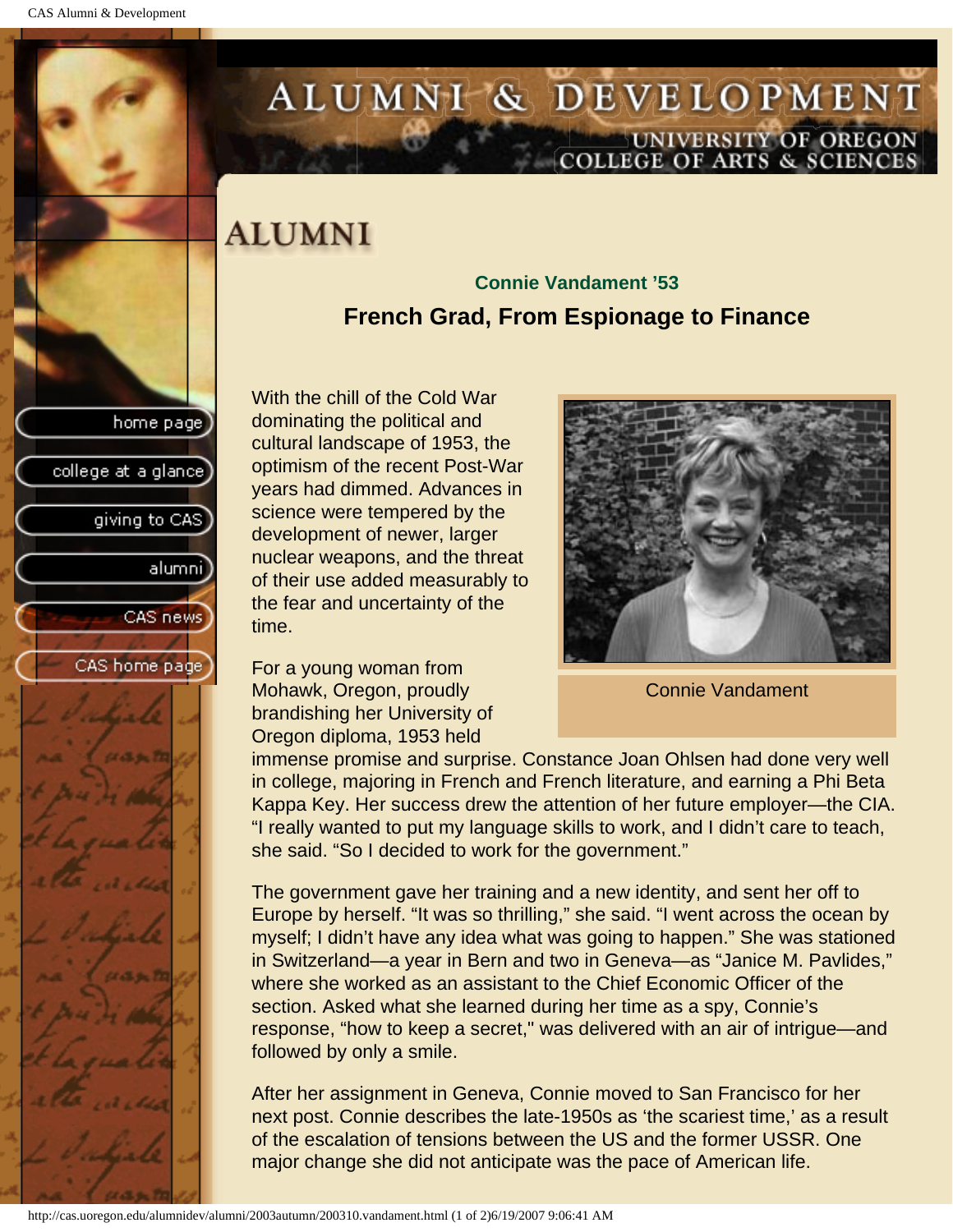CAS Alumni & Development



"Everything was too fast and frenzied," she exclaimed. But it was another challenge she overcame.

It was not long after the Bay of Pigs, she says, that the agency's focus shifted to the far east. This was not as interesting to her as was Europe, so after a couple of years, she left government work for the private sector, going to work for Vandament Engineering and moving quickly into the financial arena.

The shift from language to finance came naturally to Connie. "In a sense, they are both languages," she says. "There are analytical aspects in each."

At Vandament, she accepted another name change when she married the president of the company. Together, they helped build the Olympic Village at Squaw Valley, with Connie in charge of budget.

She became a CPA in 1971 and opened her own shop, Vandament Accountancy, which she moved from Mill Valley to Larkspur six years later. After twenty-five years there, Vandament says she still finds the work interesting and fun. "We have a good list of clients," she says, "and there's always plenty to do."

Though leisure time is at a premium, Vandament still enjoys the thrill of travel. A few years ago, she revisited her old neighborhood in Geneva, recalling the excitement and adventure of those early years after graduation. Another happy return for this accountant: her trip to the University of Oregon last spring for her fiftieth class reunion.



**COLLEGE OF ARTS AND SCIENCES University of Oregon** 

#### **COMMUNICATE INNOVATE LEAD**

1245 University of Oregon • Eugene, OR • 97403-1245 (541) 346.3950 • FAX (541) 346.3282 • alumnidev@cas.uoregon.edu

Copyright © 2003 University of Oregon

Updated November 4, 2003

 **UO HOME ADMISSIONS FINANCIAL AID CAS HOME SEARCH**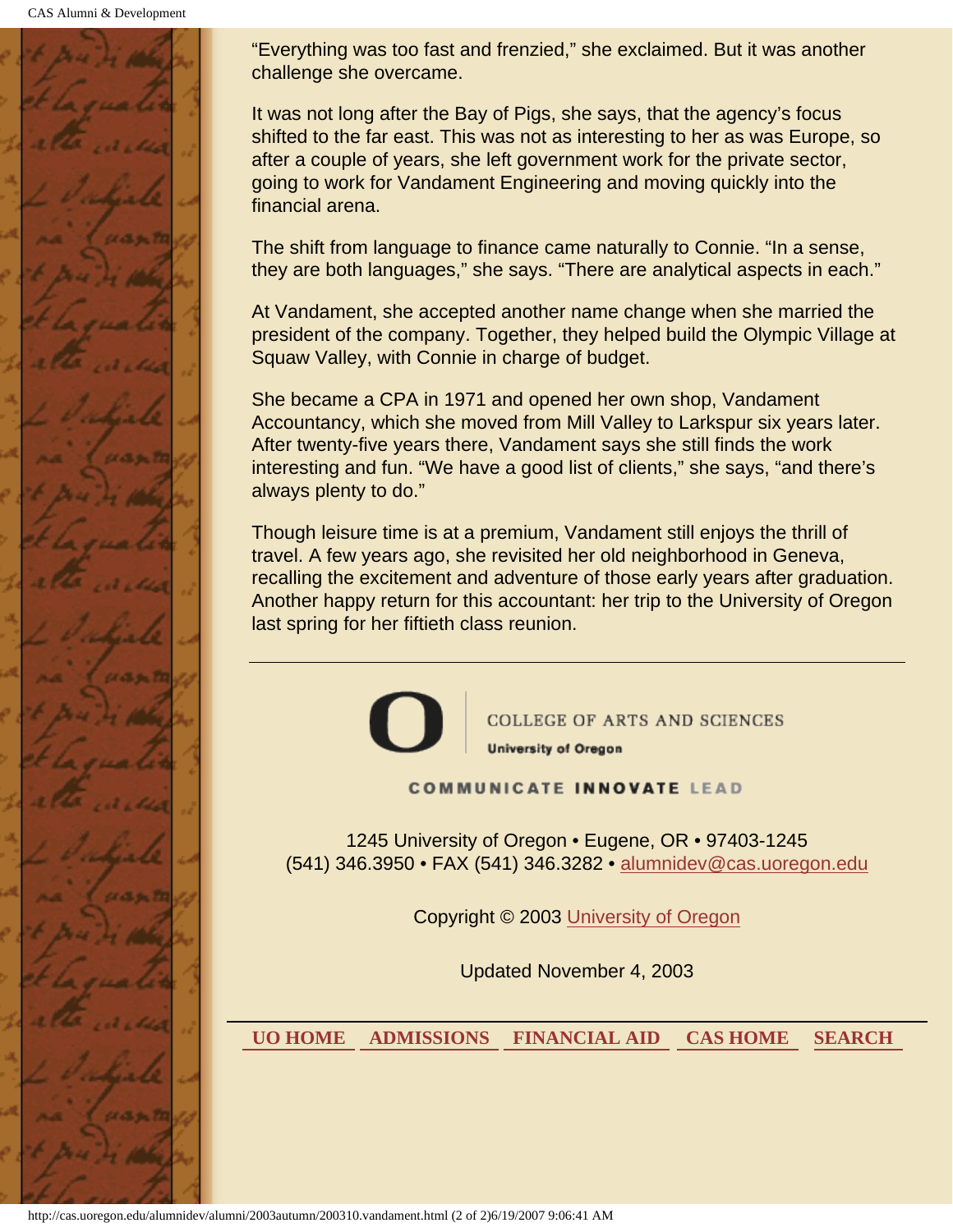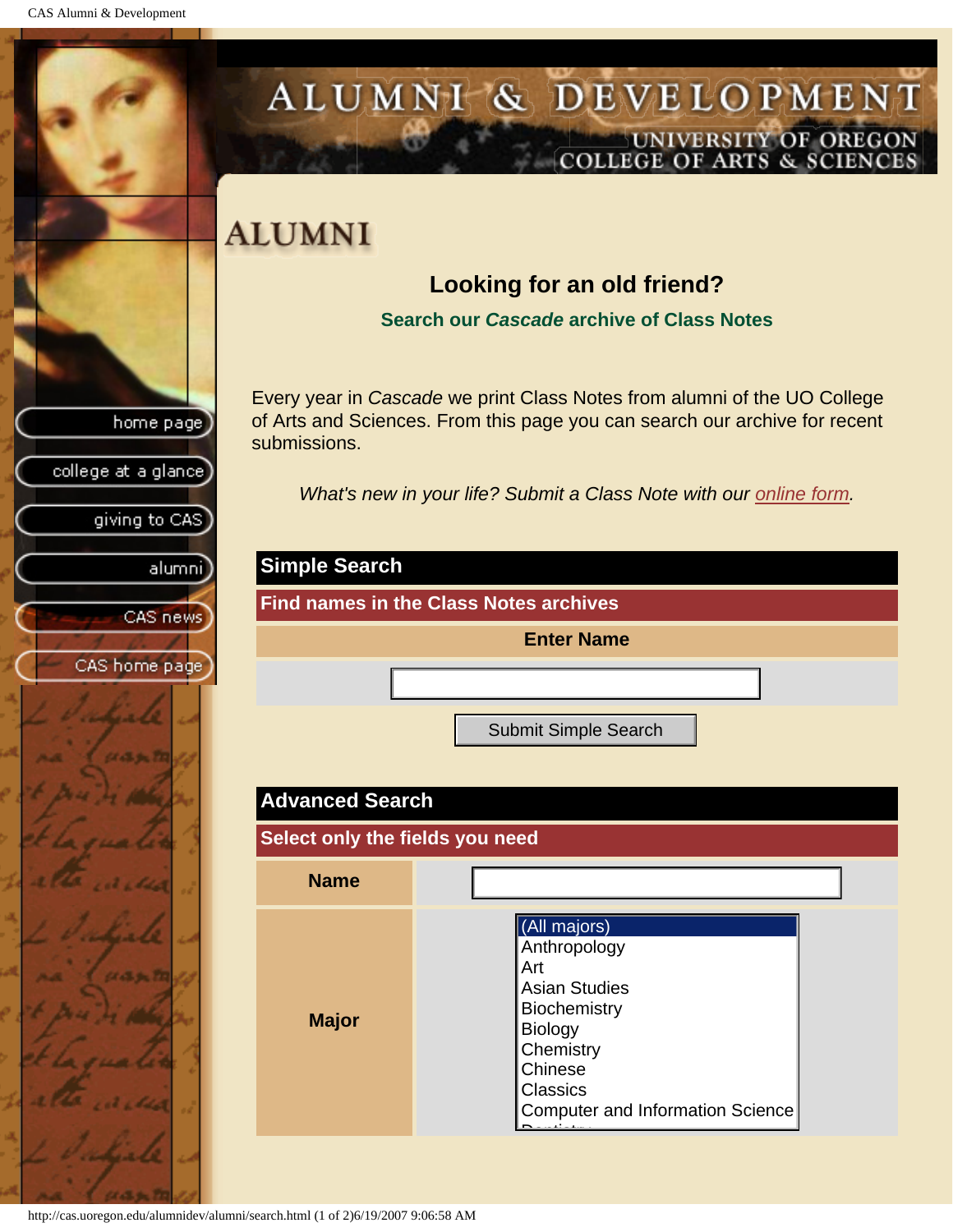|              | <b>Class Year</b><br>(by decade)                                                                                       | (All years)                                                                   |  |
|--------------|------------------------------------------------------------------------------------------------------------------------|-------------------------------------------------------------------------------|--|
|              | <b>Cascade</b><br><b>Issue</b>                                                                                         | (All issues)                                                                  |  |
|              |                                                                                                                        | <b>Submit Advanced Search</b>                                                 |  |
| 65296        |                                                                                                                        |                                                                               |  |
|              |                                                                                                                        | COLLEGE OF ARTS AND SCIENCES<br><b>University of Oregon</b>                   |  |
|              | <b>COMMUNICATE INNOVATE LEAD</b>                                                                                       |                                                                               |  |
|              | 1245 University of Oregon . Eugene, OR . 97403-1245<br>(541) 346.3950 • FAX (541) 346.3282 • alumnidev@cas.uoregon.edu |                                                                               |  |
|              | <b>Copyright © University of Oregon</b>                                                                                |                                                                               |  |
|              | <b>UO HOME</b>                                                                                                         | <b>ADMISSIONS</b><br><b>FINANCIAL AID</b><br><b>CAS HOME</b><br><b>SEARCH</b> |  |
|              |                                                                                                                        |                                                                               |  |
| 6. September |                                                                                                                        |                                                                               |  |
|              |                                                                                                                        |                                                                               |  |
|              |                                                                                                                        |                                                                               |  |
|              |                                                                                                                        |                                                                               |  |
|              |                                                                                                                        |                                                                               |  |
|              |                                                                                                                        |                                                                               |  |
|              |                                                                                                                        |                                                                               |  |
|              |                                                                                                                        |                                                                               |  |
|              |                                                                                                                        |                                                                               |  |
|              | http://cas.uoregon.edu/alumnidev/alumni/search.html (2 of 2)6/19/2007 9:06:58 AM                                       |                                                                               |  |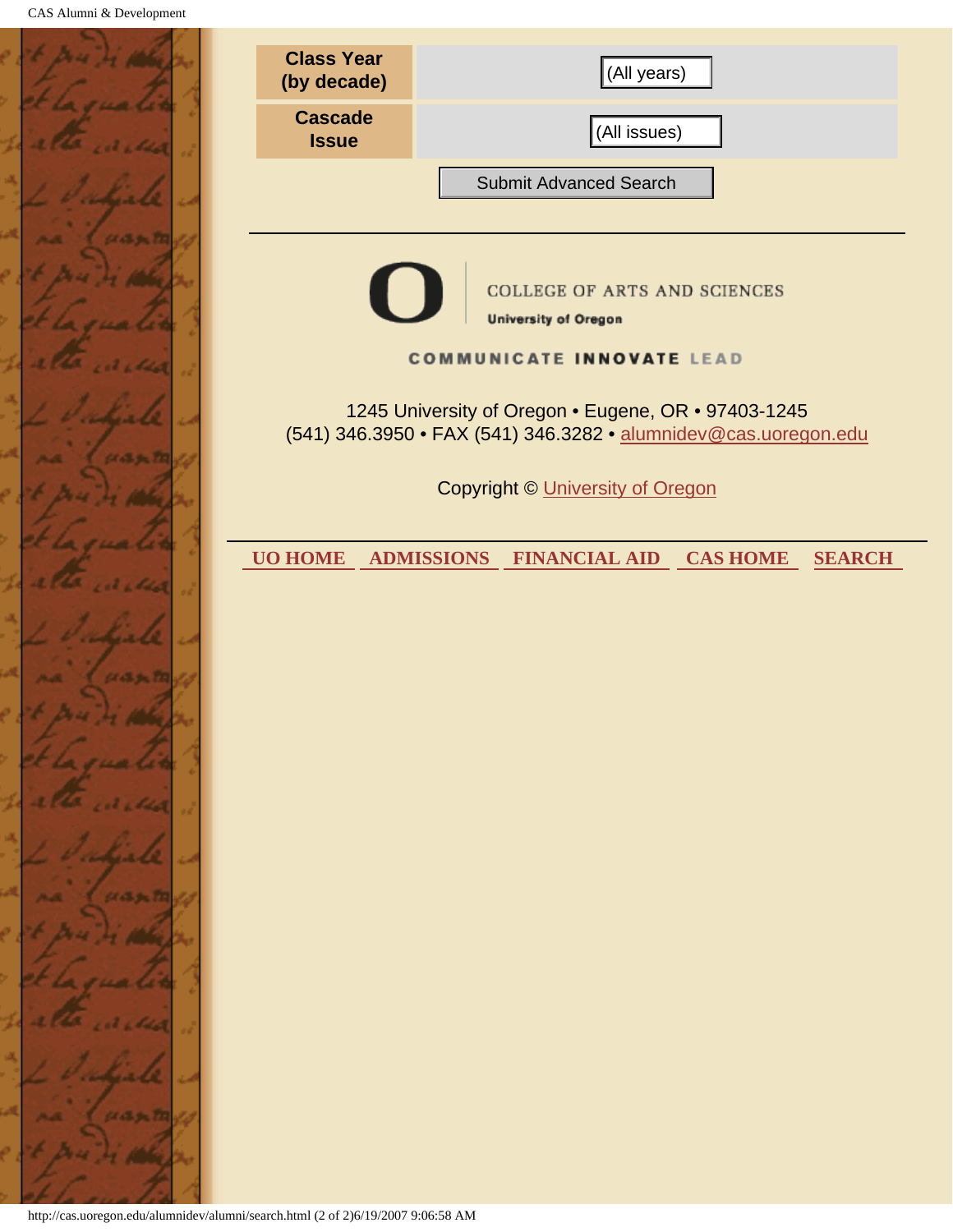CAS Alumni & Development

home page

college at a glance

giving to CAS

alumni

CAS news

CAS home page

# ALUMNI & DEVELOPMENT UNIVERSITY OF OREGON OLLEGE OF ARTS & SCIENCE

# **GIVING TO CAS**

# **Your Gifts, Our Thanks July 1, 2002 – June 30, 2003**



Private contributions provide the College of Arts and Sciences with the means to make a substantial impact on the educational opportunities offered by its forty-four departments and programs.

We want all of our donors to know that your gifts to the college are exceptionally important.

Thank you for your continued interest and good friendship.

**ENDOWMENTS** are gifts invested by the University of Oregon Foundation, with a portion of the investment earnings distributed yearly toward the donor's designated purpose. Endowments support the college in perpetuity.

**CURRENT USE GIFTS** can be used immediately to meet the college's most important needs. They allow the college to capitalize on timely growth opportunities and help fill the gap when state budget cuts negatively impact our programs.

**CAPITAL SUPPORT** helps build the future, by creating the spaces in which learning takes place. New laboratories and renovated classrooms allow our faculty and students to be most effective in their classes and research.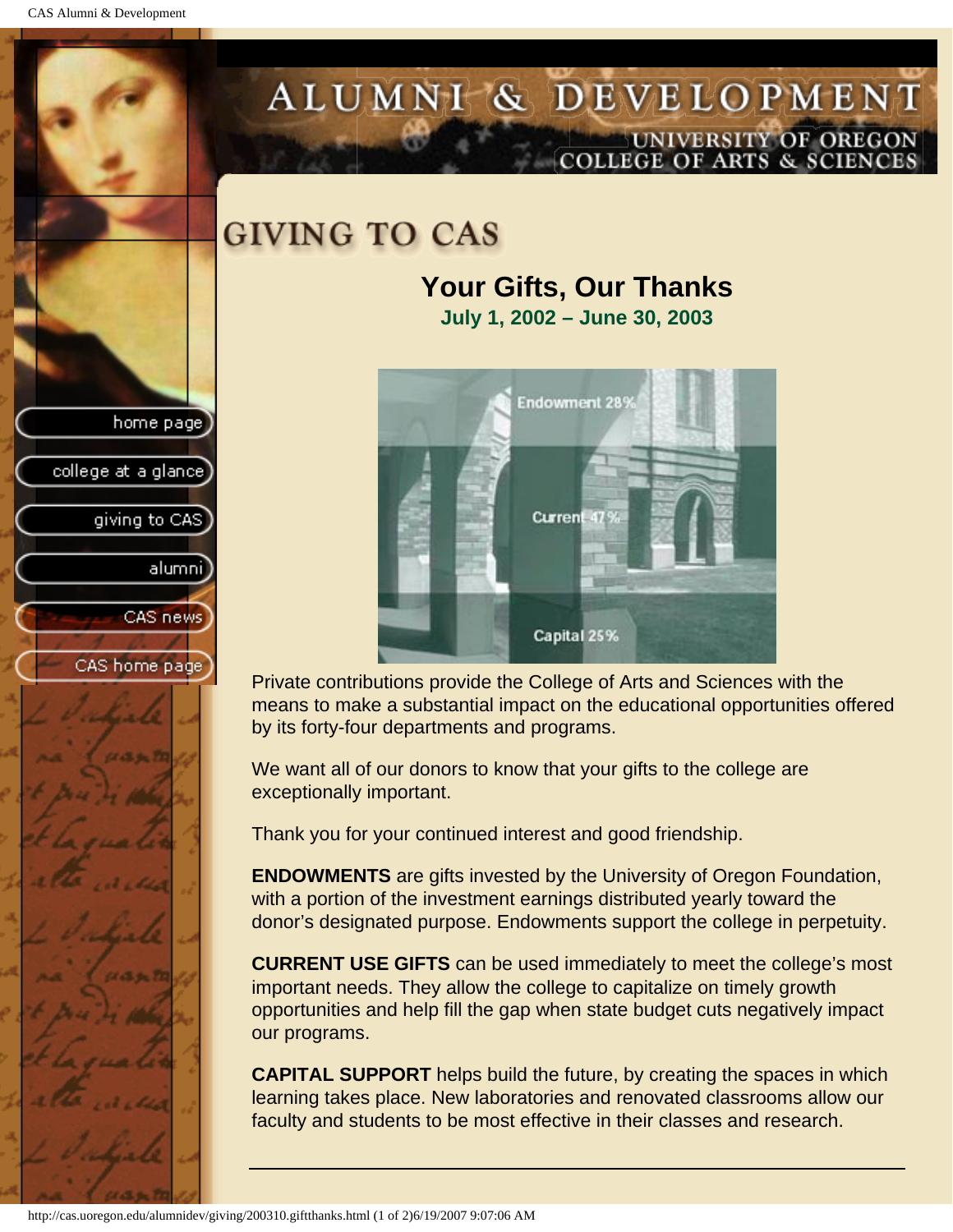home page

college at a glance

giving to CAS

alumnil

CAS news

CAS home page



# **CAS NEWS**

#### **2003-2004**

# **College of Arts and Sciences Scholarship Recipients**

**Anna Barnett**; Biology;

#### *The Mildred Braaten Archibald Scholarship*

"Anna has interests and expertise in many aspects of the arts and sciences, making it a joy to interact with her. She thinks creatively and lucidly about her science and has an extraordinary ability to communicate complex ideas." *—Peggy Saks, Biology*

**Meghan Madden**; Political Science and Romance Languages; *The College of Arts and Sciences Scholarship* "Meghan has done a great job of identifying and gathering data that I am

using to evaluate environmental treaty effectiveness. Her excellent, thorough, and careful work has produced results that have helped move my research forward quickly."

—*Ronald Mitchell, Political Science*



Professor Gina Psaki and Sarah Holmes Countryman

#### **Sarah Holmes Countryman**; Italian;

*The Dorothy Jane and William Joseph Green Foreign Languages Scholarship*

"She was an active discussant in class and a really positive element in many ways. She was not only motivated and always prepared, but she studied regularly with two other students who were not native speakers of English." —*Gina Psaki, Department of Romance Languages*

**Zeb Cooley**; Economics; *The Mary Chambers Brockelbank* 

*Endowed Assistance Fund*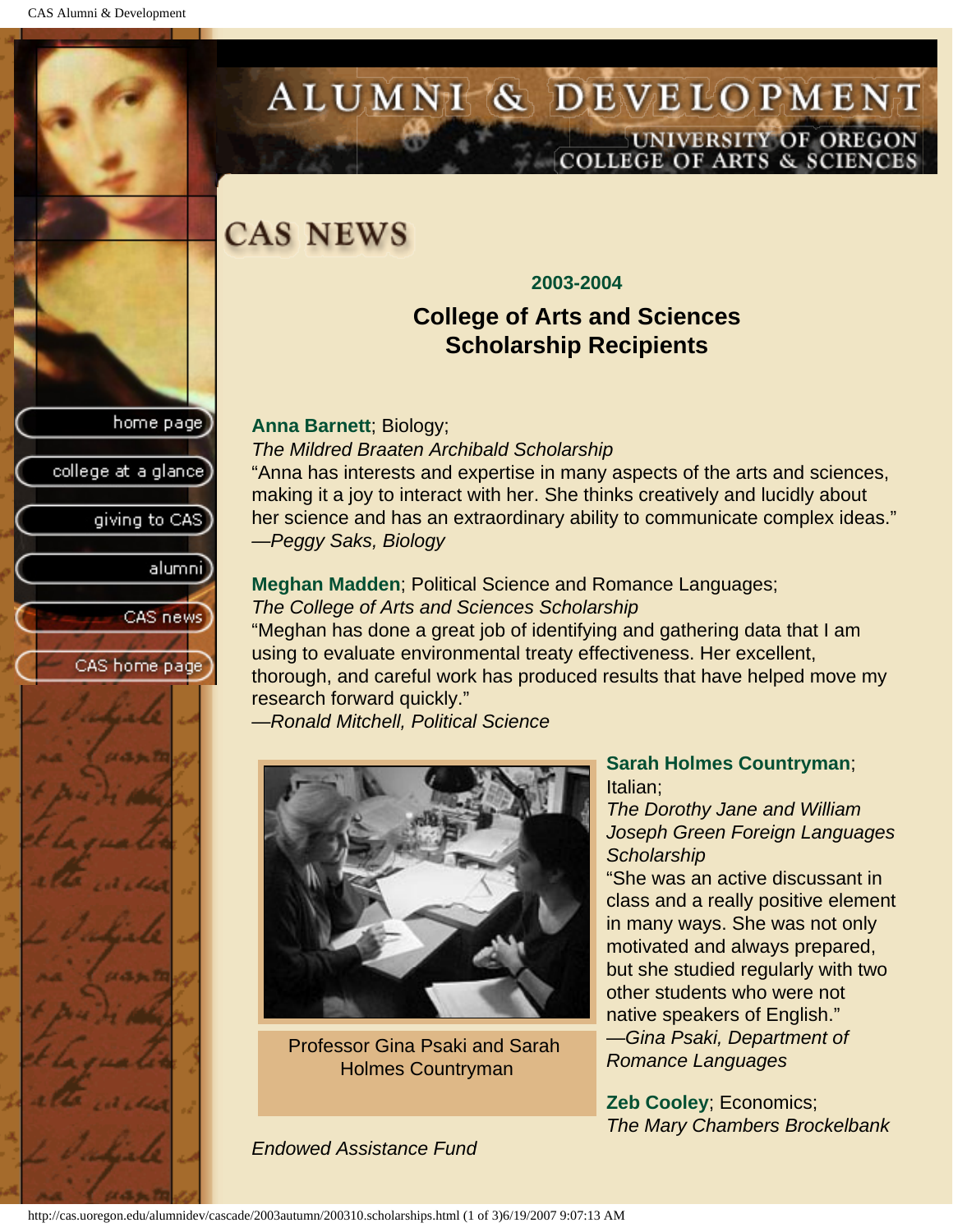

"My best judgment says Zeb, measured by knowledge and intellect, ranks easily in the top 5%—possibly in the top 1%—of the 8,000-10,000 undergraduates I've taught or advised." —*Ed Whitelaw, Economics*

#### **Xavier Kyablue**; Physics and Chemistry;

*The College of Arts and Sciences Scholarship* "He tends to grasp the 'big picture' immediately. He thinks about the ideas of physics creatively." —*Ray Frey, Physics*

**Jen Erickson**; Anthropology; *The Risa Palm Graduate Fellowship*

"Erickson is a very impressive student for several reasons: she has done extraordinary original research, she is highly motivated, and she has already published her work."

—*Carol Silverman, Anthropology*

**Carey Benom**; Linguistics; *The John L. and Naomi Luvaas Graduate Fellowship* "Carey Benom did the first survey ever to be completed of Tibetan



Jen Erickson

dialects spoken in SE China, traveling around the countryside entirely on his own." —*Spike Gildea, Linguistics*



**COLLEGE OF ARTS AND SCIENCES University of Oregon** 

**COMMUNICATE INNOVATE LEAD** 

1245 University of Oregon • Eugene, OR • 97403-1245 (541) 346.3950 • FAX (541) 346.3282 • alumnidev@cas.uoregon.edu

Copyright © 2003 University of Oregon

Updated October 3, 2003

 **UO HOME ADMISSIONS FINANCIAL AID CAS HOME SEARCH**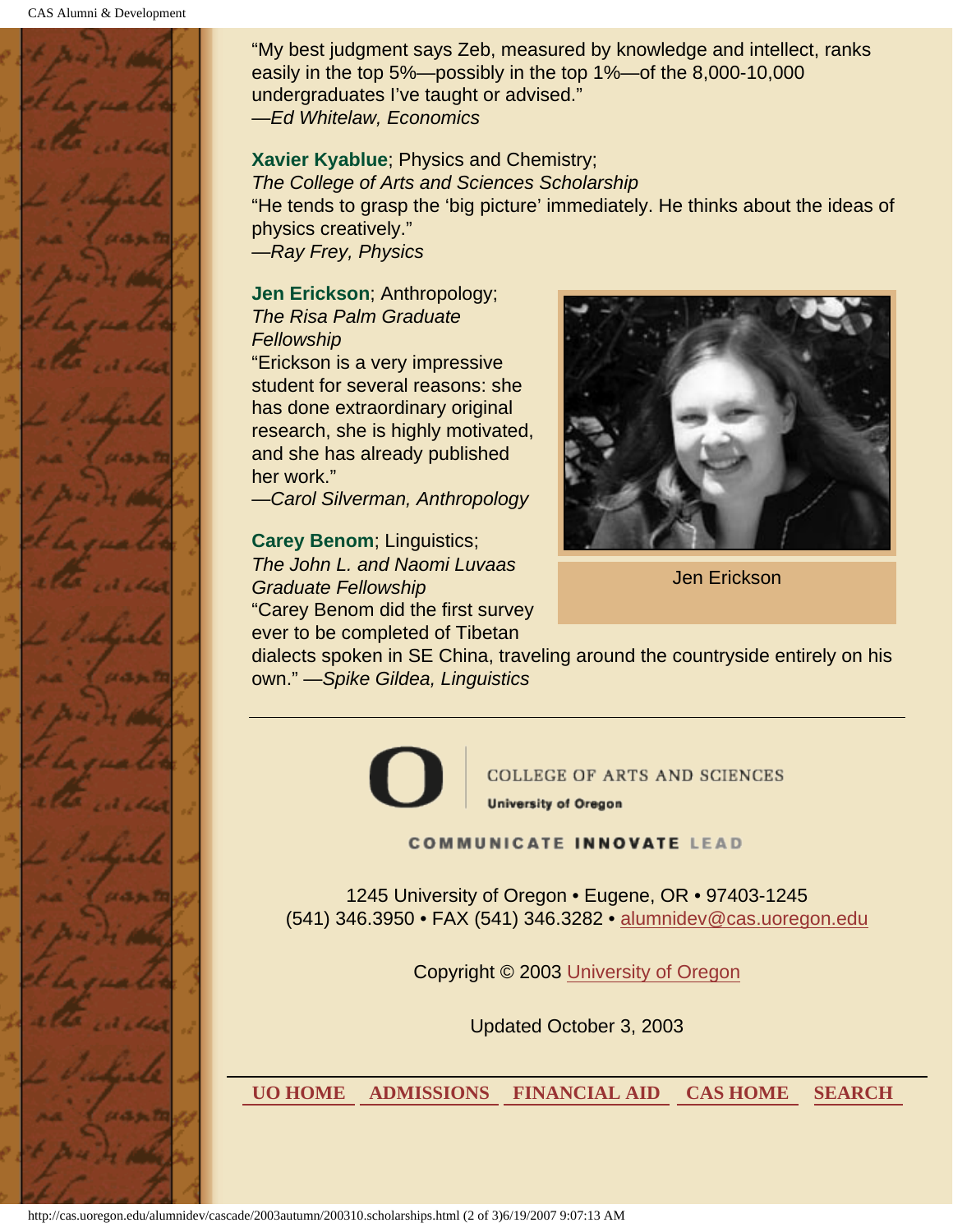home page

college at a glance

giving to CAS

alumnil

CAS news

CAS home page

# ALUMNI & DEVELOPMENT UNIVERSITY OF OREGON<br>COLLEGE OF ARTS & SCIENCES

# **CAS NEWS**

# **Letter from the Chair Finding Life's Passions**

*The College of Arts and Sciences Advisory Council recently decided to extend the term of the chairmanship to make the council more effective. Serving a second year as chair of your alumni advisory council, Mike Couch is a political science grad and active community volunteer.*

I recently made a trip to Portland for a reunion with twenty fraternity brothers and spouses, some of whom I hadn't seen in twenty years! The experience provided an affirmation of why I continue to be involved with my university in my adult life.



Mike Couch

# When Vice President Dan Williams thanked me

for being involved with the CAS Advisory Council, I responded by saying that I have gotten more out of the experience than I have given. It's true. Meeting faculty members has kept me in touch with the passion they bring to their academic pursuits, and reminds me of how they serve as models for students who are finding their own life's passions.

My active participation in my community, now such an integral and rewarding aspect of my life, began with undergraduate political science courses—particularly, a tutorial with Dr. Unger, chair of the political science department, during his last quarter of teaching. During our weekly meetings, he encouraged me to be of service to community and society. Those conversations left a lasting impression on me, and with more than a philosophical outlook. They gave me practical guidance in finding work that I would find stimulating and enjoyable in my life.

Remembering my own faculty role models has underscored for me the crucial part that universities play in developing the skills and the responsible citizenry needed to build successful communities.

Each of us has skills and knowledge that could be of service. Are you using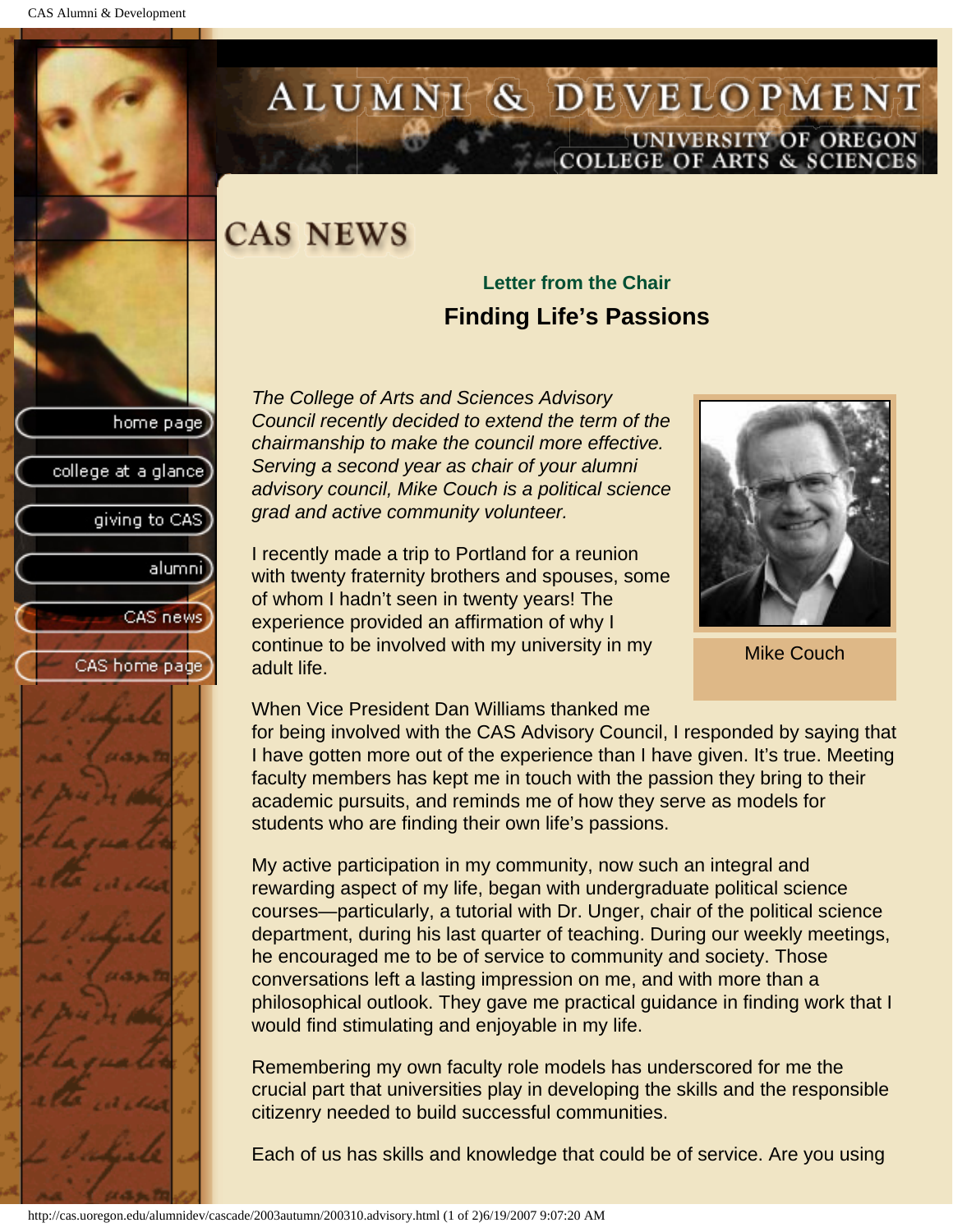

them? Are you the person your mentors thought you could be? Our ideals may have shifted or softened in the years since graduation, but we should still give ourselves time to think about them and act upon them.

Choosing to give service to the University of Oregon gets me back in touch with a community of people that stimulates a productive idealism in the minds of students who will go on to be the agents of change and invention in our society, and encourages growth in the regional economy as well. Witnessing the university's progress and taking part in university's mission has made, and continues to make, a personal difference in my life.

*Mike is happy to hear your thoughts. Send them to advcncl@cas.uoregon. edu.*

COLLEGE OF ARTS AND SCIENCES **University of Oregon** 

**COMMUNICATE INNOVATE LEAD** 

1245 University of Oregon • Eugene, OR • 97403-1245 (541) 346.3950 • FAX (541) 346.3282 • alumnidev@cas.uoregon.edu

Copyright © 2003 University of Oregon

Updated October 3, 2003

 **UO HOME ADMISSIONS FINANCIAL AID CAS HOME SEARCH**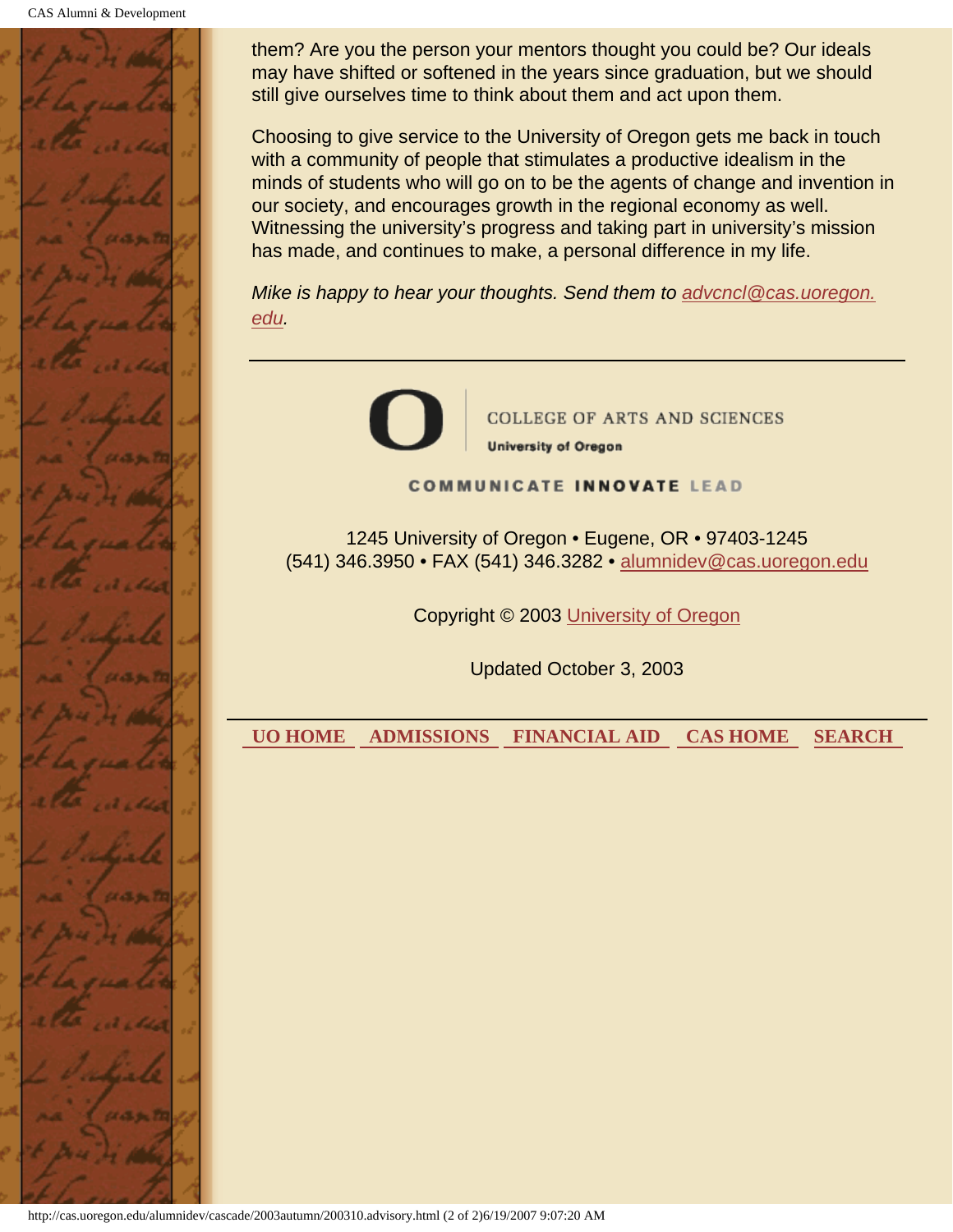CAS Alumni & Development

home page

college at a glance

giving to CAS

alumnil

CAS news

CAS home page

# ALUMNI & DEVELOPMENT UNIVERSITY OF OREGON OLLEGE OF ARTS & SCIENCE

# **GIVING TO CAS**

# **Gift Rap™**

**Questions and Answers about Charitable Giving**



Welcome to Gift Rap, the CAS column about gifts and ways to give them. Gift Rap is for people who wish to make charitable contributions, but need some ideas about the mechanics about giving. If you have a special question or idea for converting an asset to a gift, please send it to

alumnidev@cas.uoregon.edu.

**Please remember:** CAS development staff members are officers of the University of Oregon. We can offer answers to your questions, but we cannot serve as your personal consultants or advisors. If you are thinking about making a charitable gift, please be sure to obtain independent, professional assistance from an accountant or attorney before making any agreements or signing contracts regarding the transfer of your assets, whether they be in the form of cash, stocks, bonds, real estate, or other property.

**Contents**

**The Best Laid Plans…** (Autumn 2003)

**The Importance of Annual Gifts** (Autumn 2002)

**Appreciated Stocks** (Spring 2002)

**Estate Tax Phase Out** (Fall 2001)

**Got IRAs?** (Fall 2000)

http://cas.uoregon.edu/alumnidev/giving/giftrap.html (1 of 10)6/19/2007 9:07:26 AM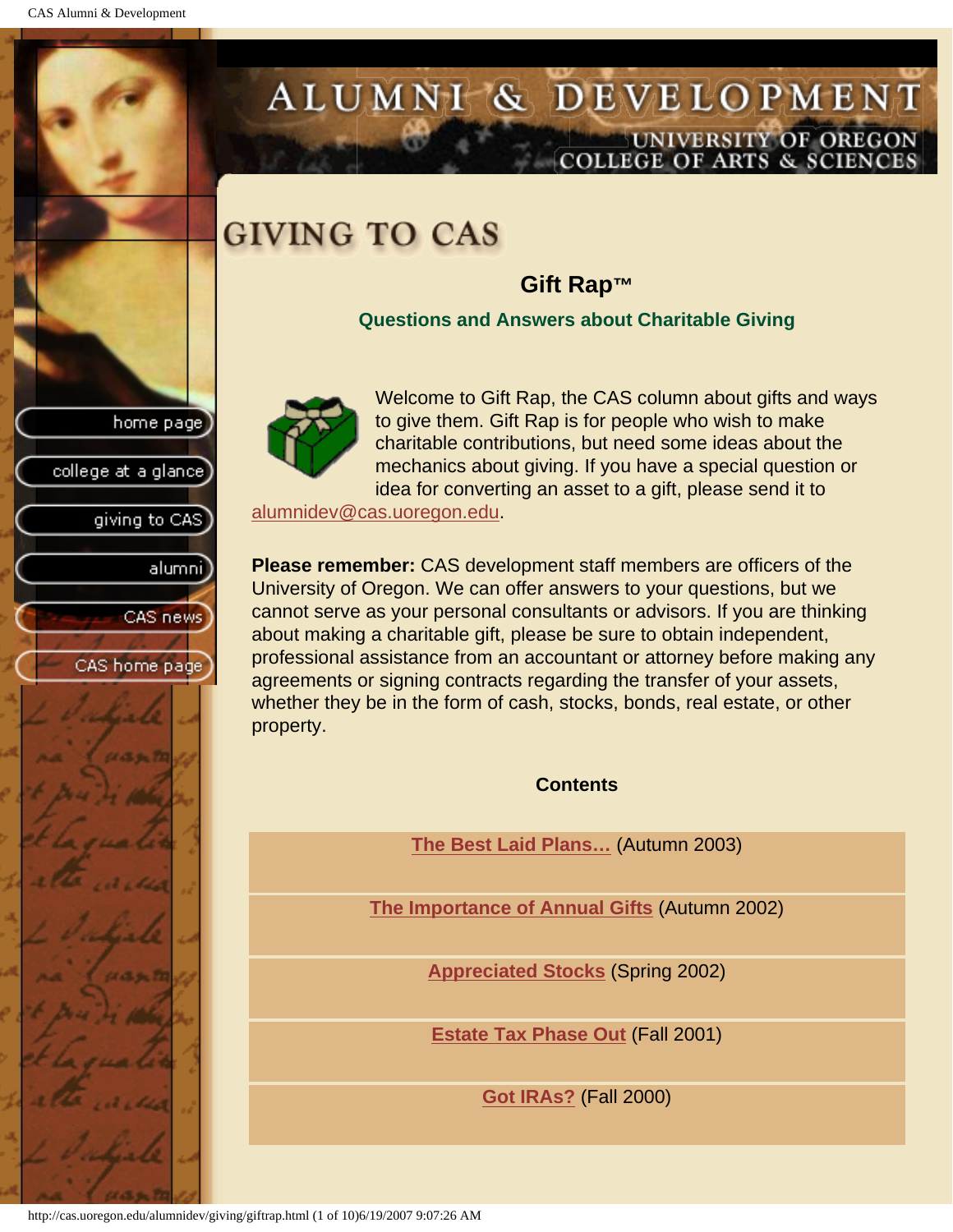

**The Best Laid Plans…** *("Gift Rap," Cascade, Autumn 2003)*

Typically, the phrase "best laid plans" is followed by tales of mishap or woe. Often, however, the best plans produce the best results. That's particularly the case when people make plans to make charitable gifts.

According to Webster's, a plan is "an orderly arrangement of parts of an overall design or objective." For an increasing number of UO alumni, philanthropy planning has become an important part of either managing an asset base or arranging for future giving—for many, it's a combination of the two. Here are a couple of examples of vehicles for making "planned gifts."

# **WILLS**

Everyone knows about Wills. In your "Last Will and Testament," you record what assets or amounts you intend others to have after you die. In your Will you state your intention to transfer something from your estate to someone else or to charity.

**Benefits:** Wills can be written fairly easily and can be changed with a good degree of ease. The documentation can be as simple as filling out a form obtained online, at a library, or from the local stationer. When you notify a charity of your bequest intentions, you may be eligible for various donor benefits related to publications, event invitations, seminars, etc. And, of course, the charity will gratefully acknowledge your intended generosity.

**Considerations**: Wills may contain a variety of complex provisions for which you might seek the professional help of an attorney. Wills should be completed within the state and/or county of residence, and signed and witnessed in the presence of a notary. Writing and filing a Will won't give you any tax benefits related to charitable giving.

# **CHARITABLE TRUSTS**

A charitable trust is a vehicle used to orchestrate your gift of assets to a charity or charities. In creating a Trust, you transfer assets you own to an entity charged with management of those assets during your lifetime or beyond with distribution of the assets at your death or at the end of the term of the Trust.

**Benefits:** Creating a charitable trust carries a tax benefit for you in the year you fund it. The amount of the benefit depends upon such factors as what types of assets you use to fund the Trust, the amount you put into it, your age, what you get in return (in the form of life income or interest), and the length of the term of the Trust. You may instruct the Trust to pay benefits to your survivors for a specified term as well. You may still control these assets if you're the Trustee, although the Trust will own them. A properly prepared Trust, along with your Will, provides documentation for the final distribution of your assets after you die. Additionally, you become a recognized donor to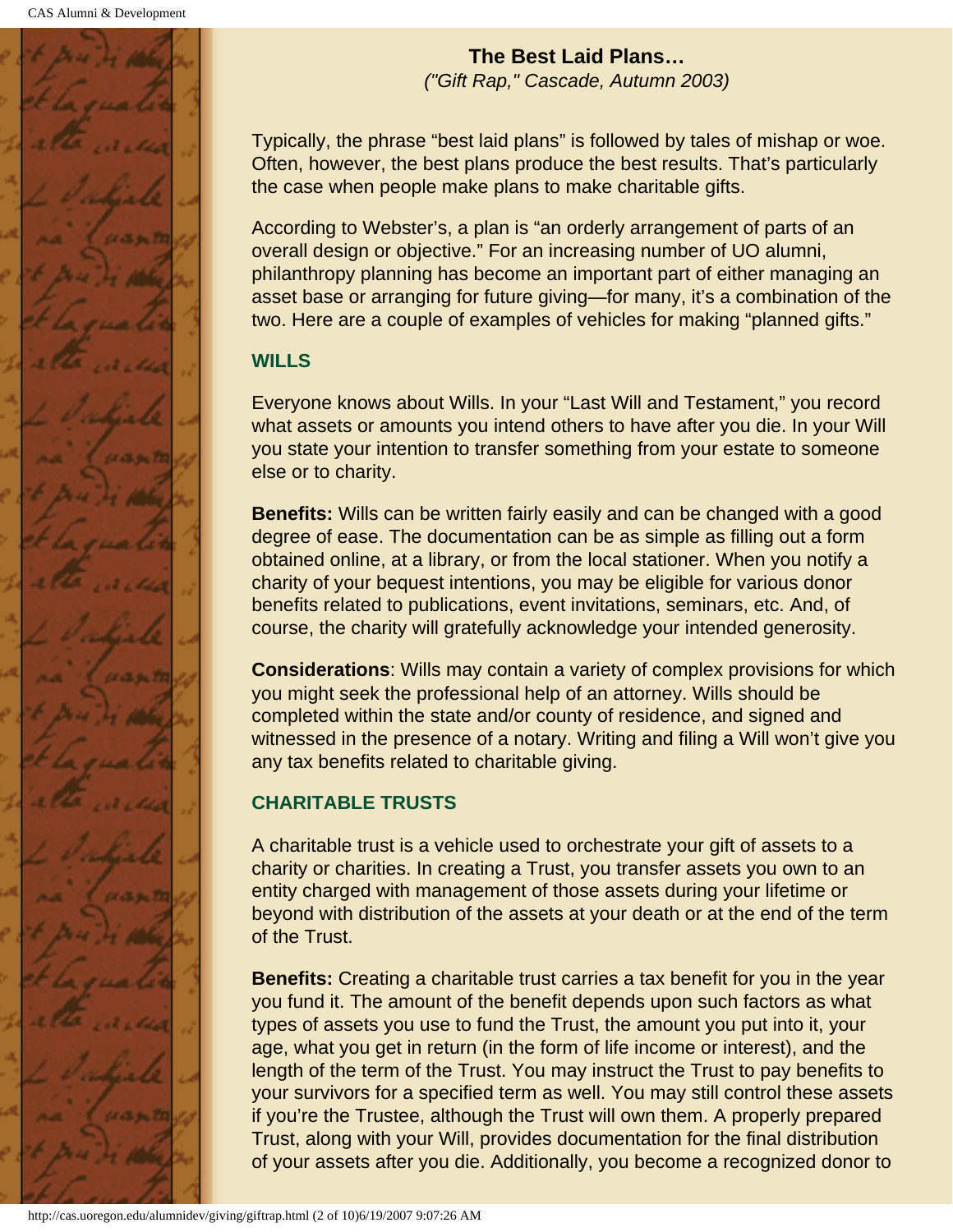

the charities named as beneficiaries.

**Considerations:** You may change your mind about which charities get how much, but, once you establish the Trust, you create an irrevocable commitment to give away your money. It's important to inform the charities of their future benefit, and what you have in mind for the terms of the gift. You'll want to be sure your desires are compatible with the mission of the institution you hope to benefit.

—*DB*

#### **Wise But Not Wealthy**

The Importance of Annual Gifts *("Gift Rap," Cascade, Autumn 2002)*

**Dear Gift Rap:** Every time I read your column, you talk about gifts of stock or real estate—big gifts that, frankly, I'm in no position to make. Nevertheless, I'm a loyal alum who'd like to give something back to my alma mater. How can my gifts of \$250, or even \$500, have the greatest impact?

#### **Interested but Not Wealthy**

**Dear Interested:** You've made my day! Your intentions are both generous and extremely valued. Let me explain.

Every year through our Annual Giving Program, alumni like you give something on the order of \$300,000 to the various departments, programs, and special projects under the CAS umbrella. In academic year 2001-02, over 3,200 contributed.

Annual gift donors play an important role in providing our forty-four departments and programs with directed or discretionary dollars to help support teaching and research in focused ways. As direct funding from the state continues to decrease, your gifts assist our students and faculty in carrying out the important business of higher education. For example, the Economics department uses annual gifts to bring visiting professors to campus; Romance Languages augment several smaller scholarship funds with gift dollars; Chemistry helps support peer tutors and undergraduate poster sessions at which students present their research. Our academic community is sustained in myriad ways through your generosity.

In addition to department and program giving, many of our CAS alumni designate their gifts for the highest priorities of the liberal arts and sciences. The dean of the college uses these contributions to underpin the broader instructional and research agenda and also to help promote additional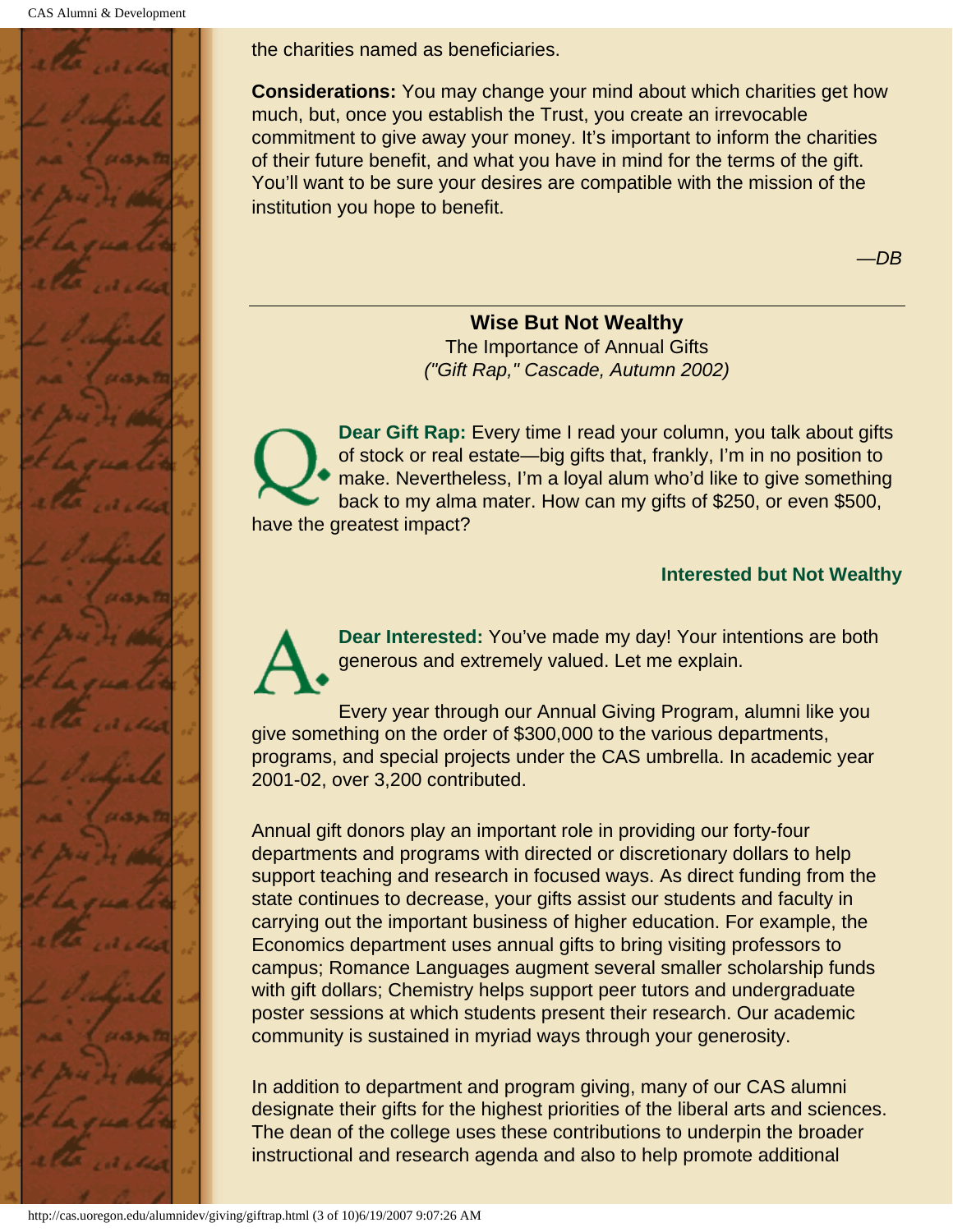

participation by alumni. For the past several years, unrestricted gifts have been used to launch innovative curriculum across the college, such as the Professional Distinctions Program that began just last year.

Aggregate annual support of CAS is an essential component in building a funding package for all the parts of our academic unit. You can't have the aggregate without the individuals who make up the whole. Please know that we're very grateful for the assistance.

> For more ideas about making annual gifts, please see **10 Ways to Make a Difference**.

**Appreciated Stocks** How Can I Be So Rich and Feel So Poor? *("Gift Rap," Cascade, Spring 2002)*

**Dear Gift Rap:** In calendar 2000, I made charitable gifts using some highly appreciated tech stocks. Since then, many of those stocks have tanked! While I have maintained a relatively diversified portfolio, the overall loss of value to it has been significant. I still want to make charitable contributions to the UO, but don't know if stock is still the gift vehicle of choice anymore. What are you hearing from other people?

### **Depreciated in Drain**

**Dear Drain:** First, thank you for your prior giving and for your intention to continue as a donor. You represent that solid gold cohort of alumni and friends whose annual gifts help us to maintain the quality of teaching and research we have come to expect at the UO.

Second, let's address your concern about using stocks to make gifts. One of the folks on campus who keeps track of stock gift transactions has confirmed that such gifts in aggregate were down for the busy season between September and the end of December. This has clearly been the case across the charitable giving sector.

However, there are still many people taking advantage of this very efficient way to make charitable gifts. Indeed, among the stock brokers with whom we typically do business, most made their charitable gifts using appreciated stock again in 2001. And they encourage their clients who have gift intentions to do the same.

Although the markets are down, many people purchased stock several years ago and have seen significant appreciation in individual stocks from the time they bought them. Many stocks soared during the boom years, and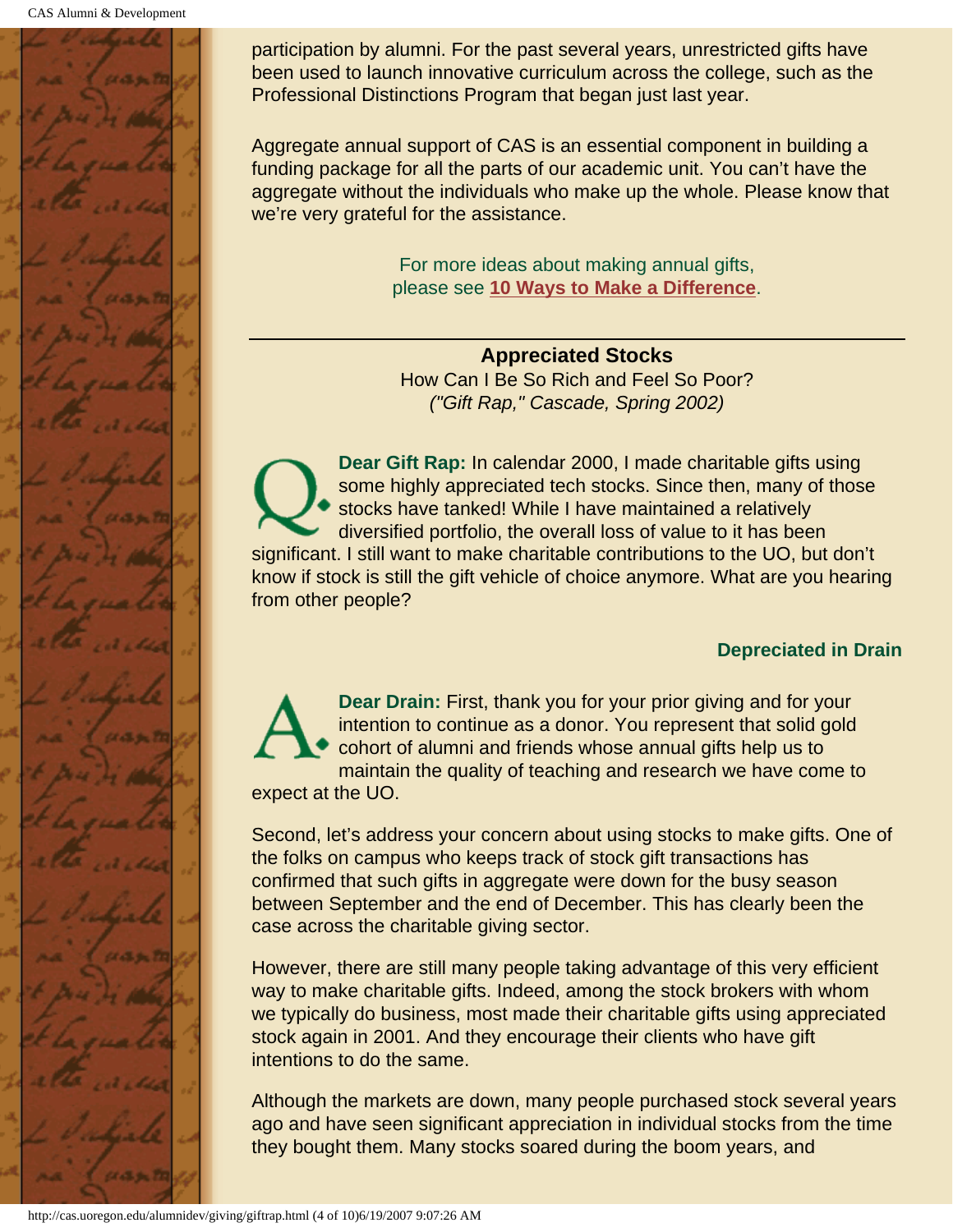CAS Alumni & Development



subsequently fell back from their high points. Nevertheless, a lot of these same stocks have a far greater value than their original purchase price.

Here's an illustration: you bought ZipCo stock for \$10 a share in 1985. By 2000, it had split twice and was selling at \$85. But, its value dropped precipitously during 2001; it's now selling at \$50. But look: you now have perhaps 4 times the number of shares that you started with, and each one is worth \$40 more than what you paid for it! You have been thinking of starting a scholarship fund or a faculty retention fund at the UO, and were going to do so with a gift of \$25,000. If you sold your ZipCo stock to create the cash for such a gift, you'd have to pay tax on the difference between what you paid for the stock and it's current sale price (500 shares x \$40 per share x 20% long term capital gain  $= $4,000$ ). By transferring the shares to the UO Foundation, you would get a tax deduction for the fair market value of the stock and you pay no capital gain tax on the transaction.

It's not too early to begin planning your charitable gifts for 2002, and to consider what kind of assets you will use to make your gifts. For many people, a direct transfer of appreciated stock or mutual fund shares is still a very efficient way to make charitable gifts. But the key word here is planning. You may want to evaluate your portfolio and discuss your intentions with your broker, financial advisor, or accountant.

**Dear Gift Rap:** The formerly amazing stock markets of not long ago gave me a great tool for making gifts to my favorite charities, the UO being top of my list. I had created a special portfolio of stocks to give me some extra income and to build a nice equipment fund for the UO's biology department. Ultimately, the UO will get the remainder of the portfolio when I die. At present, it's worth about \$250,000.

Since the markets have stopped soaring, I'm wondering if you have some ideas about how I can use my "UO Stock Fund" over time to make my gifts, get some income, and perhaps keep the principal from eroding too much.

## **Pondering in Pendleton**

**Dear Pondering:** The preceding illustration offered a great opportunity to suggest planning an annual strategy for making charitable gifts. You have taken this notion several steps further by developing a long term gift plan. In executing the plan you have already benefited the UO, and for this we are very grateful. However, it sounds like you're wondering what you can do to continue the plan given a downturn in the market that might have an adverse impact on your ultimate gift to the UO.

A charitable trust, established with the University of Oregon Foundation (UOF), could be the way to continue with your plan in full measure. The UOF will convert your stock to a fund that will pay you income for the rest of your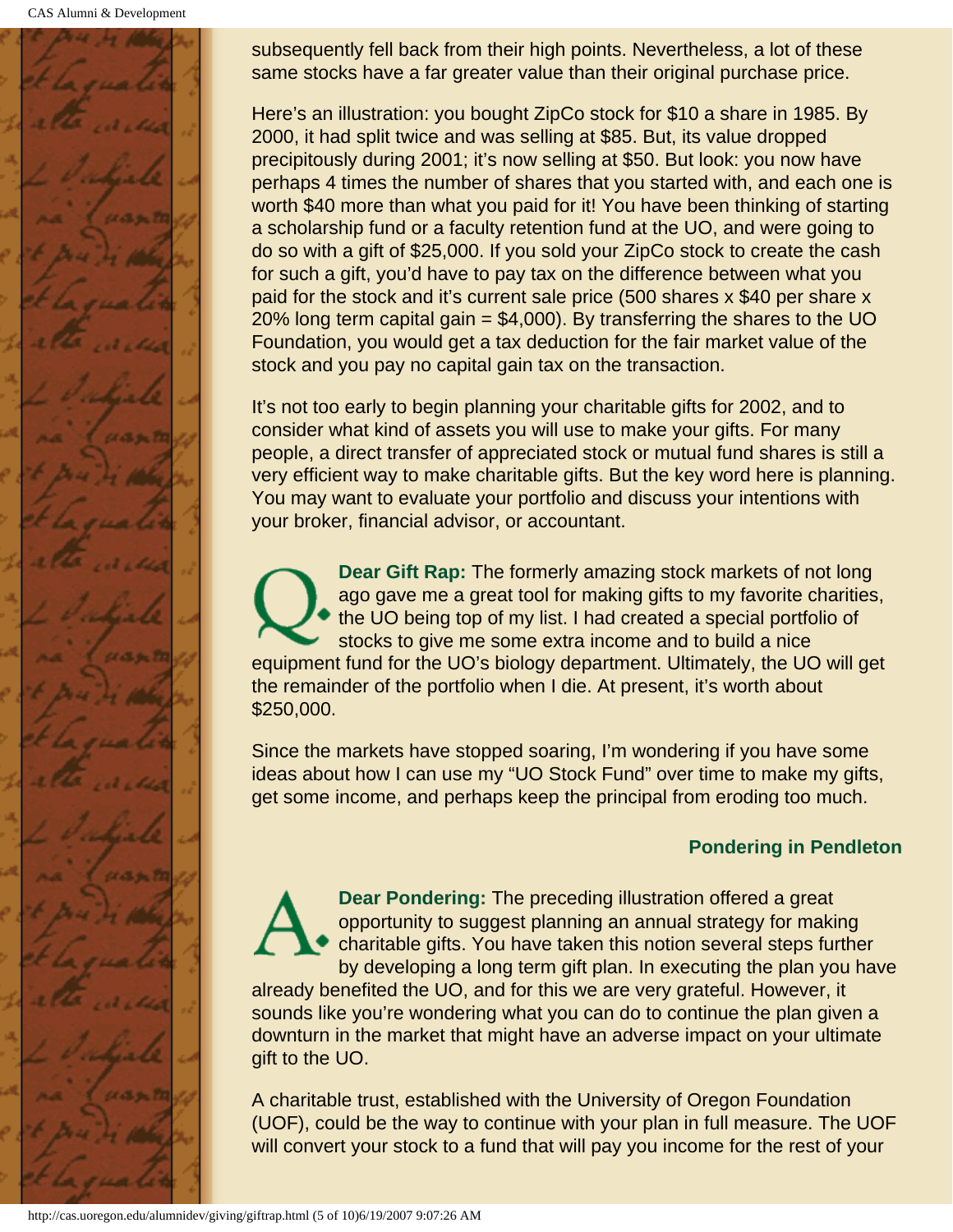

life. By giving the stock to the UOF, you will avoid paying the gains taxes you would have incurred had you sold the stocks yourself. While you will have to pay regular income tax on the distributions you get from the trust, you may well mitigate these by making your annual gifts to the biology department.

There are additional benefits as well

• you will get a tax deduction in the year you establish the charitable trust

• you can choose fixed amount trust payments, or variable payments that will be tied to the performance of the trust investments

• the final distribution to benefit the biology department may well exceed your original intentions

It's important to note that the formula for figuring income and tax deduction is dependent upon your age and a few other criteria. As with any such vehicle, it's always important to consult with your own financial advisors before signing away your assets.

#### **Estate Tax Phase Out**

By Terri Krumm, Director, UO Office of Gift Planning *("Gift Rap," Cascade, Fall 2001)*

**Dear Gift Rap:** I'm 58 and my wife is 56. Over the past several years, we have enjoyed sharing our good fortune with our alma mater, the UO, and would like to continue doing so. Our goal is to make a lasting difference for the Department of Geography. We were planning to do this via our wills. Does that still make sense with the estate tax phase out and repeal? Is estate planning a thing of the past? What should we be concerned with now?

#### **Planning in Portland**

**Dear Planning:** You raise some good questions. Even with a repeal of the estate tax, estate planning will still be necessary because, under the new law, the tax burden will be shifted from the estate to the heirs. Congress has legislated for the repeal of

the estate tax three times in the past, yet those laws were defeated before they could be enacted. The estate tax repeal provision calls for a phase-out of the estate tax during the years 2002 to 2010. In 2010, Congress must reenact the law for it to continue to be effective.

*Here is a chart of the phase-out schedule:*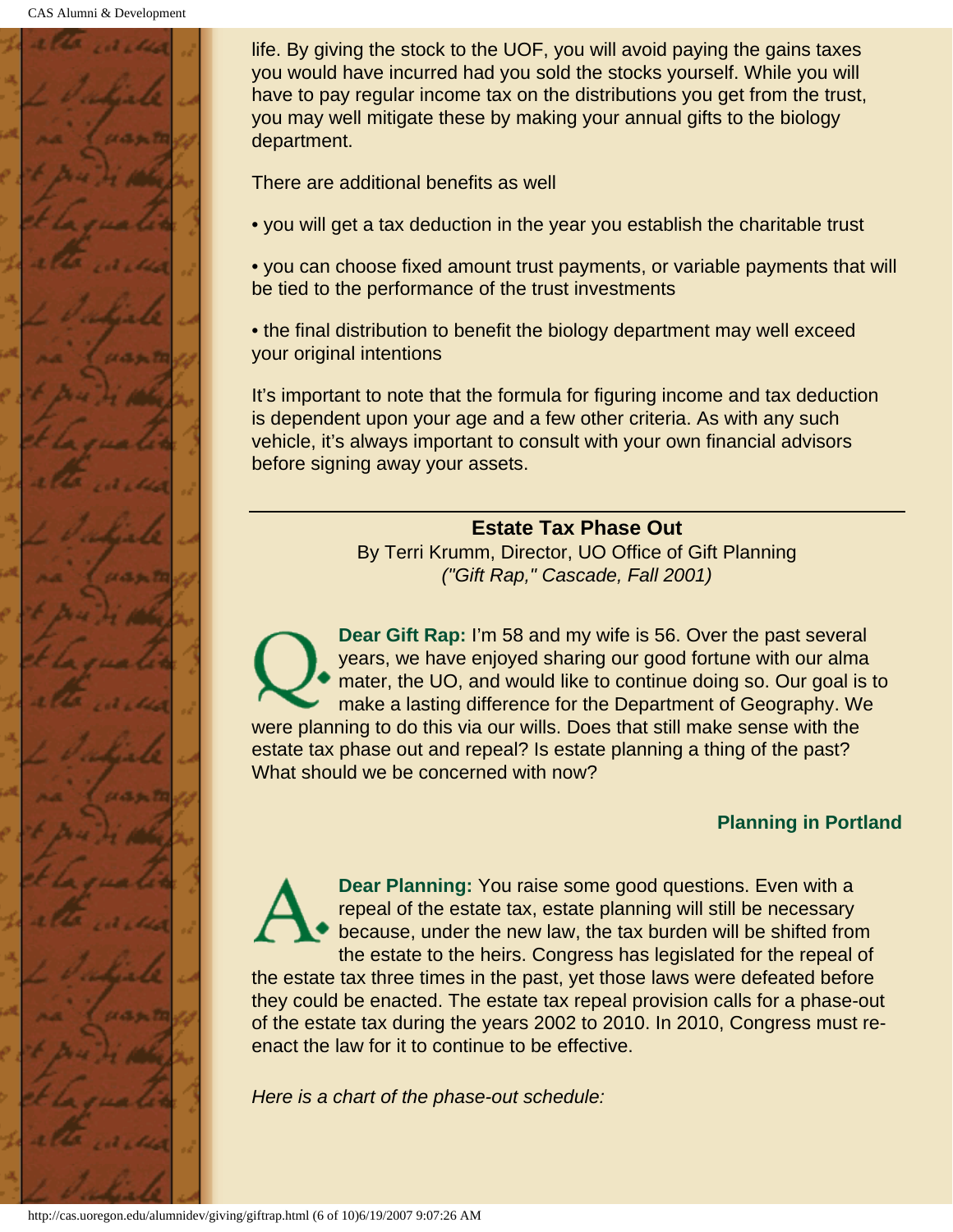

### **ESTATE TAX PHASE-OUT SCHEDULE**

| Year | <b>Exempt Amount</b> | <b>Maximum</b><br><b>Rate</b> |
|------|----------------------|-------------------------------|
| 2002 | \$1,000,000          | 50%                           |
| 2003 | 1,000,000            | 49%                           |
| 2004 | 1,500,000            | 48%                           |
| 2005 | 1,500,000            | 47%                           |
| 2006 | 2,000,000            | 46%                           |
| 2007 | 2,000,000            | 45%                           |
| 2008 | 2,000,000            | 45%                           |
| 2009 | 3,500,000            | 45%                           |
| 2010 | <b>Tax Repealed</b>  | 0%                            |

### *The effect of the repeal of the estate tax:*

In the year 2010, property inherited by heirs in excess of the exemption amounts will be subject to capital gains tax when it is sold. Under the previous law, the heirs received the assets on a "stepped-up" basis, and the estate paid taxes on the appreciation of the property. With the repeal of the estate tax, the estate will no longer pay tax; however, the heirs will. Under this scenario, the heirs will not receive a "stepped-up" basis on the assets. Instead, they will receive the assets at "carryover" basis, which is *the value of the original basis.* The effect of this will be that if the heirs liquidate the asset, they will have to pay capital gains tax, currently at a rate of 20%, on all appreciation of the asset from the original date of acquisition. But remember, the repeal is slated for 2010. A lot could happen between now and then.

Also even under the new law, retirement plan assets (and IRAs) will still be subject to income tax of up to 35%-38.6% by the recipient. So, these are good assets to give to the College of Arts and Sciences, because the University of Oregon Foundation is a nonprofit corporation, and will not have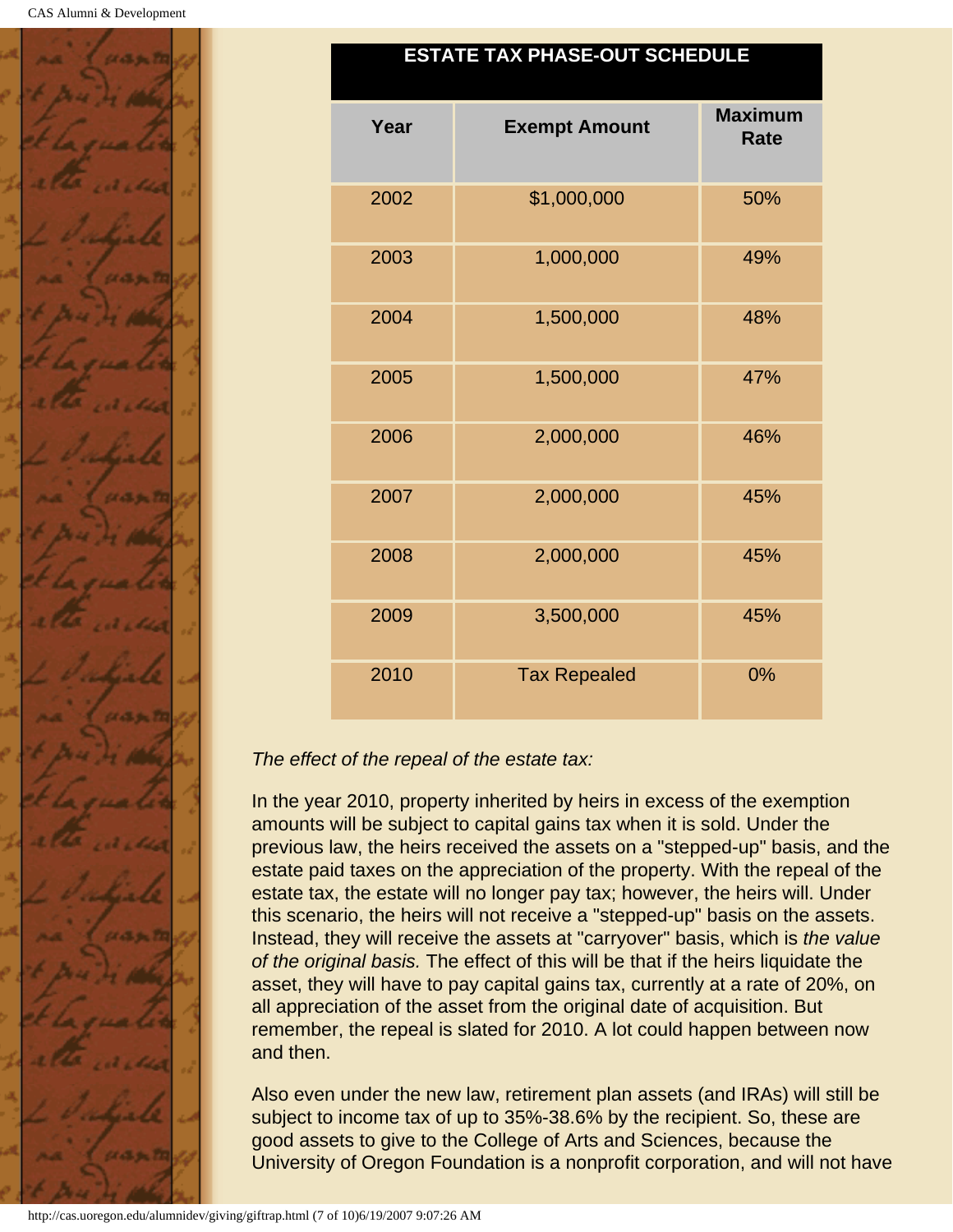CAS Alumni & Development



to pay income taxes on these tax-deferred assets, like an heir would. In fact, IRAs are still one of the best assets to give to charities, because the taxes incurred on them before they reach the heirs would amount to the heirs receiving twenty-five cents on the dollar, until 2010, at least.

Planning your estate is a journey that involves a look into your future and what you would like to accomplish in your life. First, consider your needs. What portion of your wealth are you going to need now and in retirement to assure financial independence? Second, after providing for your financial independence, what do you want to provide for your family? What values could you pass on to them? Third, what legacy do you want to leave that reaches beyond your family, to your community? This legacy can also communicate your values and create a legacy for future generations. One way you could establish an enduring legacy is by supporting the College of Arts and Sciences through a gift to the University of Oregon Foundation.

Many people think that estate planning involves attorneys, accountants, and other advisers. Actually, the process begins with you. So, take an active role in planning your future and deciding what kind of difference you would like to make in your lives, the lives of family members, and your community. The College of Arts and Sciences development staff will be happy to discuss your estate plans with you and give you ideas.

> **Got IRAs?** *("Gift Rap," Cascade, Fall 2000)*

**Dear Gift Rap:** I'll be 68 next year, and my husband turns 70 in December. We're both working, although I plan to retire soon. Our long-term financial picture looks good: we have pensions, a solid stock portfolio and significant assets in IRAs. We started opening IRAs twenty years ago, so the funds have accumulated quite a bit. We want to share our good fortune with the UO and would like to establish a fund for faculty in the Department of Philosophy.

Originally we were going to transfer some of our IRA assets to the UO, thinking they worked like stock. However, I was told that we cannot simply transfer the IRAs to the UO Foundation—that first we must take distributions as regular income, pay the tax, and then give away cash. Is this correct? We were thinking of using the IRAs for charities and passing some along to our kids. What are our options?

**Lottsa IRAs in Bend**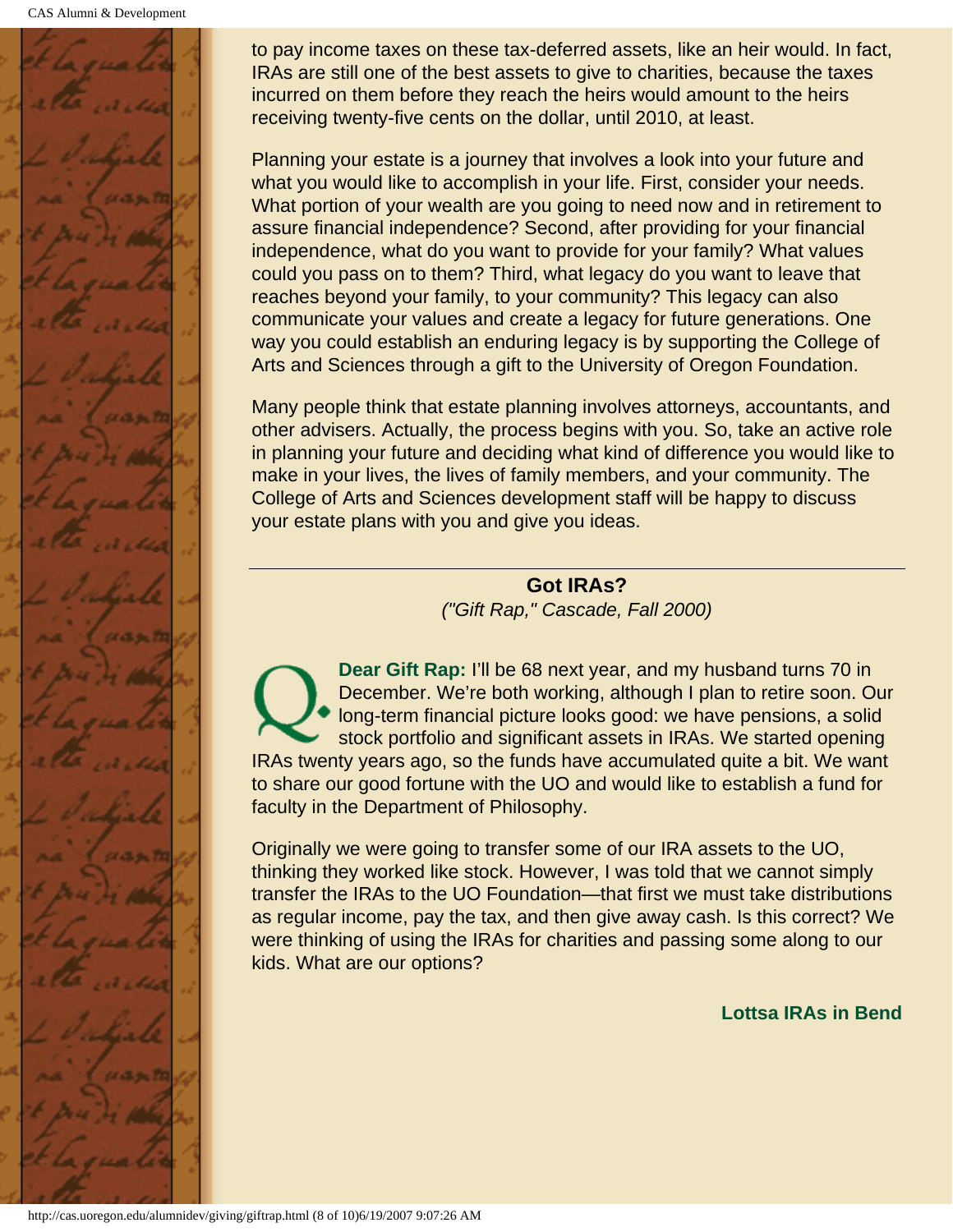

**Dear Bend:** Thanks for your question. Your desire to increase your charitable giving is admirable. Making such an investment at the UO will have an important impact. Any of our staff would be pleased to discuss gift options with you.

Regarding your Individual Retirement Annuity (IRA) dilemma, many folks find themselves in a similar situation. You are correct about how you may use your IRA to make a charitable gift: at present, you cannot simply transfer IRA assets to a charity, but first must take the distribution and then make a cash gift. Also, beginning at age 701/2, you must take minimum IRA distributions, and these are treated as regular income with concomitant income tax liabilities.

Additionally, IRAs are opened with after-tax dollars, and the tax on the growth is deferred until you start taking distributions. The hitch is that whatever you do not use during your lifetime is subject to significant taxation upon your death. Under the current rules, if you leave a large portfolio of IRAs, there's a very high probability that a huge percentage of your remaining IRA assets will go to pay the taxes on the accumulated growth. It's not uncommon to have as much as 80 percent of the remainder go to taxes, leaving little of the IRAs for either a bequest or inheritance.

In most cases, you do have some recourse. Depending on the limitations of the individual account, you can make a charitable organization, like the UO Foundation, beneficiary of your IRAs. This may reduce your estate's tax liability relative to the IRAs. Second, and in the near term, you can use the IRA distribution to make a cash gift. Because it's cash, you can claim a charitable deduction of up to 50 percent of your adjusted gross income (AGI) in the year you make the gift. If you can't use the entire deduction that year, you can carry it forward for five more years. The deduction for appreciated property (stock, real estate) is 30 percent (and you avoid the capital gain tax). Many people find that they can make a pretty substantial gift using IRA funds and limit—if not mitigate entirely—the tax on the IRA distribution.

## **Here's an example:**

Your AGI of \$150,000 includes an IRA distribution of \$50,000. You give \$50,000 in cash to the UO Foundation to establish a faculty fund in philosophy. You can deduct the entire \$50,000, thereby reducing your taxable income to \$100,000.

But please consider consulting with your accountant or tax advisor if you have not already done so. It is very important to review IRAs and the contracts that stipulate the terms of distributions. It also will be useful to get a head start on your tax planning for this year, especially if you're contemplating a pretty big change in your income picture. You'll want to give yourselves plenty of time for filing the necessary paperwork for IRA distributions. It can sometimes be a lengthy process. Don't wait until November to start the process.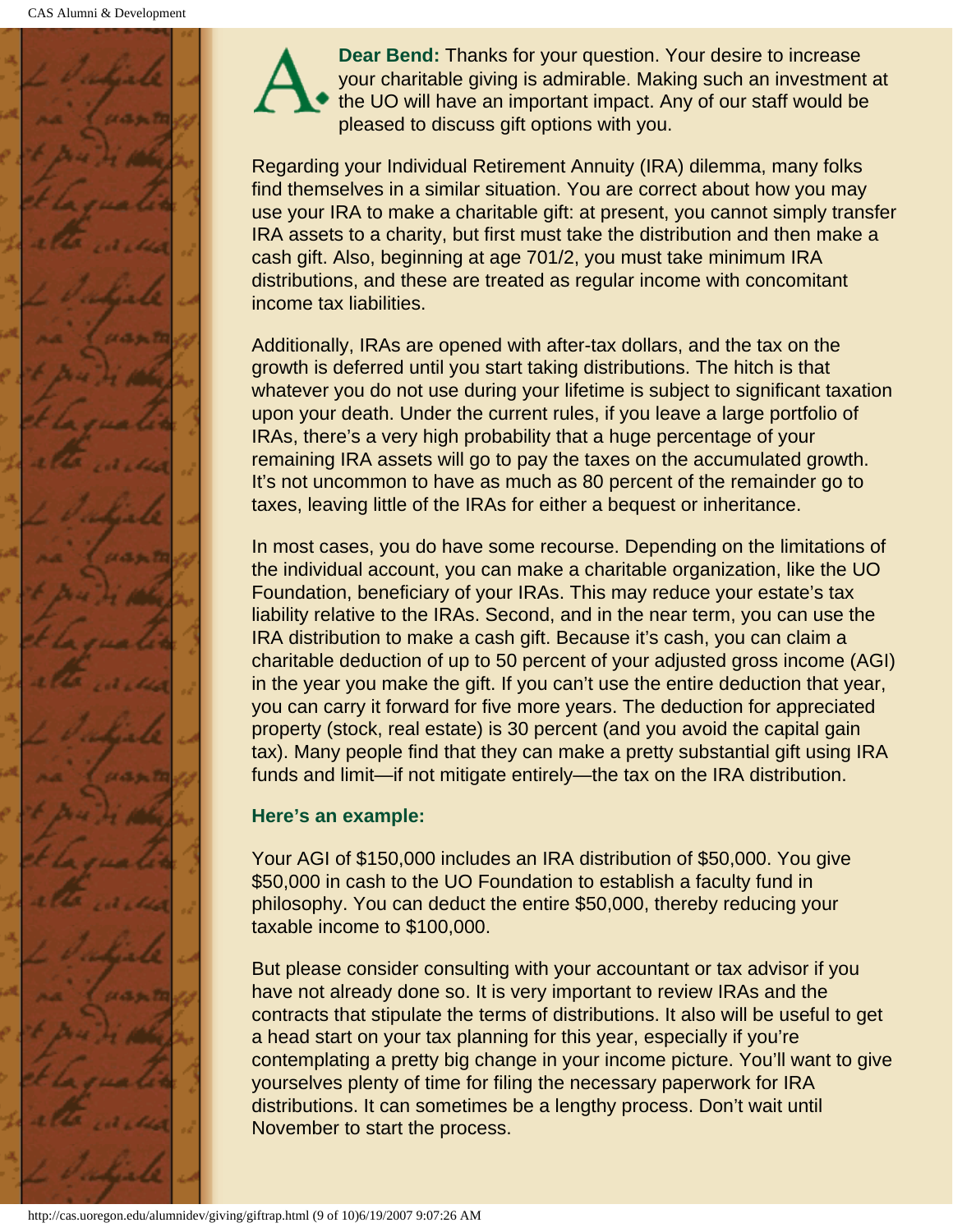

I referred earlier to the rules about IRAs as they apply today. Several pieces of legislation currently are pending that may well change how, when and to whom you can give your IRA assets. The changes may occur soon, or could take years. In the meantime, it is possible to formulate strategies for using your IRA assets to best suit your living expense and charitable contribution plans.

**COLLEGE OF ARTS AND SCIENCES University of Oregon COMMUNICATE INNOVATE LEAD** 1245 University of Oregon • Eugene, OR • 97403-1245 (541) 346.3950 • FAX (541) 346.3282 • alumnidev@cas.uoregon.edu Copyright © 2003 University of Oregon Updated October 3, 2003  **UO HOME ADMISSIONS FINANCIAL AID CAS HOME SEARCH** 

http://cas.uoregon.edu/alumnidev/giving/giftrap.html (10 of 10)6/19/2007 9:07:26 AM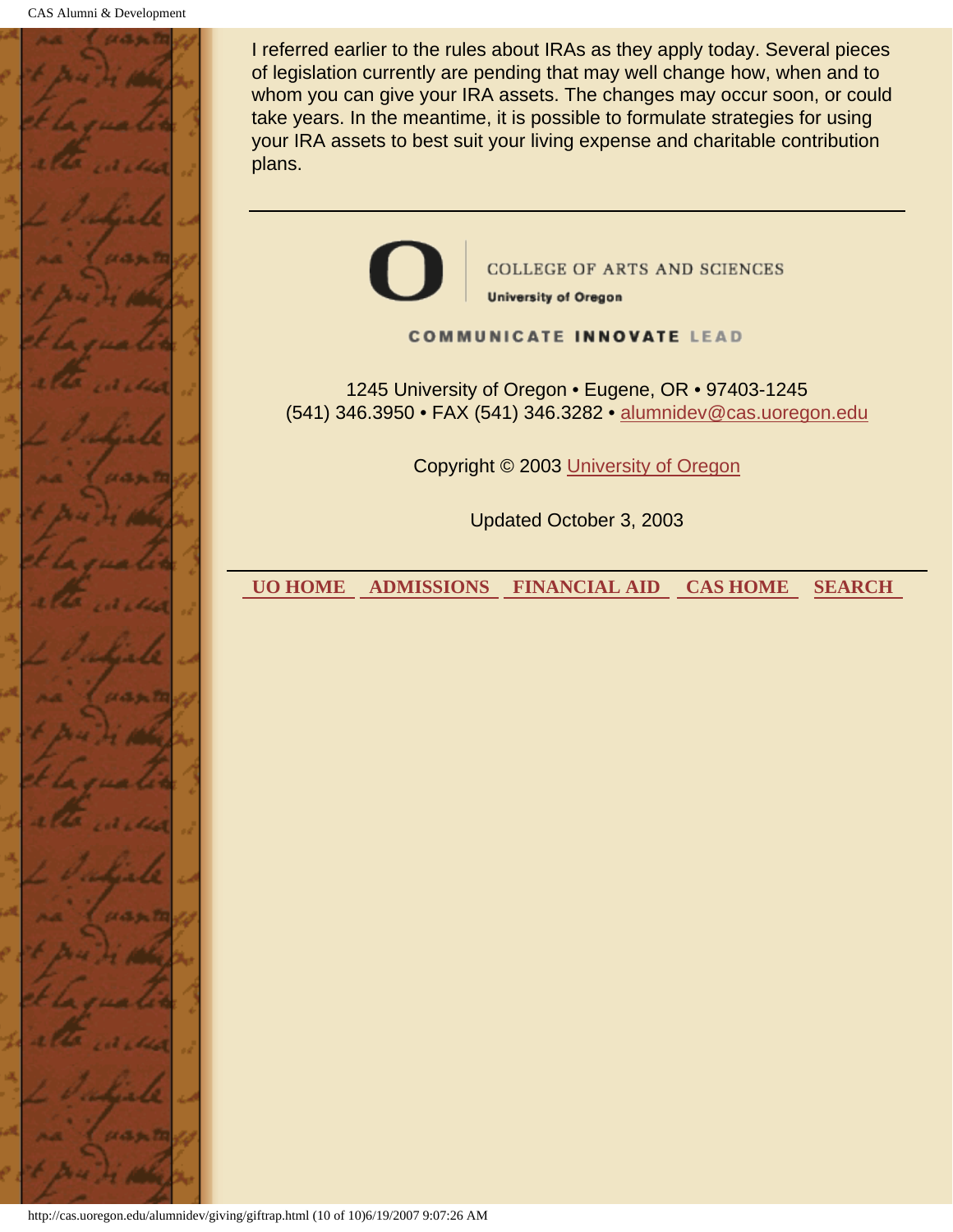CAS Alumni & Development

<span id="page-65-1"></span><span id="page-65-0"></span>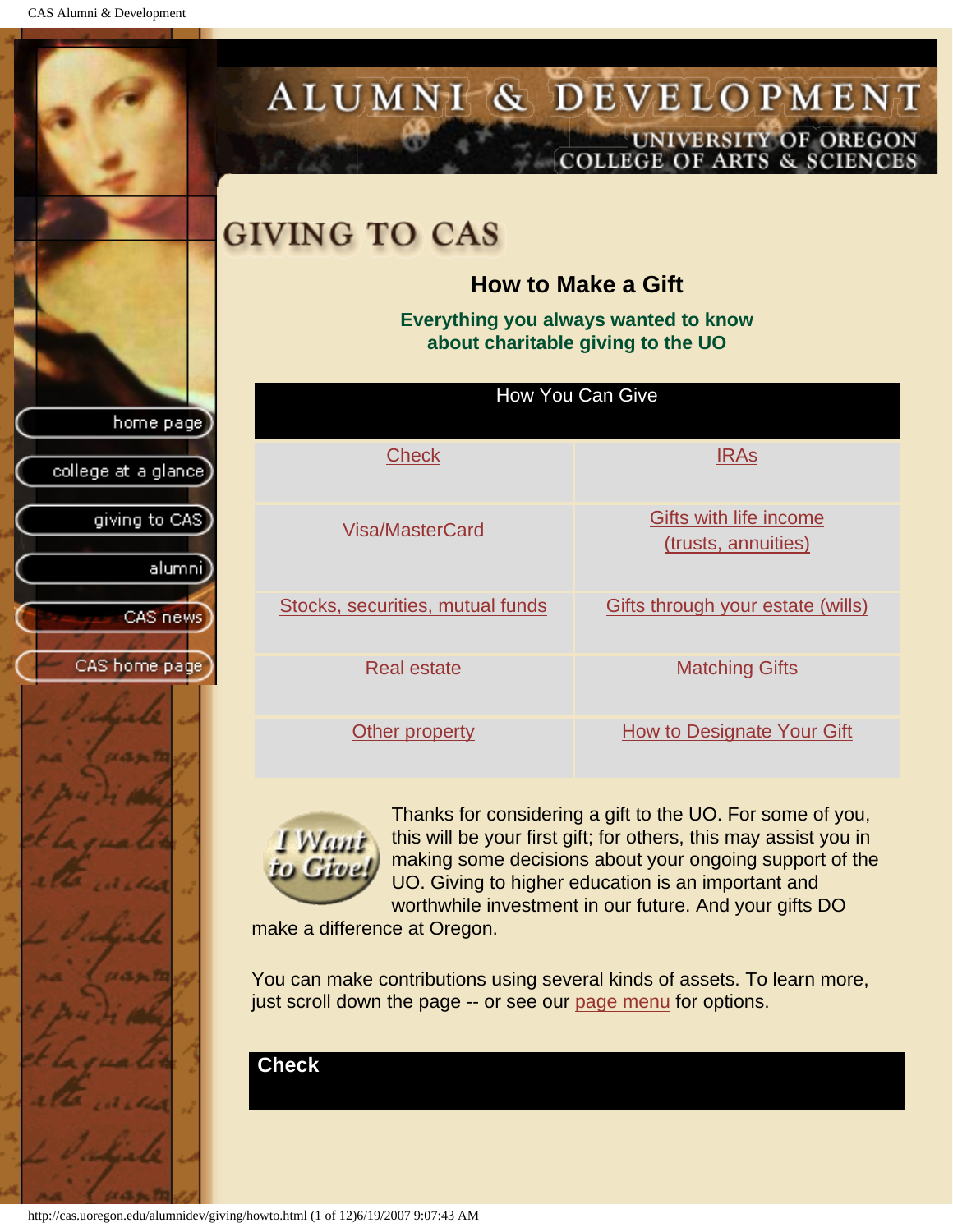

This is the easiest and quickest way to contribute. Simply make your check payable to the UO Foundation, and mail it to:

> **UO Foundation** PO Box 3346 Eugene, OR 97403-0346

You may give to the CAS Dean's Fund, any CAS department or program, or a variety of programs at the UO. [\(Click here](#page-73-1) for some ideas about funding needs in the College of Arts and Sciences.) Either send a note with your check, or put the information on the "memo" line of your check. Example:

| UO Foundation<br><b>BW TOTHE</b><br>ORDER OF | 190           |
|----------------------------------------------|---------------|
| CAS Dean's Fund                              | <b>Dollar</b> |

or

"Dear UO Foundation, Please use my gift for the highest priorities in Arts and Sciences. (signed) Pat Alum"

▲ [Return to page menu](#page-65-1)

# **Why I Give**

I have had the pleasure of meeting with a number of the students and know the James T. Wetzel Scholarship is an important contribution to the accomplishment of their goals.

> **Mary Alice Wetzel '53** James T. Wetzel Memorial Scholarship Fund

### **Visa/MasterCard**

<span id="page-66-0"></span>http://cas.uoregon.edu/alumnidev/giving/howto.html (2 of 12)6/19/2007 9:07:43 AM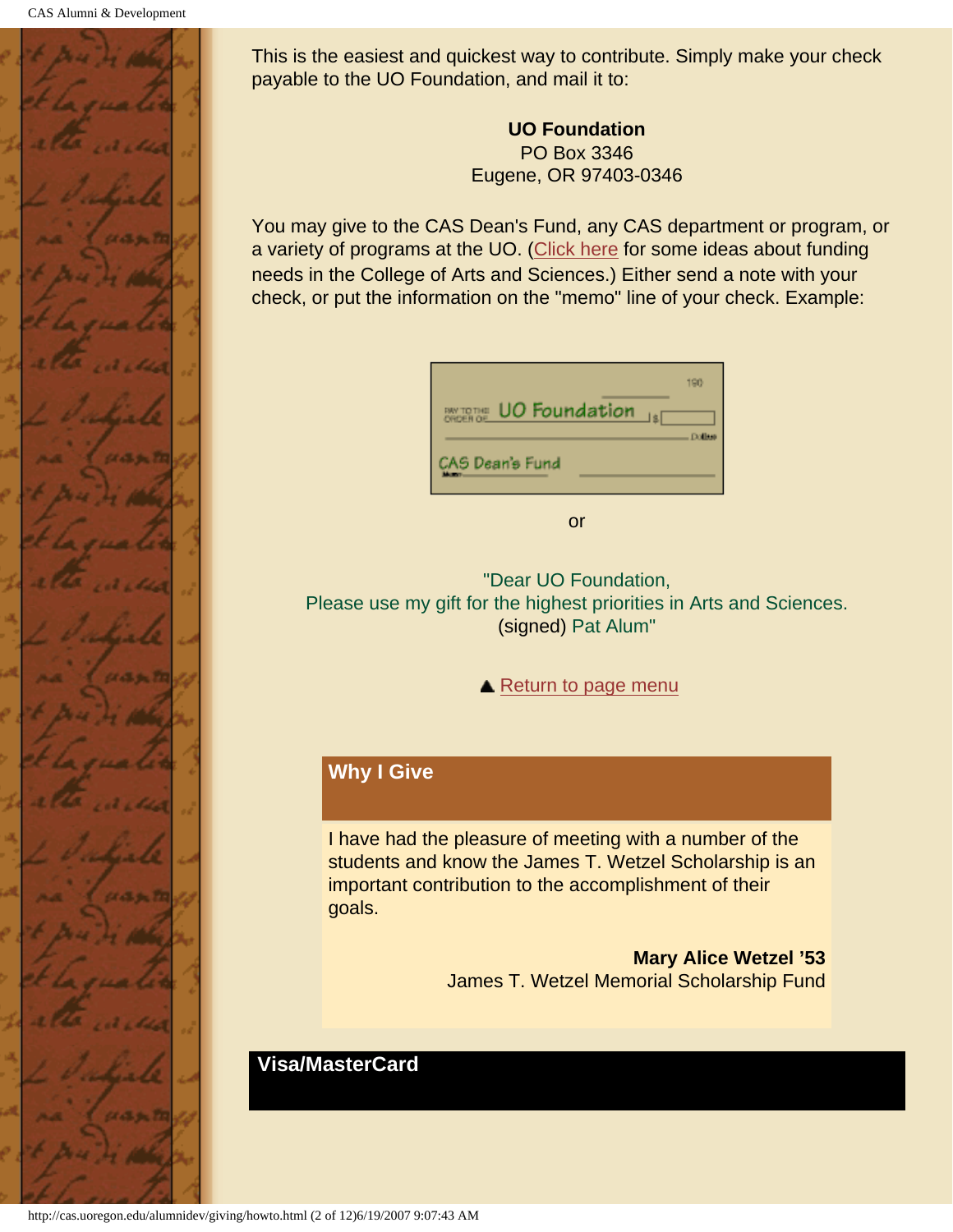

Yes, we take plastic! So, call the University of Oregon Annual Giving Program at **(800) 289-2354** and make your credit card transaction with a live person. Or click the Give button and be linked to the UO's online pledge form.



Don't forget: your gift is tax deductible. You may deduct your cash gift for up to 50% of your adjusted gross income. If you can't use the entire deduction in the year you make the gift, you can carry it over for up to five (5) successive years.

Again, you can designate how you want your gift to be used -- [click here](#page-73-1) for a list of options.

**A** [Return to page menu](#page-65-1)

# **Why I Give**

The economics education I obtained at the UO has played an important role in my business life. I'm pleased to be in a position to help enhance the experience for today's econ students.

> **George Slape '76** Slape Visiting Speaker Fund in Economics

## <span id="page-67-0"></span>**Stock, securities, bonds, mutual funds**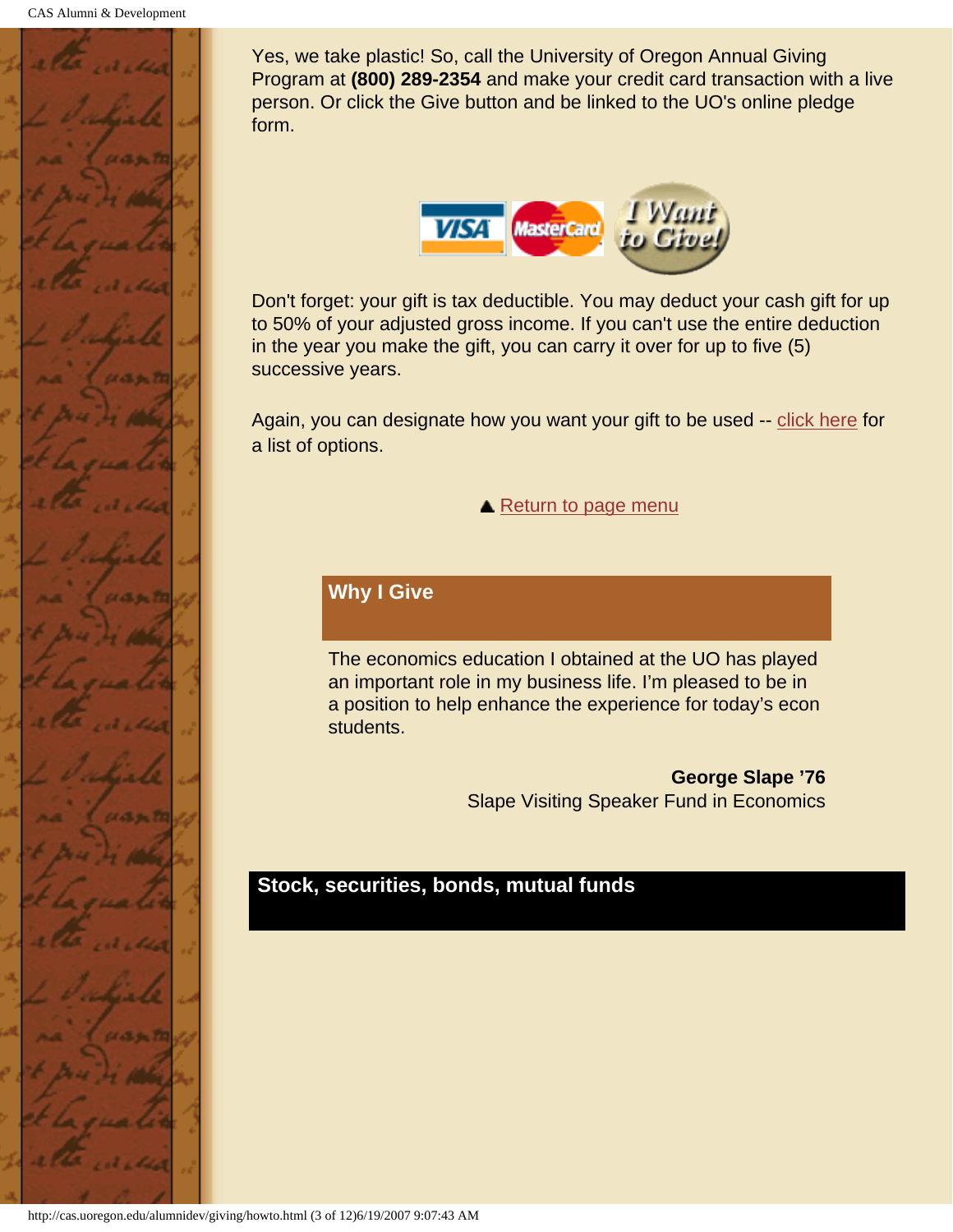



Easy to do, and the tax savings potential could be very high, depending on how much the assets have grown since you acquired them. By making your gift using appreciated stock, you get two benefits:

1) you get an income tax deduction for the full fair-market value of the securities at the time you give them;

2) you do not pay capital gain tax on the increased value of the stock. Here's an example:

You own 1,000 shares of Giftco stock which you purchased in 1985 for \$10 a share. Its current market value is \$25 a share. If you sell the stock, you will face capital gains tax on the amount by which the stock grew since you bought it -- \$14 a share. At 20% (the current long-term gain tax percentage), you will face a tax bill of \$2,800 on the sale.

However, you choose to give the UO this part of your stock portfolio. Your gift is worth \$25,000. You can deduct the full fair-market value of this gift up to 30% of your adjusted gross income (AGI).

The UO gets \$25,000 to use for a priority program or project, you get a handsome tax deduction, and the cost incurred by you on your gift to the UO is a small fraction of its actual value. Best of all, you have made a significant impact on sustaining and improving the quality of education and research at the UO.

For gifts of stock worth \$100,000 and more, you might want to consider a gift with life income ([click here](#page-72-0) for information on trusts).

If you are interested in making a gift of stock, or have questions about how to make one, please call **(541) 346-3950** and ask either for the CAS Development Office or for someone to assist you with a stock transfer gift.

**A** [Return to page menu](#page-65-1)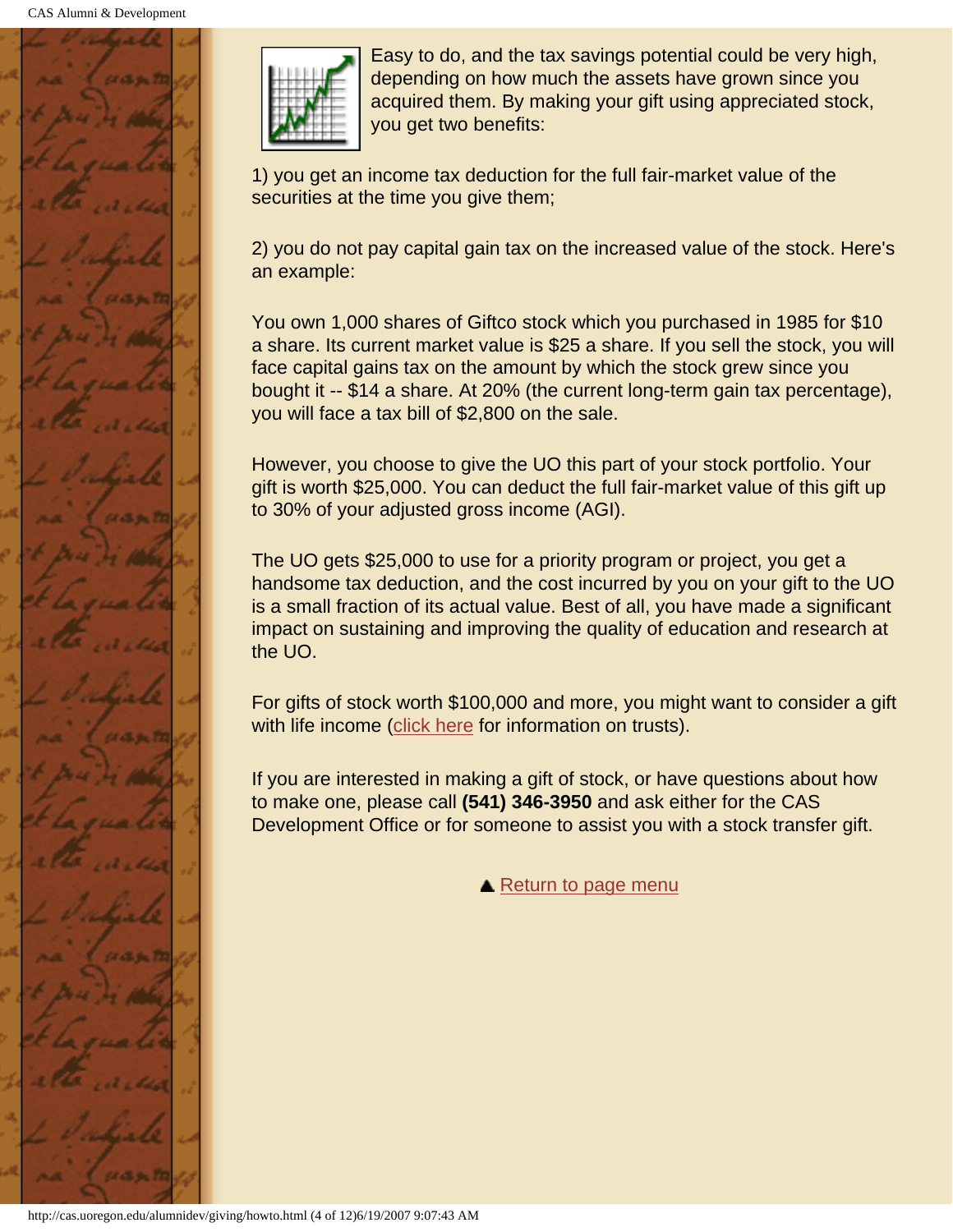

# **Why I Give**

My husband's and my life experiences have demonstrated the need for broad training in the liberal arts and sciences. My own education included study of the classics as well as the sciences and I want others to have access to the same rich experience.

> **Phyllis Hart '48** College of Arts and Sciences Scholarship Fund

## <span id="page-69-0"></span>**Real Estate**



This has become a popular vehicle for making a gift (either outright or with life income). Its formula works pretty much the same way it does for giving securities. You get an income tax deduction based upon fair market value, as determined

by a qualified appraisal, and you do not pay capital gains tax if the property has increased in value since you acquired it.

The tax rules differ relative to the kind of real estate. If you sell your primary residence, you may not face capital gains taxes. However, for vacation homes, unimproved property, or rental property, the capital gains tax on appreciation will apply to the sale. However, if you make a gift of appreciated property, you will avoid the capital gains tax. Example:

In 1980, you paid \$25,000 for a beach house in Florence. Its current market value is \$125,000. If you sold it, you would owe \$20,000 in capital gains tax (\$100,000 long-term gain @ 20%). Instead, you give it to the UO. Your gift is worth \$125,000 in tax deduction up to 30% of your AGI. If you cannot use all of this deduction in the year you make the gift, you can carry the remainder for up to an additional five (5) years.

For gifts of this magnitude and more, you might want to consider a gift with life income ([click here](#page-72-0) for information on trusts).

Now, you don't have to give the entire piece of property -- whether it's your home, a rental, a vacation home, or a vacant lot. You can give a part of the property, and get the same gift and tax benefits on the part or percentage of the property you give. This is called an "undivided fractional interest" in the property. You and the UO, as partners, will sell the property, and you will face capital gains tax only on the part you still own. This plan provides you with some cash as well as a substantial tax deduction.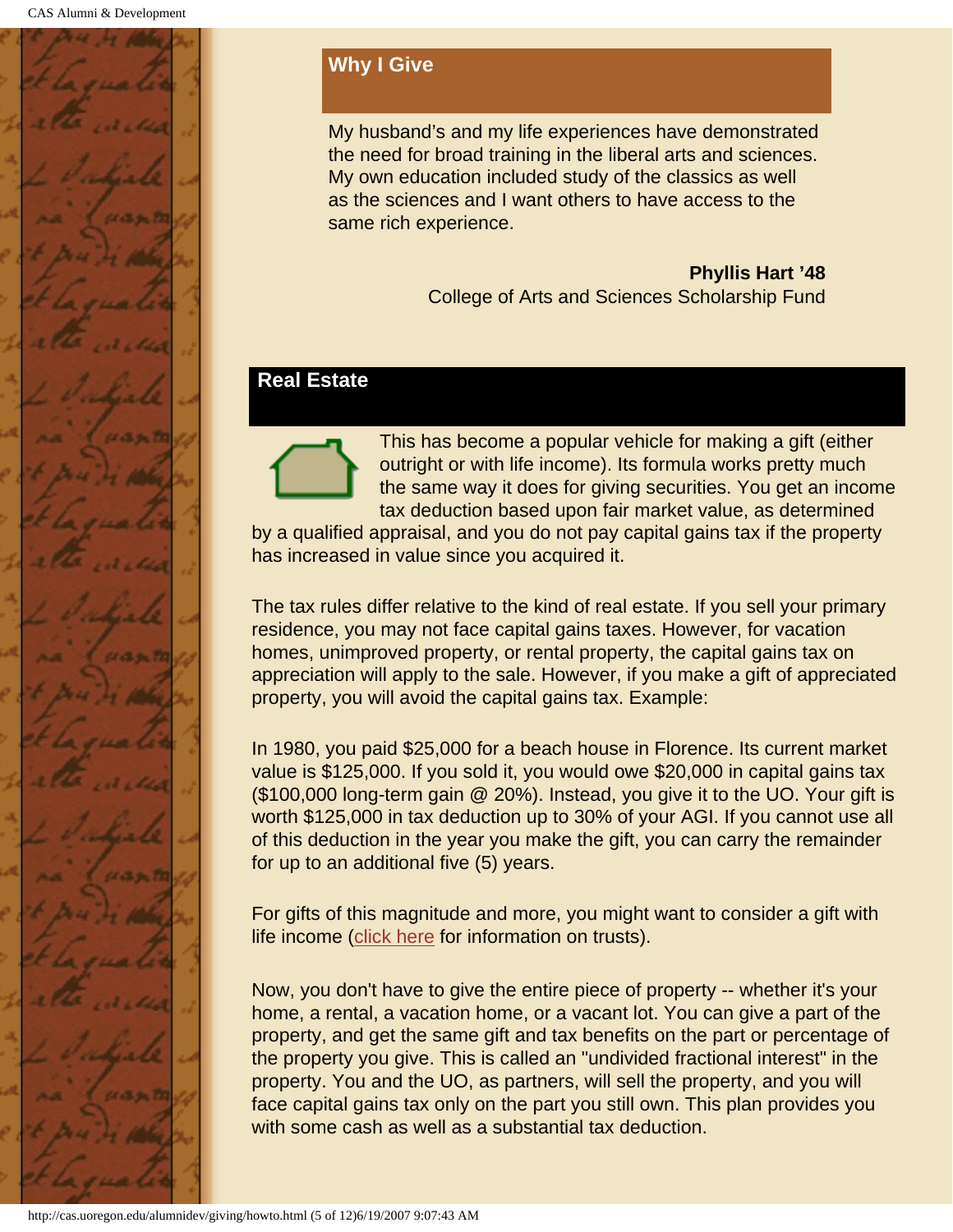

For more information, please call **(541) 346-3950** and ask either for the CAS Development Office, or for someone to assist you with a gift of real estate.

**A** [Return to page menu](#page-65-1)

## **Why I Give**

With a gift to the university, the return on investment is the knowledge that it helps the institution change lives. It's transformational—and, for me, it's a form of psychic income.

> **John Natt '64** Natt Endowment in the Arts and Sciences

# <span id="page-70-0"></span>**Other kinds of property**

(Art, rare books, boats, cars, etc.)



Planes, trains, and automobiles? Almost. You can make a gift using a variety of kinds of property. As with both stocks and real estate, you get a tax deduction and you do not have to pay capital gains taxes if the asset has appreciated in value since you acquired it.

With this category of "other kinds of property," your income tax deduction will depend on the "related use" clause. This means that if your gift is used for the educational mission of the university -- rare books for the library or fossils for the geology department -- then you can deduct the full fair-market value of the property. However, if you give your stamp collection to the Philosophy department to sell and establish a lecture series, you can only deduct your cost basis in the collection.

This can be a bit complicated, so if you're thinking of using some kind of asset other than stocks or real estate, please call the CAS Development Office to discuss your ideas. You can reach it at **(541) 346-3950.**

Again, for gifts of \$100,000 or more, you might want to consider a gift with life income ([click here](#page-72-0) for information on trusts).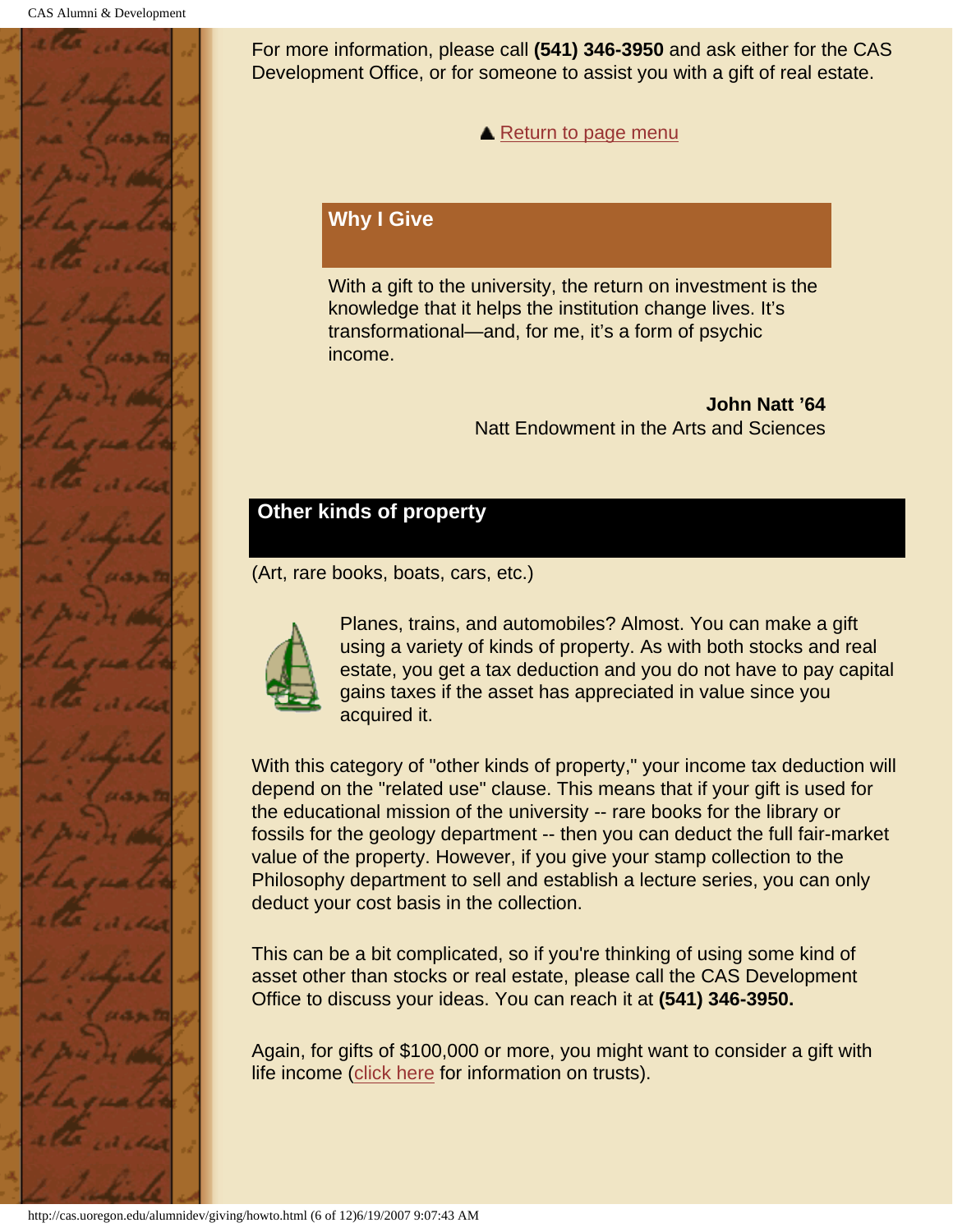

#### **▲ [Return to page menu](#page-65-1)**

### **Why I Give**

Professor Ken DeBevoise tapped into a passion my son never realized he had. I knew he would use the money well and for the right purpose: getting students excited about the process of learning.

> **Shipley Jenkins**, parent Political Science Fund

### <span id="page-71-0"></span>**IRAs**

What a marvelous invention! Sit back and watch them grow. Unlike other types of investments, IRAs carry a couple of longer term challenges. First, once you reach age 70-1/2, you MUST take distributions from your IRAs. Second, IRAs grow tax deferred, so all your distributions are subject to your regular tax rate. Finally, unlike other assets, you can't give your IRAs away during your lifetime without first taking distribution and paying tax on it.

However, using your IRA to make charitable gifts during your lifetime and/or through your estate each have advantages.

After taking an IRA distribution, you can use the cash to make a charitable gift. You may deduct your cash gift for up to 50% of your adjusted gross income. If you can't use the entire deduction in the year you make the gift, you can carry it over for up to five (5) successive years. This may have a highly mitigating effect on the tax burden you face from taking the IRA distribution. You will want to discuss this with your tax or financial advisor(s) before you choose this route. For additional discussion and examples about gifts of IRAs, read "Gift Rap" (*Cascade*, Fall 2000).

Note: recently, a donor to CAS used IRA assets to make a gift of \$1 million. With careful planning, and with very astute financial advice, his gift offset his tax burden almost completely!

You may also wish to consider using your IRA assets to make a gift through your estate. [Click here](#page-73-0) for information on estate gifts.

For additional discussion about using IRAs for charitable contributions,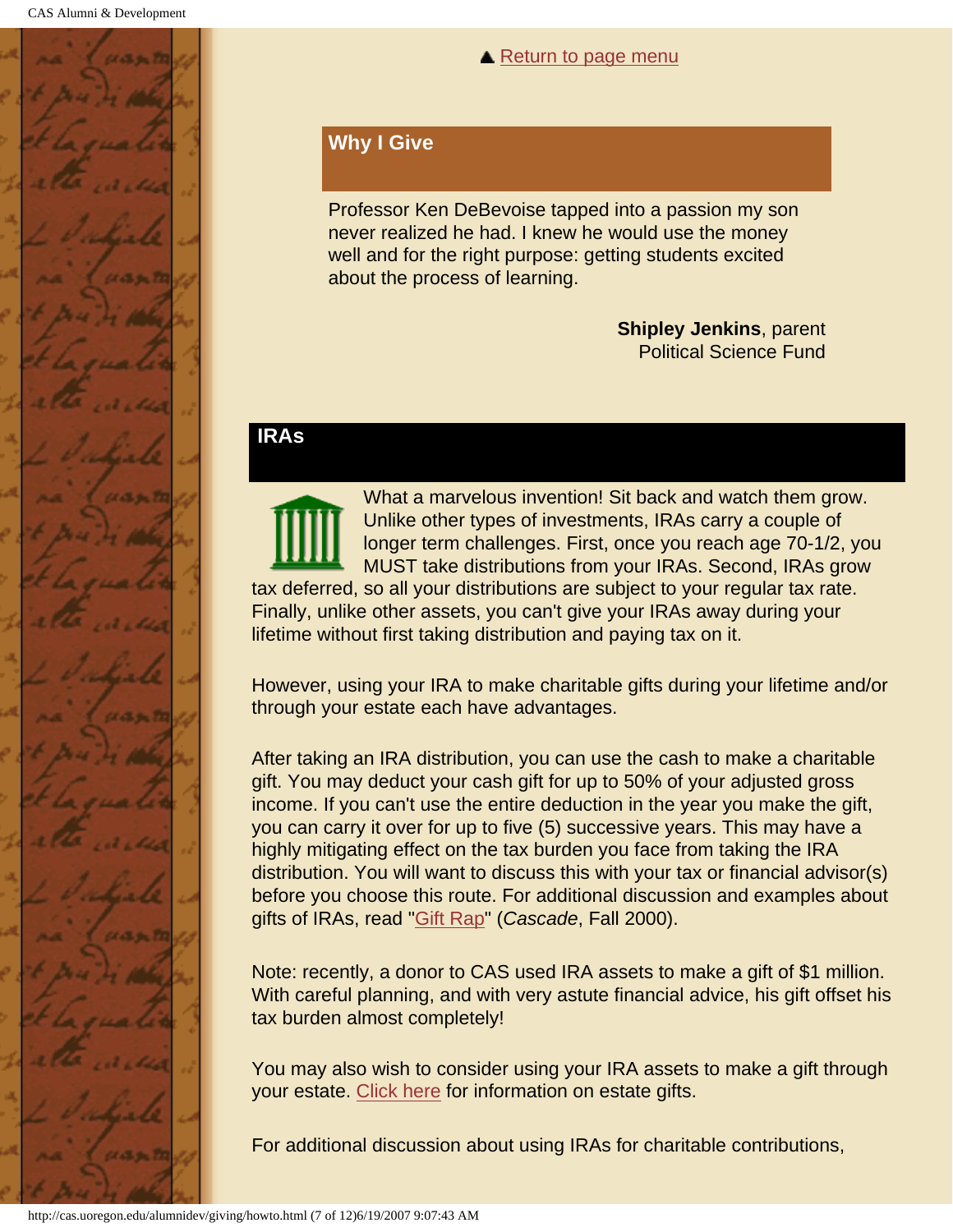

please call the CAS Development Office at **(541) 346-3950.**

**A** [Return to page menu](#page-65-0)

### **Gifts that pay you income for life**



OK. So you've got a TON of stock that you're saving for retirement. As you need the money, you will sell off the low basis stock and live well, for many years. However, the stock has appreciated greatly. As you sell it, you will face significant capital gains tax payments. Whatever

shall you do?

You could transfer the stock to the University of Oregon Foundation (UOF) and establish a charitable remainder trust. The UOF will convert your stock to a fund that will pay you income for the rest of your life. By giving the stock to the UOF, you will avoid paying the gains taxes. You will have to pay regular income tax on the distributions you get from the trust. However, you will be able to arrange for considerable control over the flow of that income. Also, you will get a tax deduction in the year you establish the charitable trust.

Perhaps you have a large pool of dividend producing securities with a high market value, but the dividends are low. You may actually be able to increase your income through a charitable remainder trust.

And you can choose fixed amount trust payments, or variable payments that will be tied to the performance of the trust investments. You have the choice of a predictable payment, or the possibility of continued growth of your trust.

Perhaps you own rental property and you're tired of being a landlord. Or maybe you have a vacation home that does not pay for itself. These kinds of assets can also be converted to charitable remainder trusts, and could pay you considerably over the years of your retirement.

There are many ways to make your assets serve you and your favorite charities. For more information on life income gifts, please contact either the CAS Development Office at **(541) 346-3950** or a staff member in the UO Gift Planning Office at **(800) 289-2354.**

**▲ [Return to page menu](#page-65-0)**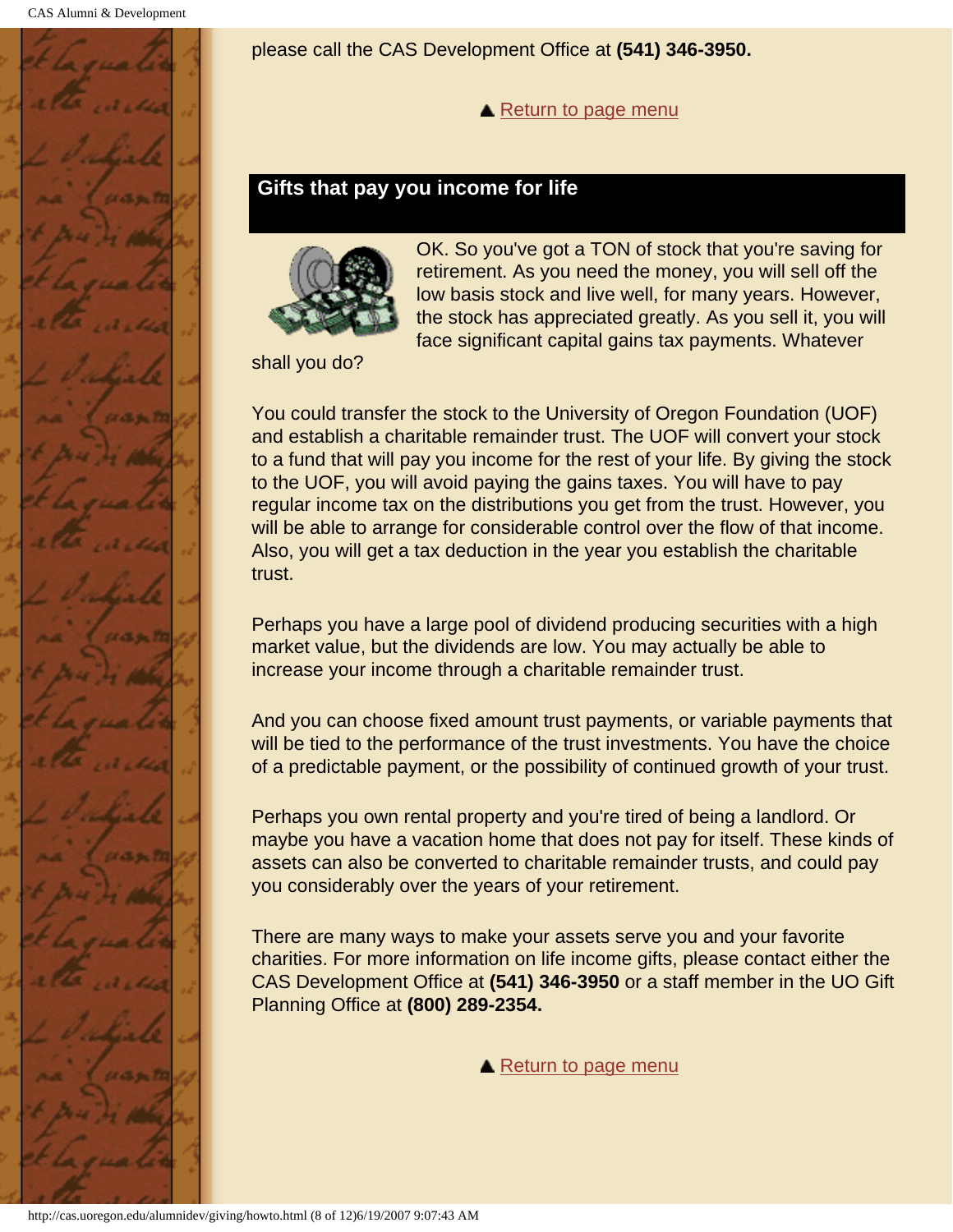### **Gifts through your estate (wills)**



It's surprising to some people that, despite our best efforts, wealth does sometimes accumulate beyond our intention or time to spend it. If you wish to leave some (or all) of your remaining assets to the UO for use after your death, you will need a properly written and executed Will. This is called "an

estate gift," and your Will will document your intentions. Your Will should state:

"I hereby give, devise, and bequeath to the University of Oregon Foundation, a corporation existing under the laws of the State of Oregon, the following described property (or amount):"

If you decide to include the UO in your Will, please let us know so we can thank you. It will also be useful for us to review the document as it pertains to the UO, so please send us a copy of that portion along with the completed and executed signature page.

Don't forget, you can designate your estate gift for a particular interest in the College of Arts and Sciences. However, as the UO's needs change over time, it will be a good idea to discuss your intentions with someone from our Development Office to be sure that your interests and the UO's are met for the longer term. ([Click here](#page-73-0) for gift priorities.)

Please contact either the CAS Development Office at **(541) 346-3950** or a staff member in the UO Gift Planning Office at **(800) 289-2354.**

**▲ [Return to page menu](#page-65-0)** 

# <span id="page-73-0"></span>**Funding Options**



Use our secure online pledge form!

### **CAS Dean's Fund.**

Provides high utility unrestricted funds for CAS priorities, special projects, seed money for new curriculum or research initiatives, supplemental dollars for otherwise underfunded areas.

### **CAS Scholarships and Fellowships.**

The CAS Scholarship Fund gives annual awards for the "best and the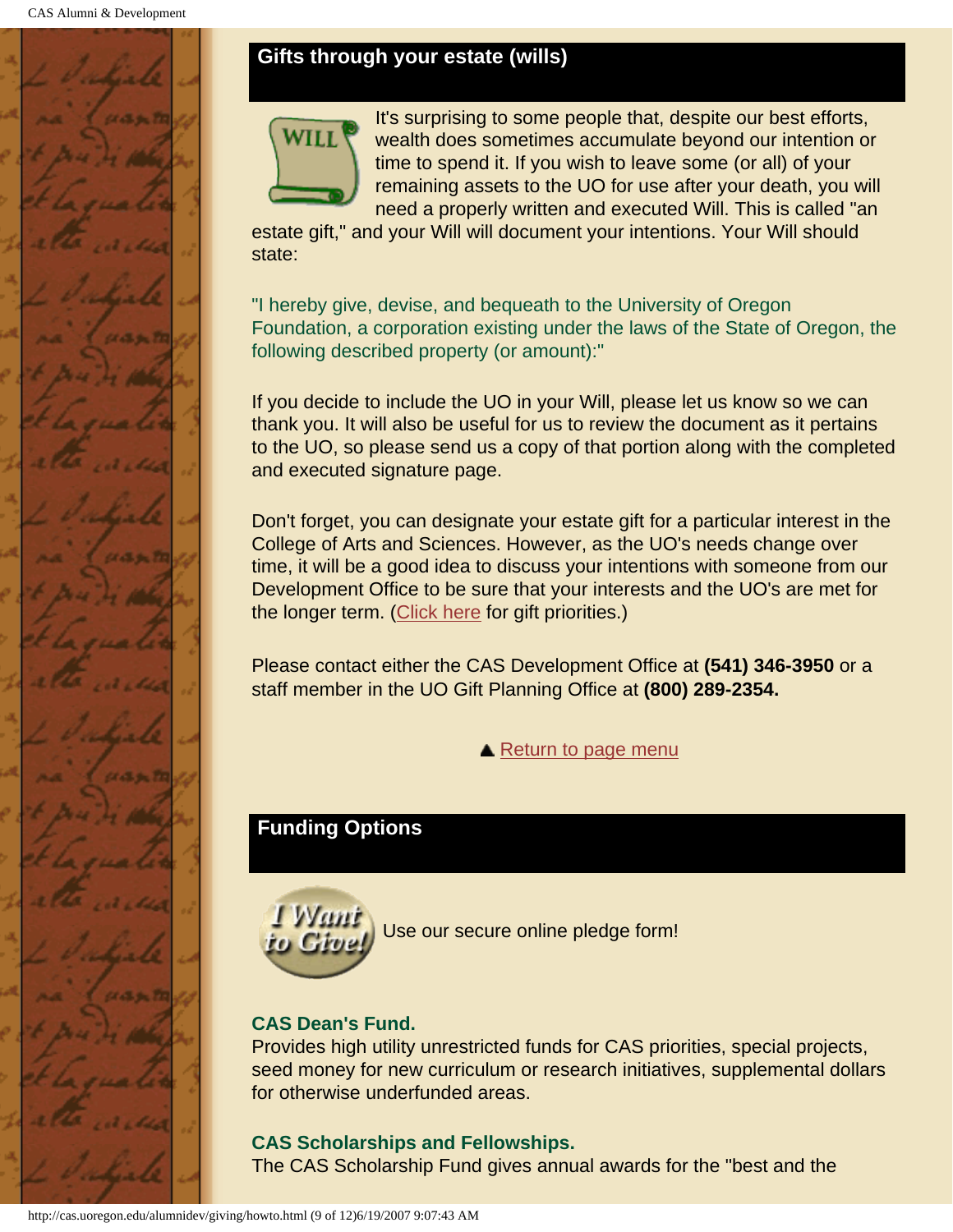

brightest" undergraduate students in Arts and Sciences. CAS Alumni Scholarships program, established in 2000, give bright need-based Oregon residents who plan to major in the College of Arts & Sciences an opportunity to attend the UO. Fellowships, such as the Risa Palm Graduate Fellowship, provide an annual award for Masters and Ph.D. level students of particular distinction.

# **Faculty support to recruit and retain the best faculty.**

Support assists in faculty teaching and research activities.

#### **Facilities.**

Support provides matching dollars for building renovations needed to improve the quality of teaching and research for students and faculty.

### **Department or Program fund.**

For larger gifts to endow faculty positions, named scholarship funds, equipment funds, buildings, and other ideas you might have, please contact either Jane Gary in the CAS Development Office at **(541) 346-3950** or Hal Abrams in the UO Gift Planning Office at **(800) 289-2354**, **giftplan@uoregon.edu**.

**▲ [Return to page menu](#page-65-0)** 

# **Ten Ways to Give to Programs that Give Back**

*For more information, call the CAS Development Office at (541) 346-3950.*

### **Community Classics.**

Bring the tragedy and comedy of ancient Greece to the UO stage. Support the performance and study of classical drama through regular performances lectures, and courses combining the classics and theatre arts disciplines. *\$2,500.*

### **Social Function.**

Help provide a forum for the discussion of political, social, economic, and environmental issues, and broaden student access to internships and research opportunities through the establishment of a Center for the Social Sciences. *\$2.5-3 million.*

#### **Regional Roundtable.**

Help connect business, government, community, and university leaders with UO economists to consider the important economic questions facing Oregon and the United States at large. *\$25,000 per year.*

# **Archiving the Northwest.**

Support a full time archivist to preserve the Randall V. Mills Archive of